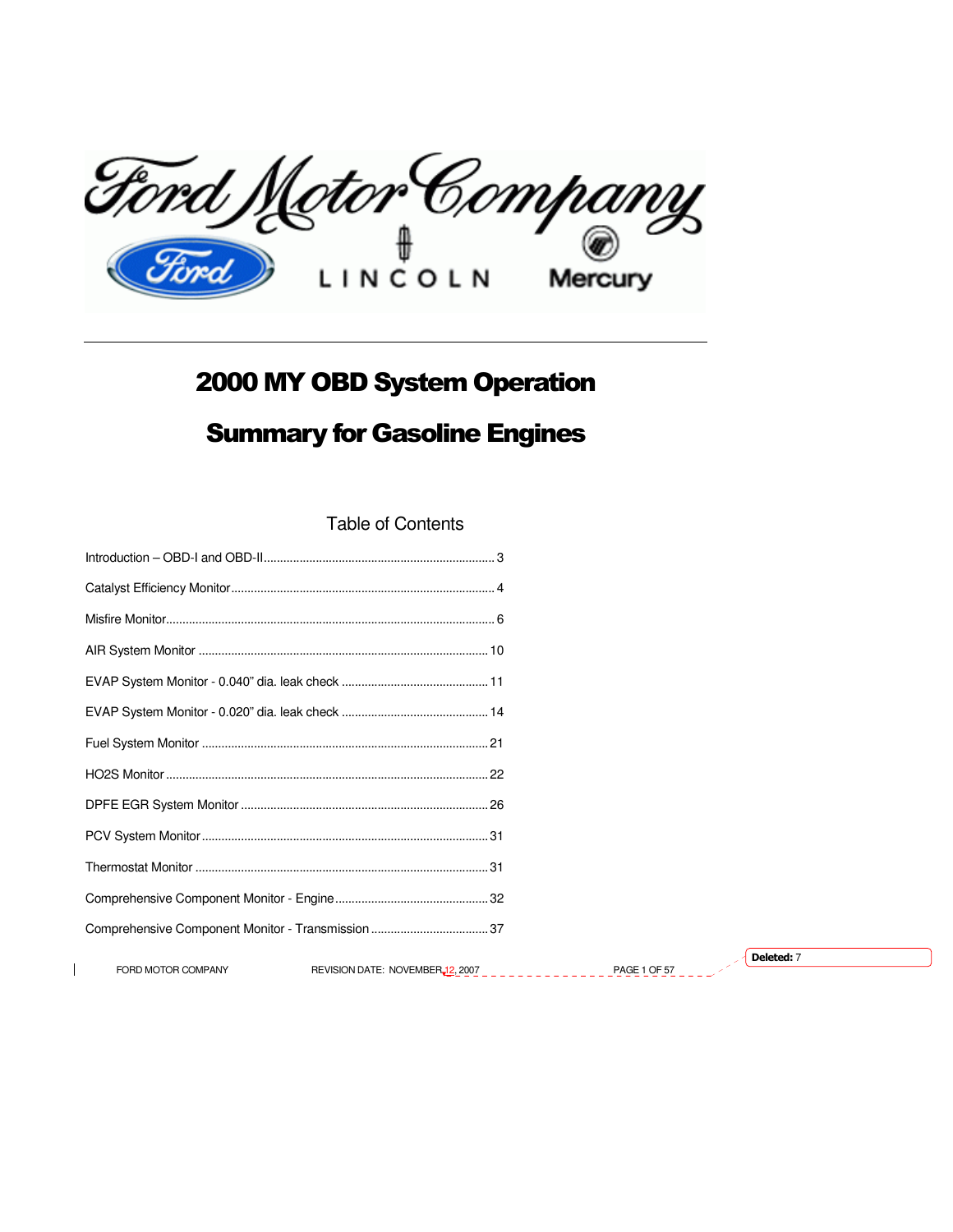$\mathbf{I}$ FORD MOTOR COMPANY

REVISION DATE: NOVEMBER 12,2007 \_\_\_\_\_\_\_\_\_\_\_\_\_\_\_\_\_PAGE 2 OF 57\_\_\_\_

 $\sqrt{}$  Deleted: 7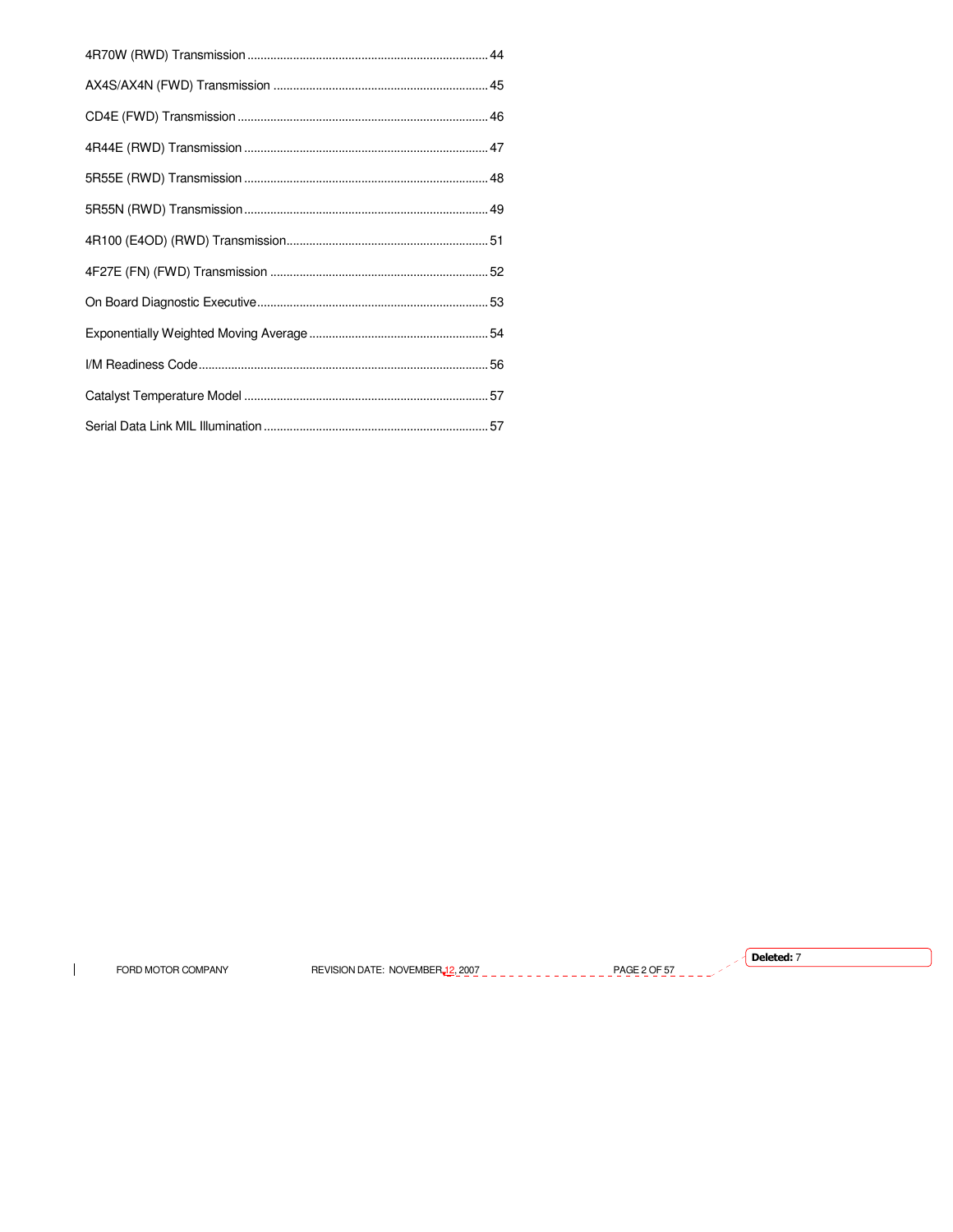# Introduction – OBD-I and OBD-II

## OBD-II Systems

California OBD-II applies to all gasoline engine vehicles up to 14,000 lbs. Gross Vehicle Weight Rating (GVWR) starting in the 1996 MY and all diesel engine vehicles up to 14,000 lbs. GVWR starting in the 1997 MY.

"Green States" are states in the Northeast that chose to adopt California emission regulations, starting in the 1998 MY. At this time, Massachusetts, New York, Vermont and Maine are Green States. Green States receive California-certified vehicles for passenger cars and light trucks up to 6,000 lbs. GVWR.

The National LEV program (NLEV) requires compliance with California OBD-II, including 0.020" evaporative system monitoring requirements. The NLEV program apply to passenger cars and light trucks up to 6,000 lbs. GVWR nation-wide from 2001 MY through 2003 MY

Federal OBD applies to all gasoline engine vehicles up to 8,500 lbs. GVWR starting in the 1996 MY and all diesel engine vehicles up to 8,500 lbs. GVWR starting in the 1997 MY.

OBD-II system implementation and operation is described in the remainder of this document.

# OBD-I Systems

If a vehicle is not required to comply with OBD-II requirements, it utilizes an OBD-I system. OBD-I systems are used on all over 8,500 lbs. GVWR Federal truck calibrations. With the exception of the 1996 MY carryover EEC-IV OBD-I systems, Federal > 8,500 lbs. OBD-I vehicles use that same PCM, J1850 serial data communication link, J1962 Data Link Connector, and PCM software as the corresponding OBD-II vehicle. The only difference is the possible removal of the rear oxygen sensor(s), fuel tank pressure sensor, canister vent solenoid, and a different PCM calibration.

| <b>Monitor / Feature</b>   | <b>Calibration</b>                                                                       |
|----------------------------|------------------------------------------------------------------------------------------|
| <b>Catalyst Monitor</b>    | Not required, monitor calibrated out, rear O2 sensors may be deleted.                    |
| <b>Misfire Monitor</b>     | Calibrated in for service, all DTCs are non-MIL. Catalyst damage misfire criteria        |
|                            | calibrated out, emission threshold criteria set to 4%, enabled between 150 °F and 220    |
|                            | °F, 254 sec start-up delay.                                                              |
| Oxygen Sensor Monitor      | Rear O2 sensor test calibrated out, rear O2 sensors may be deleted, front O2 sensor      |
|                            | response test calibrated out. O2 heater current test calibrated out prior to 2002 MY, O2 |
|                            | heater voltage test used for all model years.                                            |
| <b>EGR Monitor</b>         | Same as OBD-II calibration except that P0402 test uses slightly higher threshold.        |
| <b>Fuel System Monitor</b> | Same as OBD-II calibration starting in 2002 MY, earlier calibrations used +/- 40%        |
|                            | thresholds.                                                                              |
| Secondary Air Monitor      | Functional (low flow) test calibrated out, circuit codes are same as OBD-II calibration. |
| Evap System Monitor        | Evap system leak check calibrated out, fuel level input circuit checks retained as non-  |
|                            | MIL. Fuel tank pressure sensor and canister vent solenoid may be deleted.                |
| <b>PCV Monitor</b>         | Same hardware and function as OBD-II.                                                    |
| Thermostat Monitor         | Thermostat monitor calibrated out.                                                       |
| Comprehensive              | All circuit checks same as OBD-II. Some rationality and functional tests calibrated out. |
| <b>Component Monitor</b>   | (MAF/TP rationality, IAC functional)                                                     |
| Communication              | Same as OBD-II, all generic and enhanced scan tool modes work the same as OBD-II         |
| Protocol and DLC           | but reflect the OBD-I calibration that contains fewer supported monitors. "OBD           |
|                            | Supported" PID indicates OBD-I.                                                          |
| <b>MIL Control</b>         | Same as OBD-II, it takes 2 driving cycles to illuminate the MIL.                         |

The following list indicate what monitors and functions have been altered for OBD-I calibrations:

FORD MOTOR COMPANY REVISION DATE: NOVEMBER 12, 2007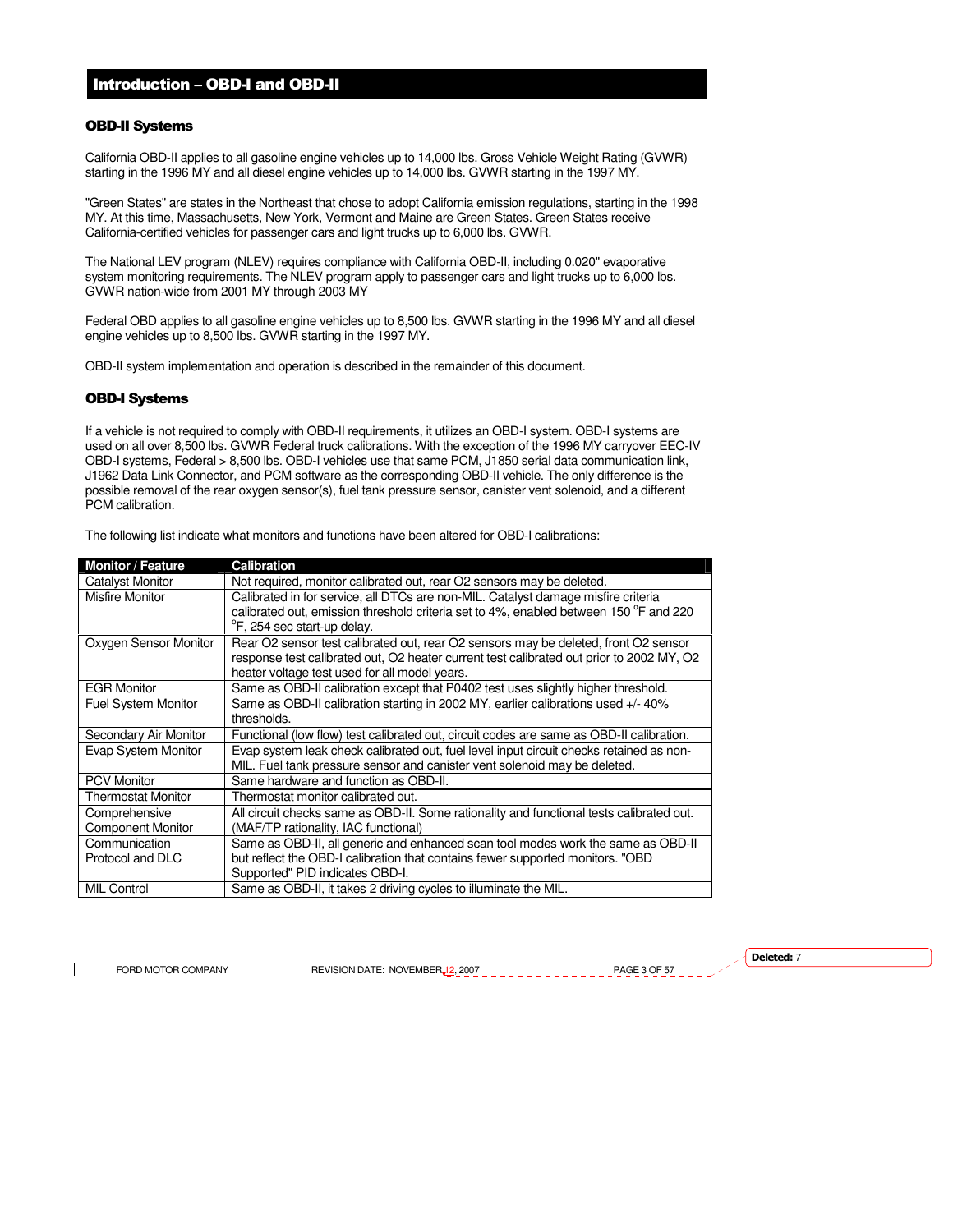# Catalyst Efficiency Monitor

The Catalyst Efficiency Monitor uses an oxygen sensor before and after the catalyst to infer the hydrocarbon efficiency based on oxygen storage capacity of the ceria and precious metals in the washcoat. Under normal, closed-loop fuel conditions, high efficiency catalysts have significant oxygen storage. This makes the switching frequency of the rear HO2S very slow and reduces the amplitude of those switches as compared to the switching frequency and amplitude of the front HO2S. As catalyst efficiency deteriorates due to thermal and/or chemical deterioration, its ability to store oxygen declines. The post-catalyst HO2S signal begins to switch more rapidly with increasing amplitude, approaching the switching frequency and amplitude of the pre-catalyst HO2S. The predominant failure mode for high mileage catalysts is chemical deterioration (phosphorus deposition on the front brick of the catalyst), not thermal deterioration.

All applications utilize an FTP-based (Federal Test Procedure) catalyst monitor. This simply means that the catalyst monitor must run during a standard FTP emission test as opposed to the 20-second steady-state catalyst monitor used in 1994 through some 1996 vehicles.

# Switch Ratio Method

In order to assess catalyst oxygen storage, the monitor counts front and rear HO2S switches during part-throttle, closed-loop fuel conditions after the engine is warmed-up and inferred catalyst temperature is within limits. Front switches are accumulated in up to nine different air mass regions or cells although 3 air mass regions is typical. Rear switches are counted in a single cell for all air mass regions. When the required number of front switches has accumulated in each cell (air mass region), the total number of rear switches is divided by the total number of front switches to compute a switch ratio. A switch ratio near 0.0 indicates high oxygen storage capacity, hence high HC efficiency. A switch ratio near 1.0 indicates low oxygen storage capacity, hence low HC efficiency. If the actual switch ratio exceeds the threshold switch ratio, the catalyst is considered failed.

#### General Catalyst Monitor Operation

If the catalyst monitor does not complete during a particular driving cycle, the already-accumulated switch/signallength data is retained in Keep Alive Memory and is used during the next driving cycle to allow the catalyst monitor a better opportunity to complete, even under short or transient driving conditions.

Rear HO2S sensors can be located in various ways to monitor different kinds of exhaust systems. In-line engines and many V-engines are monitored by individual bank. A rear HO2S sensor is used along with the front, fuelcontrol HO2S sensor for each bank. Two sensors are used on an in-line engine; four sensors are used on a Vengine. Some V-engines have exhaust banks that combine into a single underbody catalyst. These systems are referred to as Y-pipe systems. They use only one rear HO2S sensor along with the two front, fuel-control HO2S sensors. Y-pipe system use three sensors in all. For Y-pipe systems, the two front HO2S sensor signals are combined by the software to infer what the HO2S signal would have been in front of the monitored catalyst. The inferred front HO2S signal and the actual single, rear HO2S signal is then used to calculate the switch ratio.

Most vehicles that are part of the "LEV" catalyst monitor phase-in will monitor less than 100% of the catalyst volume – often the first catalyst brick of the catalyst system. Partial volume monitoring is done on LEV and ULEV vehicles in order to meet the 1.75 \* emission-standard. The rationale for this practice is that the catalysts nearest the engine deteriorate first, allowing the catalyst monitor to be more sensitive and illuminate the MIL properly at lower emission standards.

Many applications that utilize partial-volume monitoring place the rear HO2S sensor after the first light-off catalyst can or, after the second catalyst can in a three-can per bank system. (A few applications placed the HO2S in the middle of the catalyst can, between the first and second bricks.)

All vehicles employ an Exponentially Weighted Moving Average (EWMA) algorithm to improve the robustness of the FTP catalyst monitor. During normal customer driving, a malfunction will illuminate the MIL, on average, in 3 to 6 driving cycles. If KAM is reset (battery disconnected), a malfunction will illuminate the MIL in 2 driving cycles. See the section on EWMA for additional information.  $\overline{D}$  belows that is a section on EWMA for additional information.

FORD MOTOR COMPANY REVISION DATE: NOVEMBER 12, 2007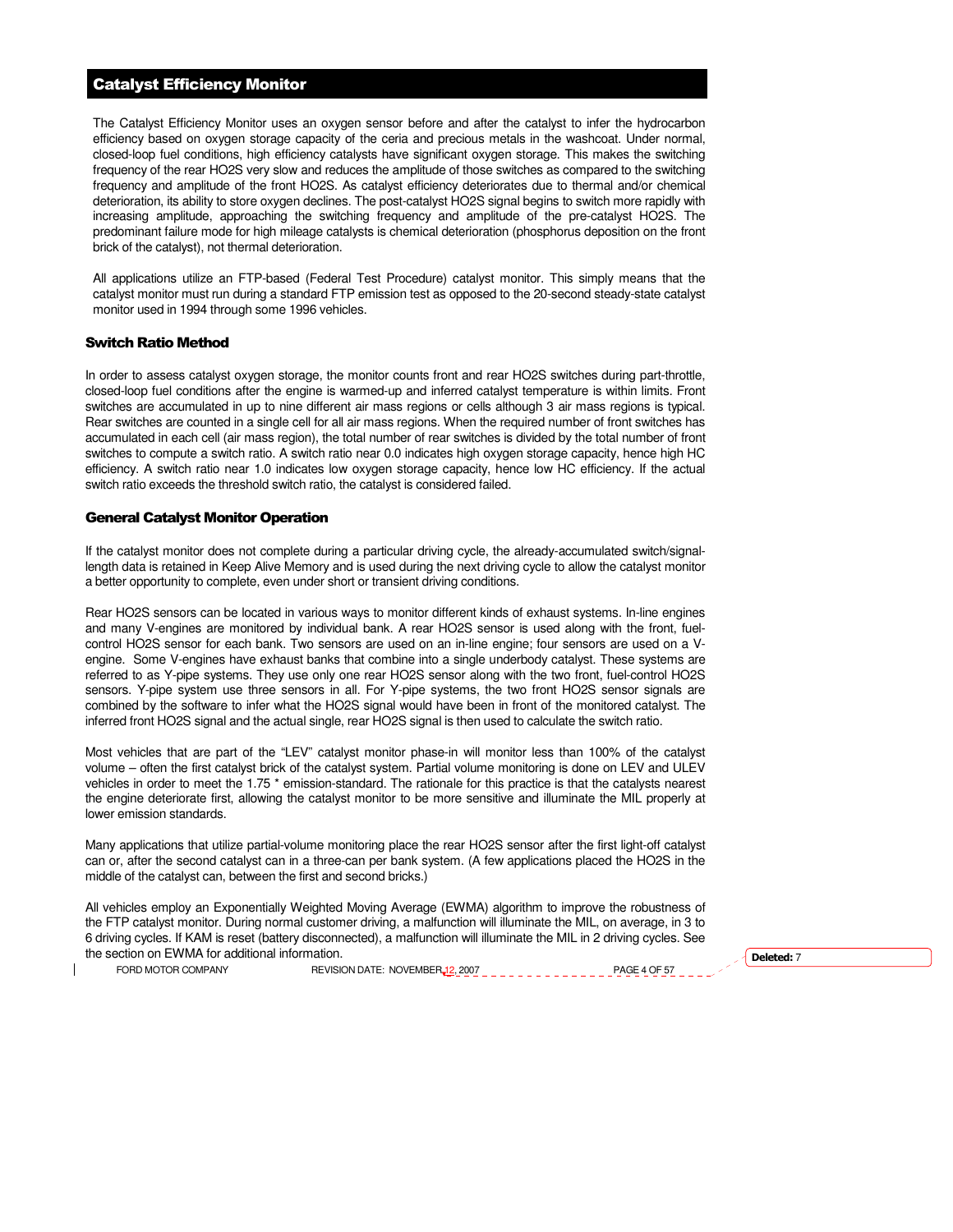| <b>CATALYST MONITOR OPERATION:</b> |                                                                                                                                                                                |  |
|------------------------------------|--------------------------------------------------------------------------------------------------------------------------------------------------------------------------------|--|
| <b>DTCs</b>                        | P0420 Bank 1 (or Y-pipe),<br>P0430 Bank 2                                                                                                                                      |  |
| Monitor execution                  | once per driving cycle                                                                                                                                                         |  |
| <b>Monitor Sequence</b>            | HO2S response test complete and no DTCs (P0133/P0153) prior to<br>calculating switch ratio, no SAIR pump stuck on DTCs (P0412/P1414), no<br>evap leak check DTCs (P0442/P0456) |  |
| Sensors OK                         | ECT, IAT, TP, VSS, CKP                                                                                                                                                         |  |
| <b>Monitoring Duration</b>         | Approximately 900 seconds during appropriate FTP conditions                                                                                                                    |  |
|                                    | (approximately 200 to 600 oxygen sensor switches are collected)                                                                                                                |  |

| TYPICAL SWITCH RATIO CATALYST MONITOR ENTRY CONDITIONS:                                                                                   |                      |                      |
|-------------------------------------------------------------------------------------------------------------------------------------------|----------------------|----------------------|
| Entry condition                                                                                                                           | Minimum              | Maximum              |
| Time since engine start-up (70 <sup>o</sup> F start)                                                                                      | 330 seconds          |                      |
| Engine Coolant Temp                                                                                                                       | 170 $\degree$ F      | $230^{\circ}$ F      |
| Intake Air Temp                                                                                                                           | $20^{\circ}$ F       | 180 $\degree$ F      |
| Engine Load                                                                                                                               | 10%                  |                      |
| <b>Throttle Position</b>                                                                                                                  | <b>Part Throttle</b> | <b>Part Throttle</b> |
| Time since entering closed loop fuel                                                                                                      | 30 sec               |                      |
| Vehicle Speed                                                                                                                             | 5 mph                | 70 mph               |
| Inferred Catalyst Mid-bed Temperature                                                                                                     | 900 $\degree$ F      |                      |
| EGR flow (Note: an EGR fault disables EGR)                                                                                                | 1%                   | 12%                  |
| Fuel Level                                                                                                                                | 15%                  |                      |
| Steady Air Mass Flow for each Air Mass cell (typically three cells)                                                                       | $1.0$ lb/min         | $5.0$ lb/min         |
| (Note: FTP cycle is biased towards the low air mass range, 25 - 35 mph steady state driving must be<br>performed to complete the monitor) |                      |                      |

# **TYPICAL MALFUNCTION THRESHOLDS:**

Rear-to-front O2 sensor switch-ratio > 0.75 (bank monitor)

Rear-to-front O2 sensor switch-ratio > 0.60 (Y-pipe monitor)

Rear-to-front O2 sensor switch ratio > 0.50 for E10 to > 0.90 for E85 (flex fuel vehicles)

# **J1979 MODE \$06 DATA**

| Test ID                                                                      | Comp ID | Description                        | Units    |
|------------------------------------------------------------------------------|---------|------------------------------------|----------|
| \$10                                                                         | \$11    | Bank 1 switch-ratio and max. limit | unitless |
| \$10                                                                         | \$21    | Bank 2 switch-ratio and max. limit | unitless |
| Conversion for Test ID \$10: multiply by 0.0156 to get a value from 0 to 1.0 |         |                                    |          |

\*\* NOTE: In this document, a monitor or sensor is considered OK if there are no DTCs stored for that component or system at the time the monitor is running.  $\sqrt{\frac{\text{Deleteed: } 7}{\text{Deleteed: } 7}}$ 

 $\mathbf{I}$ 

FORD MOTOR COMPANY REVISION DATE: NOVEMBER 12, 2007 PAGE 5 OF 57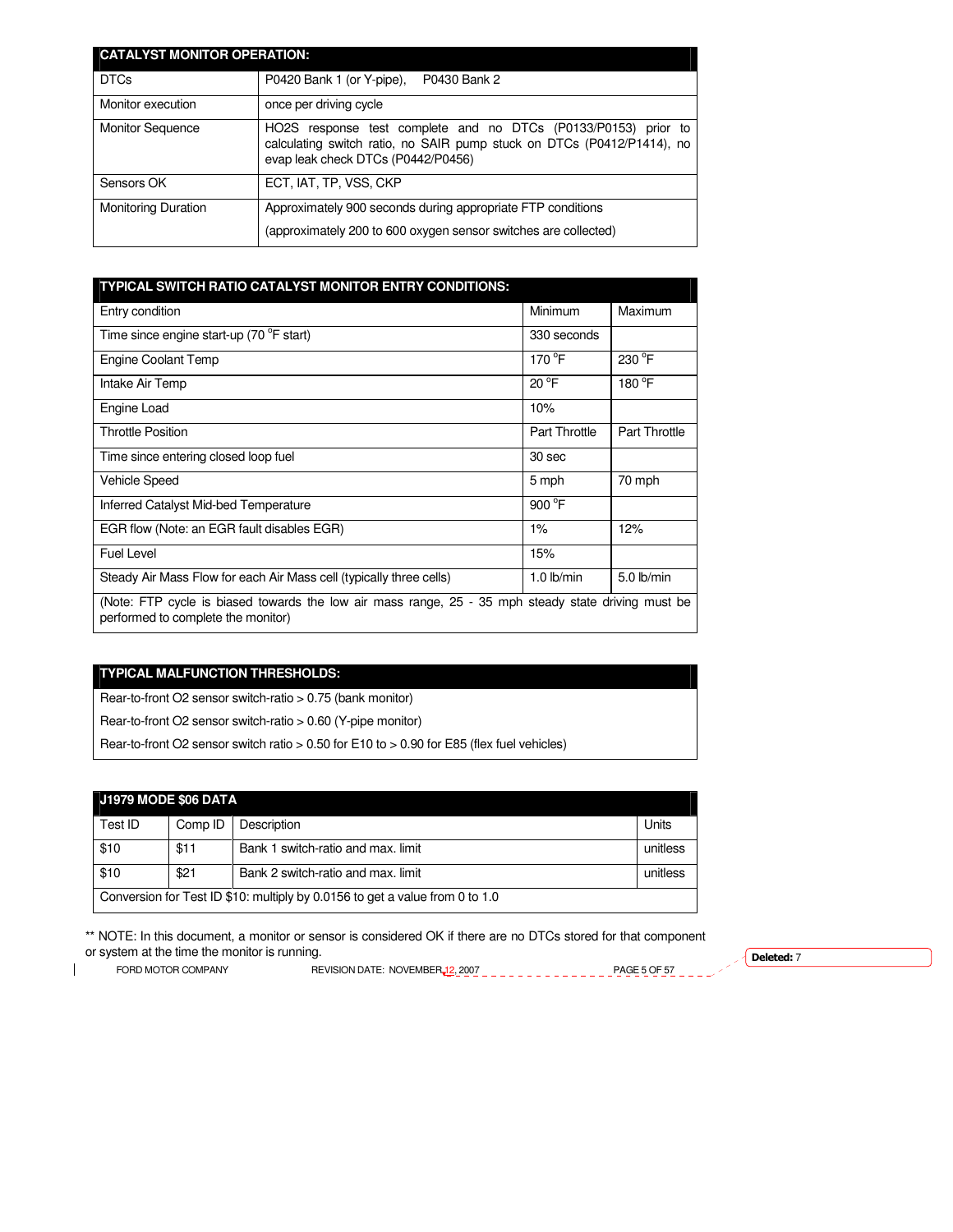# Misfire Monitor

There are two different misfire monitoring technologies used in the 2000 MY. They are Low Data Rate (LDR) and High Data Rate (HDR). The LDR system is capable of meeting the FTP monitoring requirements on most engines and is capable of meeting "full-range" misfire monitoring requirements on 4-cylinder engines. The HDR system is capable of meeting "full-range" misfire monitoring requirements on 6 and 8 cylinder engines. HDR is being phased in on these engines to meet the" full-range" misfire phase-in requirements specified in the OBD-II regulations.

## Low Data Rate System

The LDR Misfire Monitor uses a low-data-rate crankshaft position signal, (i.e. one position reference signal at 10 deg BTDC for each cylinder event). The PCM calculates crankshaft rotational velocity for each cylinder from this crankshaft position signal. The acceleration for each cylinder can then be calculated using successive velocity values. The changes in overall engine rpm are removed by subtracting the median engine acceleration over a complete engine cycle. The resulting deviant cylinder acceleration values are used in evaluating misfire in the "General Misfire Algorithm Processing" section below.

"Profile correction" software is used to "learn" and correct for mechanical inaccuracies in crankshaft tooth spacing under de-fueled engine conditions (requires three 60 to 40 mph no-braking decels after Keep Alive Memory has been reset). These learned corrections improve the high-rpm capability of the monitor for most engines. The misfire monitor is not active until a profile has been learned.

#### High Data Rate System

The HDR Misfire Monitor uses a high data rate crankshaft position signal, (i.e. 18 position references per crankshaft revolution [20 on a V-10]). This high-resolution signal is processed using two different algorithms. The first algorithm, called pattern cancellation, is optimized to detect low rates of misfire. The algorithm learns the normal pattern of cylinder accelerations from the mostly good firing events and is then able to accurately detect deviations from that pattern. The second algorithm is optimized to detect "hard" misfires, i.e. one or more continuously misfiring cylinders. This algorithm filters the high-resolution crankshaft velocity signal to remove some of the crankshaft torsional vibrations that degrade signal to noise. This significantly improves detection capability for continuous misfires. Both algorithms produce a deviant cylinder acceleration value, which is used in evaluating misfire in the "General Misfire Algorithm Processing" section below.

Due to the high data processing requirements, the HDR algorithms could not be implemented in the PCM microprocessor. They are implemented in a separate chip in the PCM called an "AICE" chip. The PCM microprocessor communicates with the AICE chip using a dedicated serial communication link. The output of the AICE chip (the cylinder acceleration values) is sent to the PCM microprocessor for additional processing as described below. Lack of serial communication between the AICE chip and the PCM microprocessor, or an inability to synchronize the crank or cam sensors inputs sets a P1309 DTC.

"Profile correction" software is used to "learn" and correct for mechanical inaccuracies in crankshaft tooth spacing under de-fueled engine conditions (requires three 60 to 40 mph no-braking decels after Keep Alive Memory has been reset). If KAM has been reset, the PCM microprocessor initiates a special routine which computes correction factors for each of the 18 (or 20) position references and sends these correction factors back to the AICE chip to be used for subsequent misfire signal processing. These learned corrections improve the high rpm capability of the monitor. The misfire monitor is not active until a profile has been learned.

FORD MOTOR COMPANY REVISION DATE: NOVEMBER 12, 2007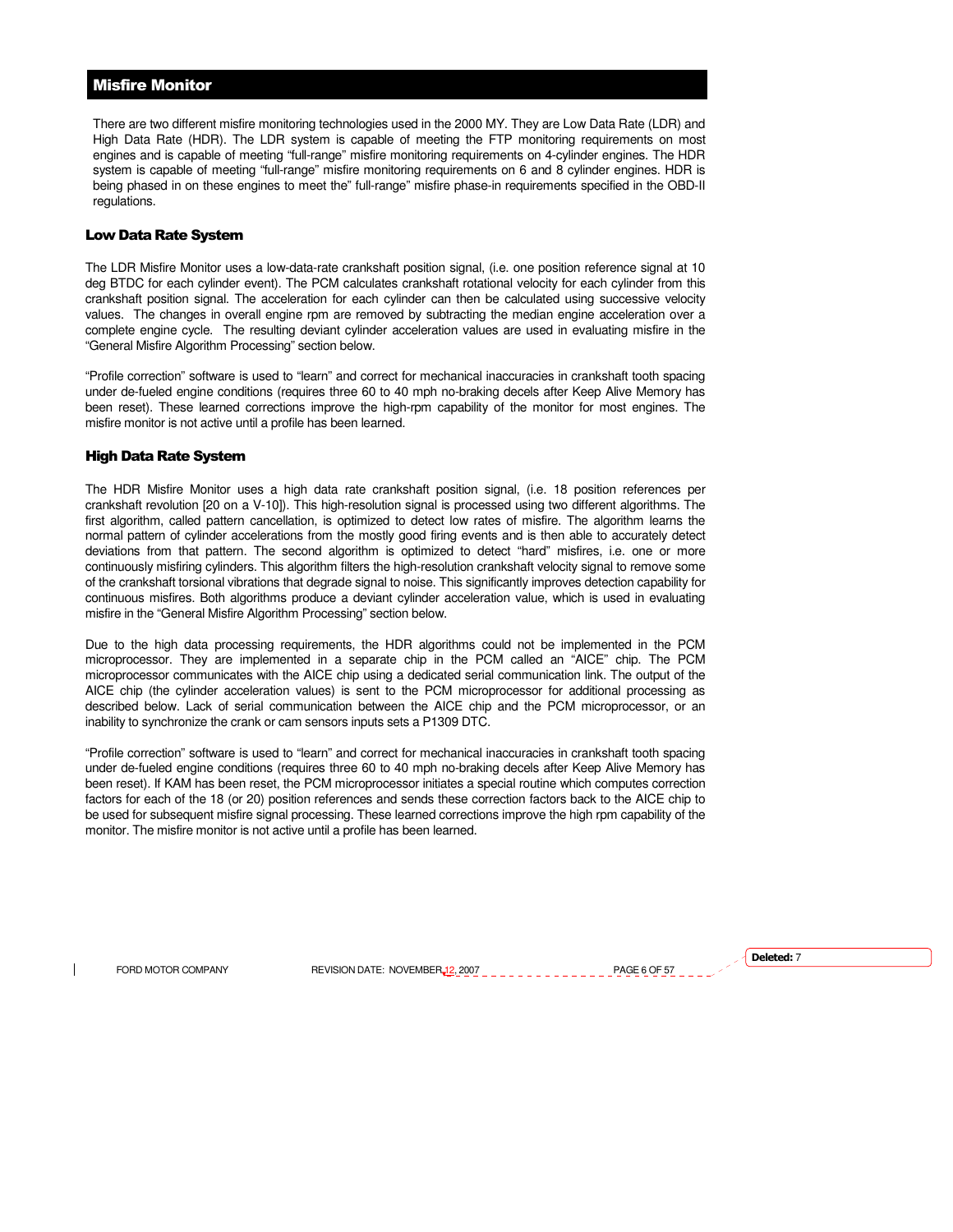## Generic Misfire Algorithm Processing

The acceleration that a piston undergoes during a normal firing event is directly related to the amount of torque that cylinder produces. The calculated piston/cylinder acceleration value(s) are compared to a misfire threshold that is continuously adjusted based on inferred engine torque. Deviant accelerations exceeding the threshold are conditionally labeled as misfires.

The calculated deviant acceleration value(s) are also evaluated for noise. Normally, misfire results in a nonsymmetrical loss of cylinder acceleration. Mechanical noise, such as rough roads or high rpm/light load conditions, will produce symmetrical acceleration variations. Cylinder events that indicate excessive deviant accelerations of this type are considered noise. Noise-free deviant acceleration exceeding a given threshold is labeled a misfire.

The number of misfires are counted over a continuous 200 revolution and 1000 revolution period. (The revolution counters are not reset if the misfire monitor is temporarily disabled such as for negative torque mode, etc.) At the end of the evaluation period, the total misfire rate and the misfire rate for each individual cylinder is computed. The misfire rate evaluated every 200 revolution period (Type A) and compared to a threshold value obtained from an engine speed/load table. This misfire threshold is designed to prevent damage to the catalyst due to sustained excessive temperature (1600°F for Pt/Pd/Rh conventional washcoat, 1650°F for Pt/Pd/Rh advanced washcoat and 1800°F for Pd-only high tech washcoat). If the misfire threshold is exceeded and the catalyst temperature model calculates a catalyst mid-bed temperature that exceeds the catalyst damage threshold, the MIL blinks at a 1 Hz rate while the misfire is present. If the threshold is again exceeded on a subsequent driving cycle, the MIL is illuminated.

If a single cylinder is determined to be consistently misfiring in excess of the catalyst damage criteria, the fuel injector to that cylinder may be shut off for 30 seconds to prevent catalyst damage. Up to two cylinders may be disabled at the same time. This fuel shut-off feature is used on many 8-cylinder engine and some 6-cylinder engines. It is never used on a 4-cylinder engine. After 30 seconds, the injector is re-enabled. If misfire on that cylinder is again detected after 200 revs (about 5 to 10 seconds), the fuel injector will be shut off again and the process will repeat until the misfire is no longer present. Note that ignition coil primary circuit failures (see C section) will trigger the same type of fuel injector disablement.

Next, the misfire rate is evaluated every 1000 rev period and compared to a single (Type B) threshold value to indicate an emission-threshold malfunction, which can be either a single 1000 rev exceedence from startup or four subsequent 1000 rev exceedences on a drive cycle after start-up.

#### Profile Correction

"Profile correction" software is used to "learn" and correct for mechanical inaccuracies in the crankshaft position wheel tooth spacing. Since the sum of all the angles between crankshaft teeth must equal 360°, a correction factor can be calculated for each misfire sample interval that makes all the angles between individual teeth equal. To prevent any fueling or combustion differences from affecting the correction factors, learning is done during decelfuel cutout.

The correction factors are learned during closed-throttle, non-braking, de-fueled decelerations in the 60 to 40 mph range after exceeding 60 mph (likely to correspond to a freeway exit condition). In order to minimize the learning time for the correction factors, a more aggressive decel-fuel cutout strategy may be employed when the conditions for learning are present. The corrections are typically learned in a single deceleration, but can be learned during up to 3 such decelerations. The "mature" correction factors are the average of a selected number of samples. A low data rate misfire system will typically learn 4 such corrections in this interval, while a high data rate system will learn 36 or 40 in the same interval (data is actually processed in the AICE chip). In order to assure the accuracy of these corrections, a tolerance is placed on the incoming values such that an individual correction factor must be repeatable within the tolerance during learning This is to reduce the possibility of learning corrections on rough road conditions which could limit misfire detection capability.

Since inaccuracies in the wheel tooth spacing can produce a false indication of misfire, the misfire monitor is not active until the corrections are learned. In the event of battery disconnection or loss of Keep Alive Memory the correction factors are lost and must be relearned.

FORD MOTOR COMPANY REVISION DATE: NOVEMBER<sub>12, 2007</sub>

Deleted: indicated Deleted: a period of time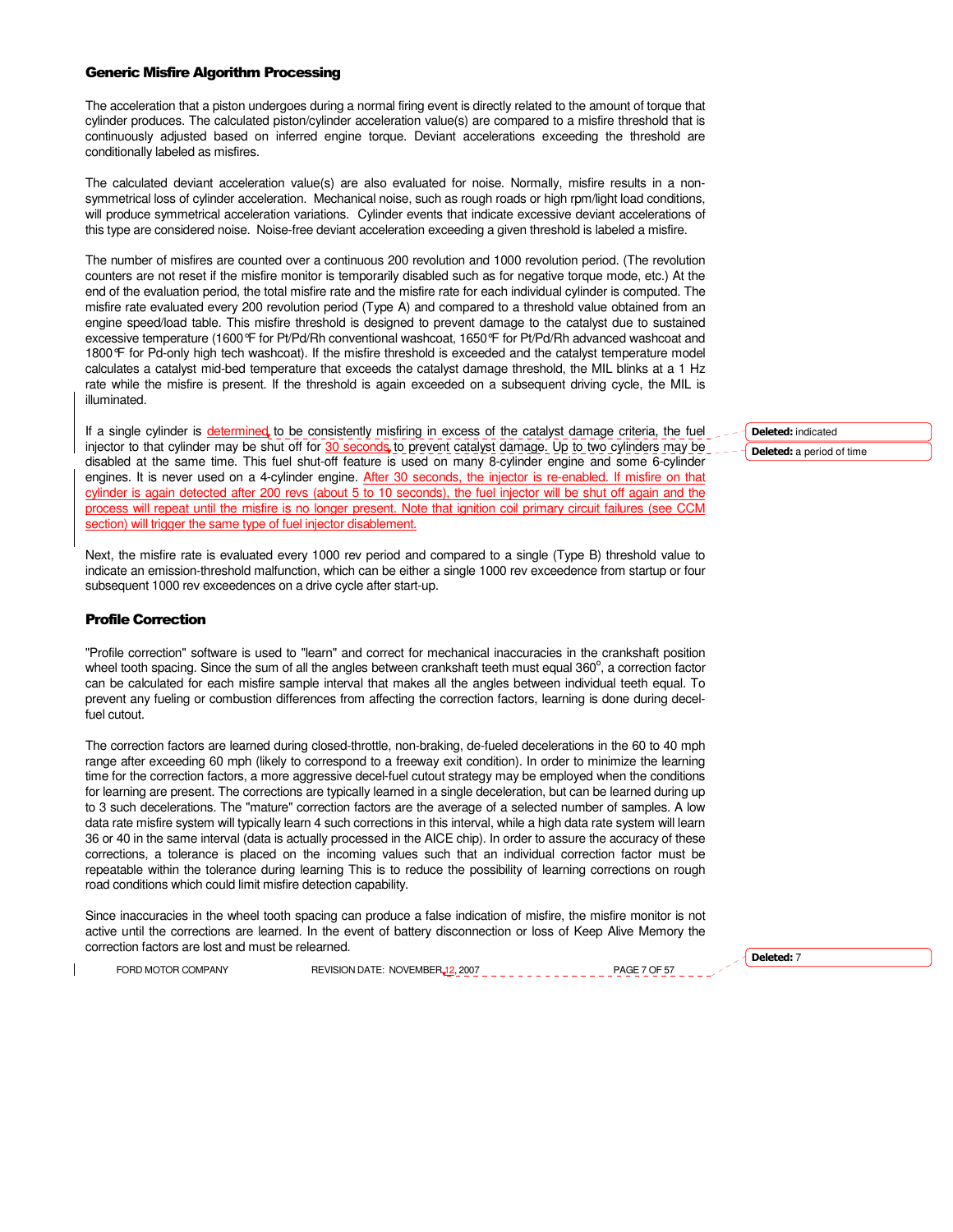| <b>Misfire Monitor Operation:</b> |                                                             |
|-----------------------------------|-------------------------------------------------------------|
| <b>DTCs</b>                       | P0300 to P0310 (general and specific cylinder misfire)      |
|                                   | P1309 (no cam/crank synchronization, AICE chip malfunction) |
| Monitor execution                 | Continuous, misfire rate calculated every 200 or 1000 revs  |
| <b>Monitor Sequence</b>           | None                                                        |
| Sensors OK                        | CKP. CMP                                                    |
| <b>Monitoring Duration</b>        | Entire driving cycle (see disablement conditions below)     |

| <b>Typical misfire monitor entry conditions:</b>                              |                |                                   |
|-------------------------------------------------------------------------------|----------------|-----------------------------------|
| Entry condition                                                               | Minimum        | Maximum                           |
| Time since engine start-up (5 sec or 240 sec on<br>1996/97/98/99/00 vehicles) | 0 seconds      | 0 seconds                         |
| <b>Engine Coolant Temperature</b>                                             | $20^{\circ}$ F | $250^{\circ}$ F                   |
| RPM Range (FTP Misfire certified)                                             | Idle rpm       | $\sim$ 2500 rpm                   |
| RPM Range (Full-Range Misfire certified)                                      | Idle rpm       | redline on tach or fuel<br>cutoff |
| Profile correction factors learned in KAM                                     | Yes            |                                   |
| Fuel tank level                                                               | 15%            |                                   |

# **Typical misfire temporary disablement conditions:**

Temporary disablement conditions:

Closed throttle decel (negative torque, engine being driven)

Fuel shut-off due to vehicle-speed limiting or engine-rpm limiting mode

Accessory load-state change (A/C, power steering)

High rate of change of torque (heavy throttle tip-in or tip out)

# **Typical misfire monitor malfunction thresholds:**

Type A (catalyst damaging misfire rate): misfire rate is an rpm/load table ranging from 40% at idle to 4% at high rpm and loads

Type B (emission threshold rate): 1% to 3%

 $\mathbf{I}$ 

FORD MOTOR COMPANY REVISION DATE: NOVEMBER 12, 2007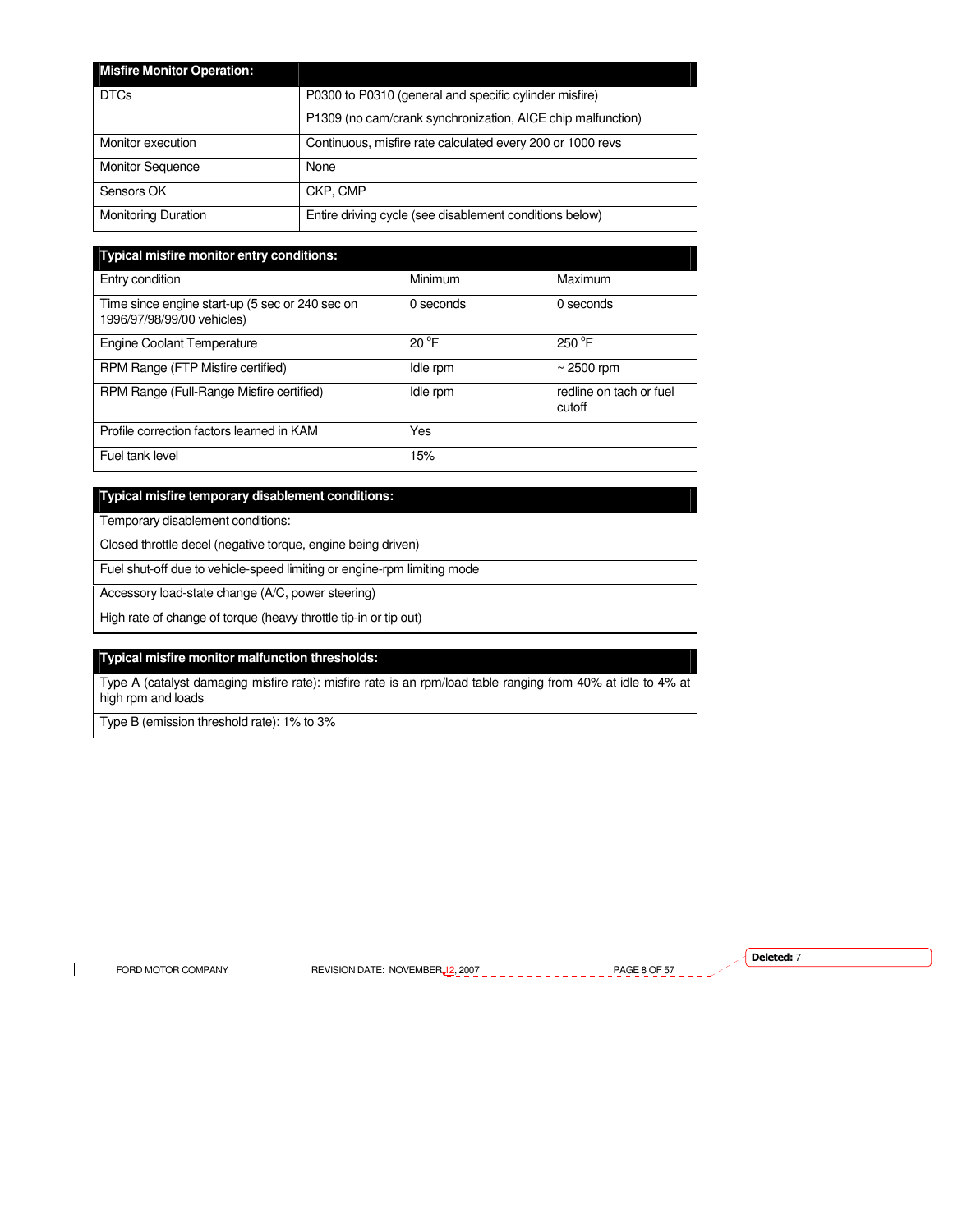|                                                                                | <b>J1979 Mode \$06 Data</b> |                                                                                                                                                        |         |
|--------------------------------------------------------------------------------|-----------------------------|--------------------------------------------------------------------------------------------------------------------------------------------------------|---------|
| Test ID                                                                        | Comp ID                     | Description                                                                                                                                            | Units   |
| \$50                                                                           | \$00                        | Total engine misfire rate and emission threshold misfire rate (updated<br>every 1,000 revolutions)                                                     | percent |
| \$53                                                                           | $$00 - $0A$                 | Cylinder-specific misfire rate and malfunction threshold misfire rate<br>(either cat damage or emission threshold) (updated when DTC set or<br>clears) | percent |
| \$54                                                                           | \$00                        | Highest catalyst-damage misfire and catalyst damage threshold misfire<br>rate (updated when DTC set or clears)                                         | percent |
| \$55                                                                           | \$00                        | Highest emission-threshold misfire and emission threshold misfire rate<br>(updated when DTC set or clears)                                             | percent |
| \$56                                                                           | \$00                        | Cylinder events tested and number of events required for a 1000 rev<br>test                                                                            | events  |
| Conversion for Test IDs \$50 through \$55: multiply by 0.000015 to get percent |                             |                                                                                                                                                        |         |
| Conversion for Test ID \$56: multiply by 1 to get ignition events              |                             |                                                                                                                                                        |         |

| <b>Profile Correction Operation</b> |                                                           |
|-------------------------------------|-----------------------------------------------------------|
| <b>DTCs</b>                         | P1309 - AICE chip communication failure                   |
| <b>Monitor Execution</b>            | once per KAM reset.                                       |
| <b>Monitor Sequence:</b>            | Profile must be learned before misfire monitor is active. |
| Sensors OK:                         | CKP, CMP, no AICE communication errors, CKP/CMP in synch  |
| Monitoring Duration;                | 10 cumulative seconds in conditions                       |
|                                     | (a maximum of three 60-40 mph defueled decels)            |

| Typical profile learning entry conditions:           |          |                               |
|------------------------------------------------------|----------|-------------------------------|
| Entry condition                                      | Minimum  | Maximum                       |
| Engine in decel-fuel cutout mode for 4 engine cycles |          |                               |
| <b>Brakes applied</b>                                | No       | No                            |
| Engine RPM                                           | 1300 rpm | 3700 rpm                      |
| Change in RPM                                        |          | rpm/background<br>600<br>loop |
| <b>Vehicle Speed</b>                                 | 30 mph   | 75 mph                        |
| Learning tolerance                                   |          | $1\%$                         |

 $\mathbf{I}$ 

FORD MOTOR COMPANY REVISION DATE: NOVEMBER 12, 2007 PAGE 9 OF 57

 $\sqrt{\phantom{a}}$  Deleted: 7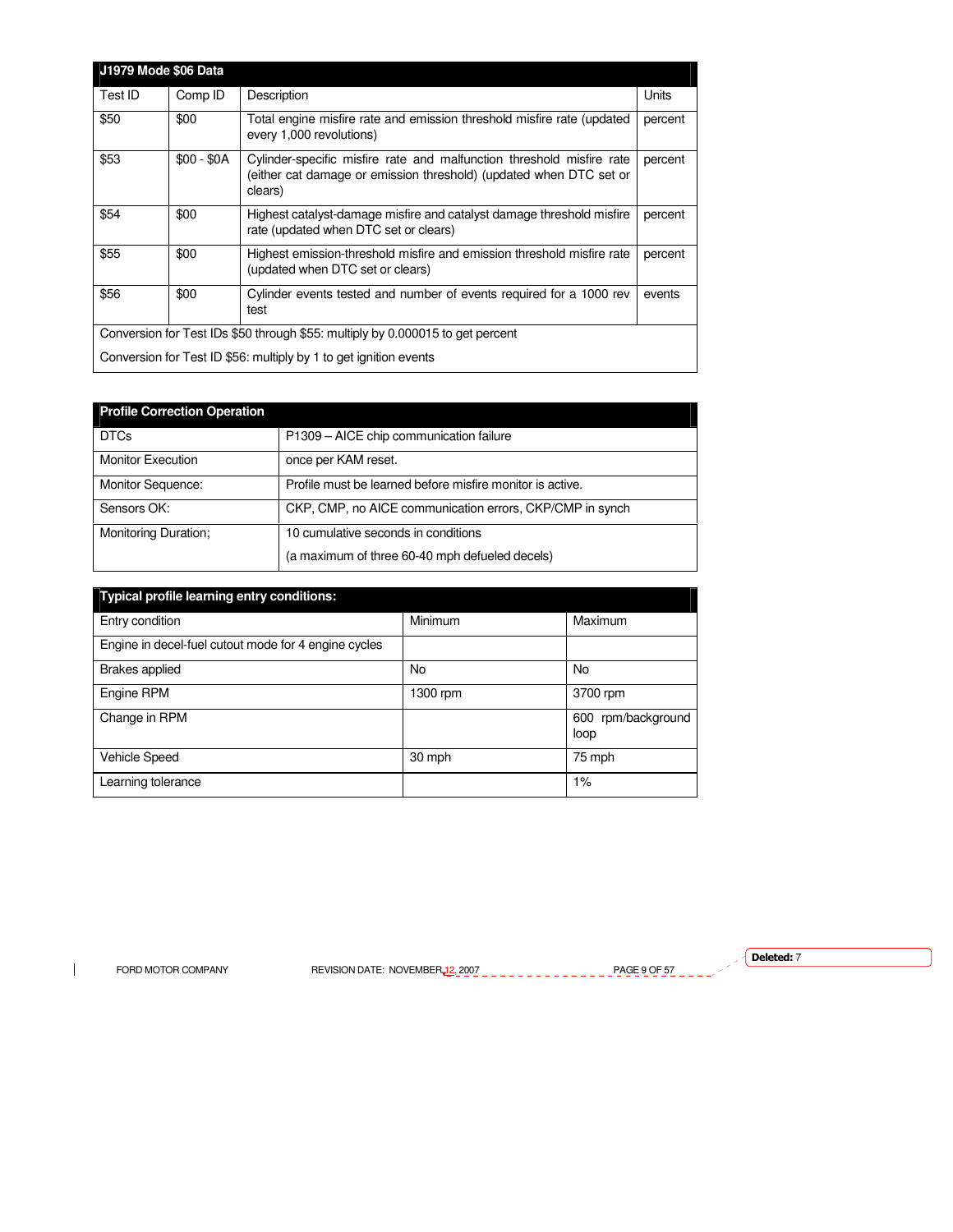# AIR System Monitor

The secondary air system utilizes an electric air pump as well as one or two electrically controlled check valves to deliver air into the exhaust manifold. The AIR pump flow check monitors the HO2S signal at idle to determine if secondary air is being delivered into the exhaust system. The air/fuel ratio is commanded open-loop rich, the AIR pump is turned on and the time required for the HO2S signal to go lean is monitored. If the HO2S signal does not go lean within the allowable time limit, a low/no flow malfunction is indicated. (P0411)

The electric air pump draws high current and must be energized through a separate relay. Both the primary and secondary circuits are checked for opens and shorts. First, the output driver within the PCM (primary circuit) is checked for circuit continuity (P0412). This circuit energizes the relay and the control valve(s). Next, a feedback circuit from the secondary side of the relay to the PCM is used to check secondary circuit continuity (P1413, P1414).

| <b>AIR Monitor Operation:</b> |                                                                  |
|-------------------------------|------------------------------------------------------------------|
| <b>DTCs</b>                   | P0411 functional check, P0412, P1413, P1414 circuit checks       |
| Monitor execution             | Functional - once per driving cycle, circuit checks - continuous |
| <b>Monitor Sequence</b>       | Oxygen sensor monitor complete and OK                            |
| Sensors OK                    | ECT                                                              |
| <b>Monitoring Duration</b>    | 20 seconds at idle                                               |

| <b>Typical AIR functional check entry conditions:</b>                                                                                                                                 |                |              |  |
|---------------------------------------------------------------------------------------------------------------------------------------------------------------------------------------|----------------|--------------|--|
| Entry condition                                                                                                                                                                       | Minimum        | Maximum      |  |
| Time since engine start-up                                                                                                                                                            | 600 seconds    |              |  |
| <b>Engine Coolant Temp</b>                                                                                                                                                            | $50^{\circ}$ F |              |  |
| Short Term Fuel Trim                                                                                                                                                                  |                | 12.5%        |  |
| <b>Fuel Tank Pressure</b>                                                                                                                                                             |                | 4.5 in $H2O$ |  |
| <b>Closed Throttle</b>                                                                                                                                                                | at idle rpm    | at idle rpm  |  |
| $0$ lb/min<br>$0.2$ lb/min<br>Purge Fuel Flow                                                                                                                                         |                |              |  |
| Note: No P0411 DTC is stored if IAT < 20 $^{\circ}$ F at the start of the functional test although the test runs.<br>(Precludes against identifying a temporary, frozen check valve.) |                |              |  |

# **Typical AIR functional check malfunction thresholds:**

Minimum time allowed for HO2S sensor to indicate lean: < 4 seconds

| J1979 Mode \$06 Data                                          |         |                                                      |         |
|---------------------------------------------------------------|---------|------------------------------------------------------|---------|
| Test ID                                                       | Comp ID | Description                                          | Units   |
| \$30                                                          | \$11    | HO2S11 voltage for upstream flow test and rich limit | volts   |
| \$30                                                          | \$21    | HO2S21 voltage for upstream flow test and rich limit | volts   |
| \$31                                                          | \$00    | HO2S lean time for upstream flow test and time limit | seconds |
| Conversion for Test ID \$30: multiply by 0.00098 to get volts |         |                                                      |         |
| Conversion for Test ID \$31: multiply by 0.125 to get seconds |         |                                                      |         |

FORD MOTOR COMPANY REVISION DATE: NOVEMBER 12, 2007 PAGE 10 OF 57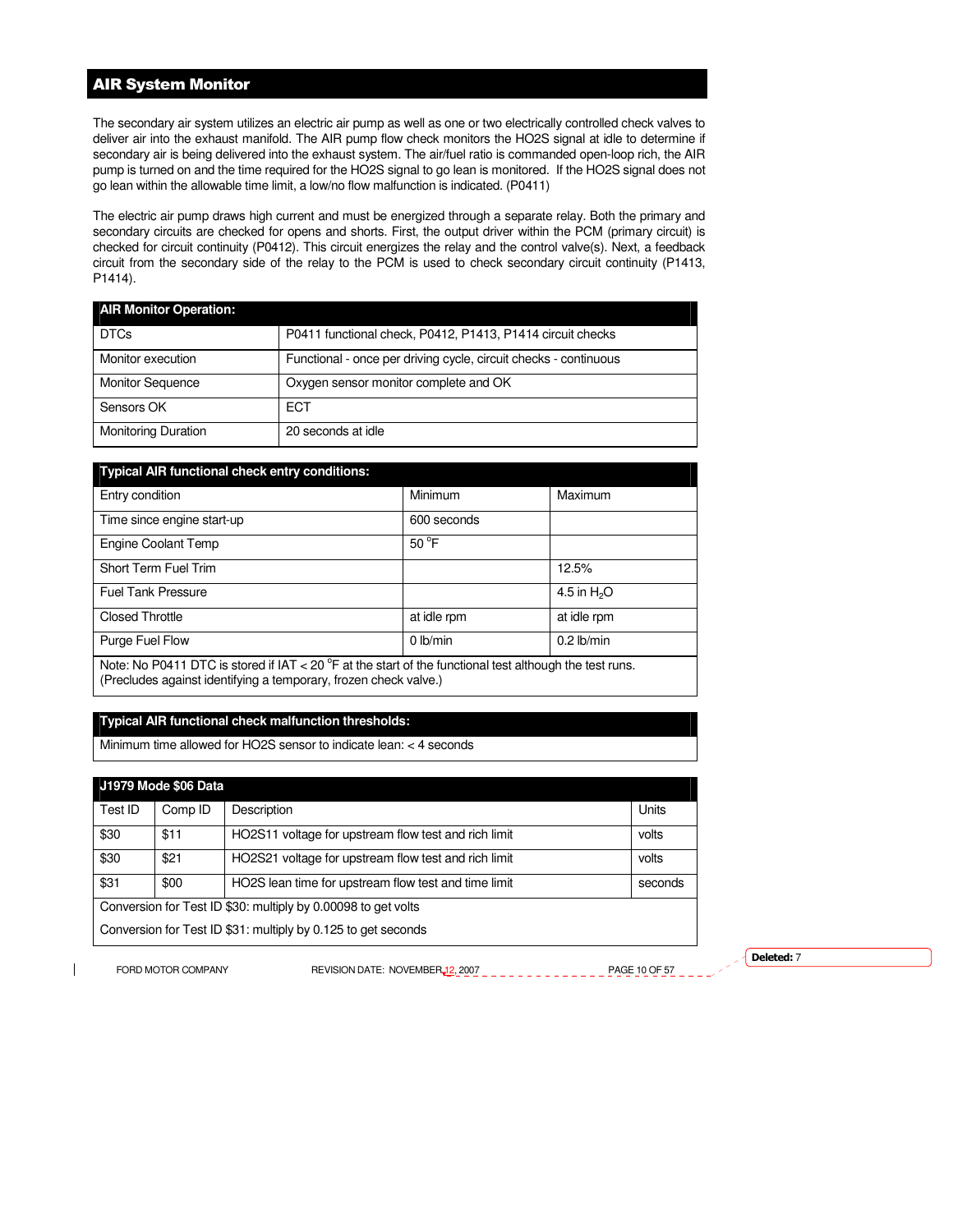# EVAP System Monitor - 0.040" dia. leak check

Vehicles that meet enhanced evaporative requirements utilize a vacuum-based evaporative system integrity check. The evap system integrity check uses a Fuel Tank Pressure Transducer (FTPT), a Canister Vent Solenoid (CVS) and Fuel Level Input (FLI) along with the Vapor Management Valve (VMV) to find 0.040" diameter or larger evap system leaks.

The evap system integrity test is done under conditions that minimize vapor generation and fuel tank pressure changes due to fuel slosh since these could result in false MIL illumination. The check is run after a 6 to 8 hour cold engine soak (engine-off timer), during steady highway speeds at ambient air temperatures (inferred by IAT) between 40 and 100 $\degree$ F.

A check for refueling events is done at engine start. A refuel flag is set in KAM if the fuel level at start-up is at least 20% greater than fuel fill at engine-off. It stays set until the evap monitor completes Phase 0 of the test as described below.

The evap system integrity test is done in four phases.

#### (Phase 0 - initial vacuum pulldown):

First, the Canister Vent Solenoid is closed to seal the entire evap system, then the VMV is opened to pull a 7" H2O vacuum. If the initial vacuum could not be achieved, a large system leak is indicated (P0455). This could be caused by a fuel cap that was not installed properly, a large hole, an overfilled fuel tank, disconnected/kinked vapor lines, a Canister Vent Solenoid that is stuck open or a VMV that is stuck closed.

IIf the initial vacuum is excessive, a vacuum malfunction is indicated (P1450). This could be caused by kinked vapor lines or a stuck open VMV. If a P0455 or P1450 code is generated, the evap test does not continue with subsequent phases of the small leak check, phases 1-4.

# Phase 1 - Vacuum stabilization

If the target vacuum is achieved, the VMV is closed and vacuum is allowed to stabilize.

#### Phase 2 - Vacuum hold and decay

Next, the vacuum is held for a calibrated time and the vacuum level is again recorded at the end of this time period. The starting and ending vacuum levels are checked to determine if the change in vacuum exceeds the vacuum bleed up criteria. Fuel Level Input is used to adjust the vacuum bleed-up criteria for the appropriate fuel tank vapor volume. Steady state conditions must be maintained throughout this bleed up portion of the test. The monitor will abort if there is an excessive change in load, fuel tank pressure or fuel level input since these are all indicators of impending or actual fuel slosh. If the monitor aborts, it will attempt to run again (up to 20 or more times). If the vacuum bleed-up criteria is not exceeded, the small leak test is considered a pass. If the vacuum bleed-up criteria is exceeded on three successive monitoring events, a 0.040 " dia. leak is likely and a final vapor generation check is done to verify the leak, phases 3-4. Excessive vapor generation can cause a false MIL.

#### Phase 3 - Vacuum release

The vapor generation check is done by releasing any vacuum, then closing the VMV, waiting for a period of time, and determining if tank pressure remains low or if it is rising due to excessive vapor generation

#### Phase 4 - Vapor generation

If the pressure rise due to vapor generation is below the threshold limit for absolute pressure and change in pressure, a P0442 DTC is stored.

FORD MOTOR COMPANY REVISION DATE: NOVEMBER 12, 2007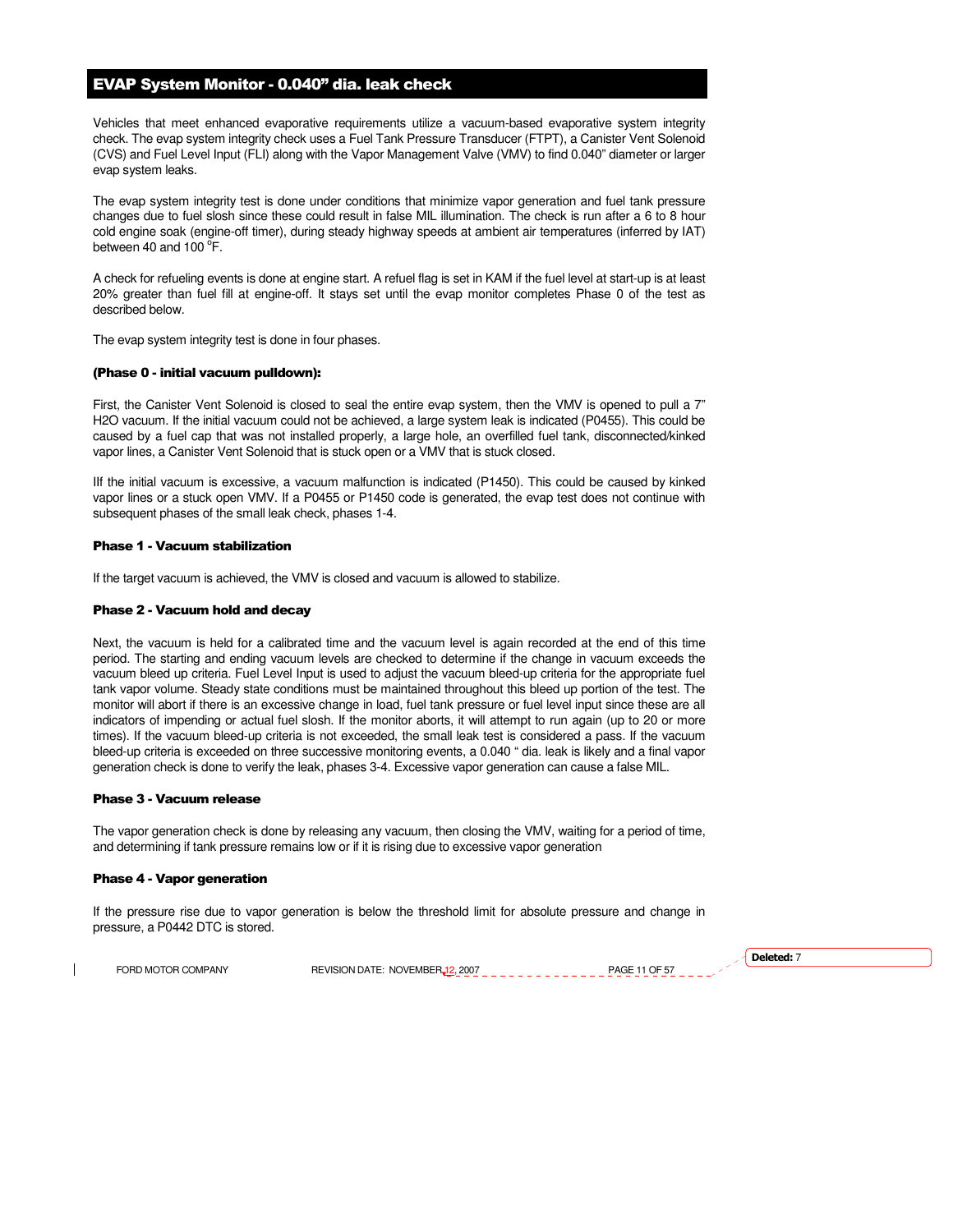| 0.040" EVAP Monitor Operation: |                                                |  |
|--------------------------------|------------------------------------------------|--|
| <b>DTCs</b>                    | P0455 (gross leak),                            |  |
|                                | P1450 (excessive vacuum),                      |  |
|                                | P0442 (0.040" leak)                            |  |
| Monitor execution              | once per driving cycle                         |  |
| <b>Monitor Sequence</b>        | HO2S monitor completed and OK                  |  |
| Sensors/Components OK          | MAF, IAT, VSS, ECT, CKP, TP, FTP, VMV, CVS     |  |
| <b>Monitoring Duration</b>     | 360 seconds (see disablement conditions below) |  |

| Typical 0.040" EVAP monitor entry conditions, Phases 0 through 4: |                       |                      |
|-------------------------------------------------------------------|-----------------------|----------------------|
| Entry condition                                                   | Minimum               | Maximum              |
| Engine off (soak) time                                            | $6 - 8$ hours         |                      |
| Time since engine start-up                                        | 330 seconds           | 1800 seconds         |
| Intake Air Temp                                                   | 40 $^{\circ}$ F       | 90 - 100 $\degree$ F |
| BARO $(8,000 ft altitude)$                                        | 22.0 "Hq              |                      |
| Engine Load                                                       | 20%                   | 70%                  |
| <b>Vehicle Speed</b>                                              | 40 mph                | 75 mph               |
| <b>Purge Dutycycle</b>                                            | 75%                   | 100%                 |
| Fuel Fill Level                                                   | 15%                   | 85%                  |
| <b>Fuel Tank Pressure Range</b>                                   | - 17 H <sub>2</sub> O | 2.5 H <sub>2</sub> O |

**Typical 0.040" EVAP abort (fuel slosh) conditions for Phase 2:**  Change in load: > 20% Change in tank pressure:  $> 1$  "  $H<sub>2</sub>O$ Change in fuel fill level: > 15% Number of aborts: > 20 (may be up to 255)

# **Typical 0.040 EVAP monitor malfunction thresholds:**

P1450 (Excessive vacuum):  $<$  -8.0 in H<sub>2</sub>O over a 30 second evaluation time.

P0455 (Gross leak):  $> -8.0$  in H<sub>2</sub>O over a 30 second evaluation time.

P0442 (0.040" leak): > 2.5 in H<sub>2</sub>O bleed-up over a 15 second evaluation time at 75% fuel fill. (Note: bleed-up and evaluation times vary as a function of fuel fill level)

P0442 vapor generation limit: < 2.5 in  $H<sub>2</sub>O$  over a 120 second evaluation time

 $\mathbf{I}$ 

FORD MOTOR COMPANY REVISION DATE: NOVEMBER 12, 2007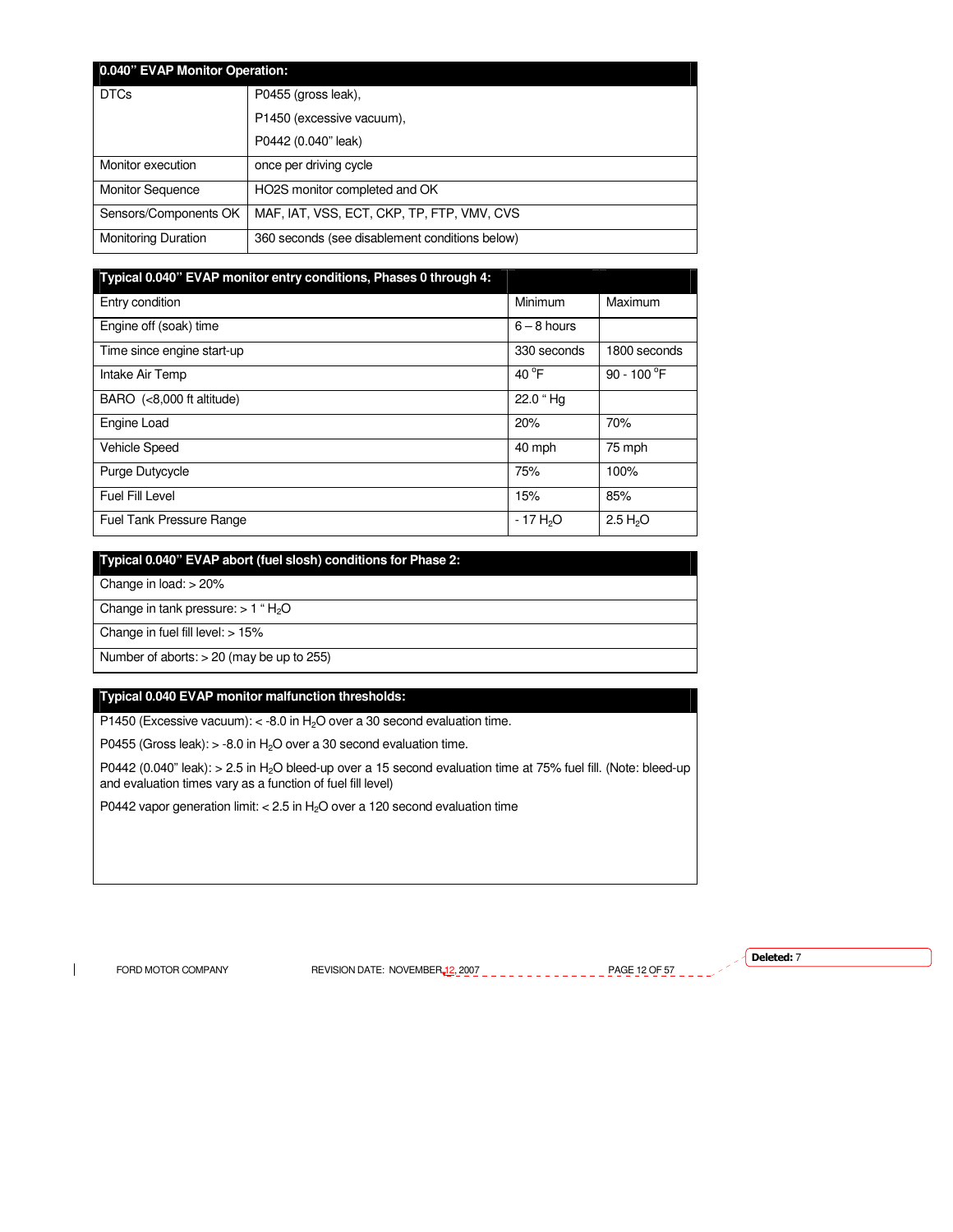| J1979 Mode \$06 Data |         |                                                                                                                                                                                                                                                                                               |                                              |
|----------------------|---------|-----------------------------------------------------------------------------------------------------------------------------------------------------------------------------------------------------------------------------------------------------------------------------------------------|----------------------------------------------|
| Test ID              | Comp ID | Description                                                                                                                                                                                                                                                                                   | Units                                        |
| \$21                 | \$00    | Initial tank vacuum and minimum limit                                                                                                                                                                                                                                                         | in $H20$                                     |
|                      |         | Note: TID \$21 replaced by \$26 in 2000 MY software                                                                                                                                                                                                                                           |                                              |
| \$21                 | \$00    | Initial tank vacuum and maximum limit Note:                                                                                                                                                                                                                                                   | in $H20$                                     |
|                      |         | TID \$21 replaced by \$26 in 2000 MY software                                                                                                                                                                                                                                                 |                                              |
| \$22                 | \$00    | Leak check vacuum bleed-up and threshold                                                                                                                                                                                                                                                      | in $H20$                                     |
|                      |         | Note: TID \$22 replaced by \$27 in 2000 MY software                                                                                                                                                                                                                                           |                                              |
| \$25                 | \$00    | Vapor generation maximum pressure rise                                                                                                                                                                                                                                                        | in $H20$                                     |
|                      |         | Note: TID \$25 replaced by \$2A in 2000 MY software                                                                                                                                                                                                                                           |                                              |
| \$26                 | \$00    | Phase 0 Initial tank vacuum and minimum limit                                                                                                                                                                                                                                                 | in $H20$                                     |
| \$26                 | \$00    | Phase 0 Initial tank vacuum and maximum limit                                                                                                                                                                                                                                                 | in $H20$                                     |
| \$27                 | \$00    | Phase 2 0.040" cruise leak check vacuum bleed-up and max<br>threshold                                                                                                                                                                                                                         | in $H20$                                     |
| \$2A                 | \$00    | Phase 4 Vapor generation maximum change in pressure and max<br>threshold                                                                                                                                                                                                                      | in $H20$                                     |
| \$2B                 | \$00    | Phase 4 Vapor generation maximum absolute pressure rise and max<br>threshold                                                                                                                                                                                                                  | in $H20$                                     |
| $\sim$               |         | $\frac{1}{2}$ and $\frac{1}{2}$ and $\frac{1}{2}$ and $\frac{1}{2}$ and $\frac{1}{2}$ and $\frac{1}{2}$ and $\frac{1}{2}$ and $\frac{1}{2}$ and $\frac{1}{2}$ and $\frac{1}{2}$ and $\frac{1}{2}$ and $\frac{1}{2}$ and $\frac{1}{2}$ and $\frac{1}{2}$ and $\frac{1}{2}$ and $\frac{1}{2}$ a | $\mathbf{a}$ . $\mathbf{a}$ and $\mathbf{a}$ |

Conversion for Test IDs \$26 through \$2B: Take value, subtract 32,768, and then multiply result by 0.00195 to get inches of  $H_2O$ . The result can be positive or negative.

Note: Default values (-64 in  $H_2$ 0) will be display for all the above TIDs if the evap monitor has never completed. If all or some phases of the monitor have completed on the current or last driving cycle, default values will be displayed for any phases that had not completed.

 $\mathbf{I}$ 

FORD MOTOR COMPANY REVISION DATE: NOVEMBER 12, 2007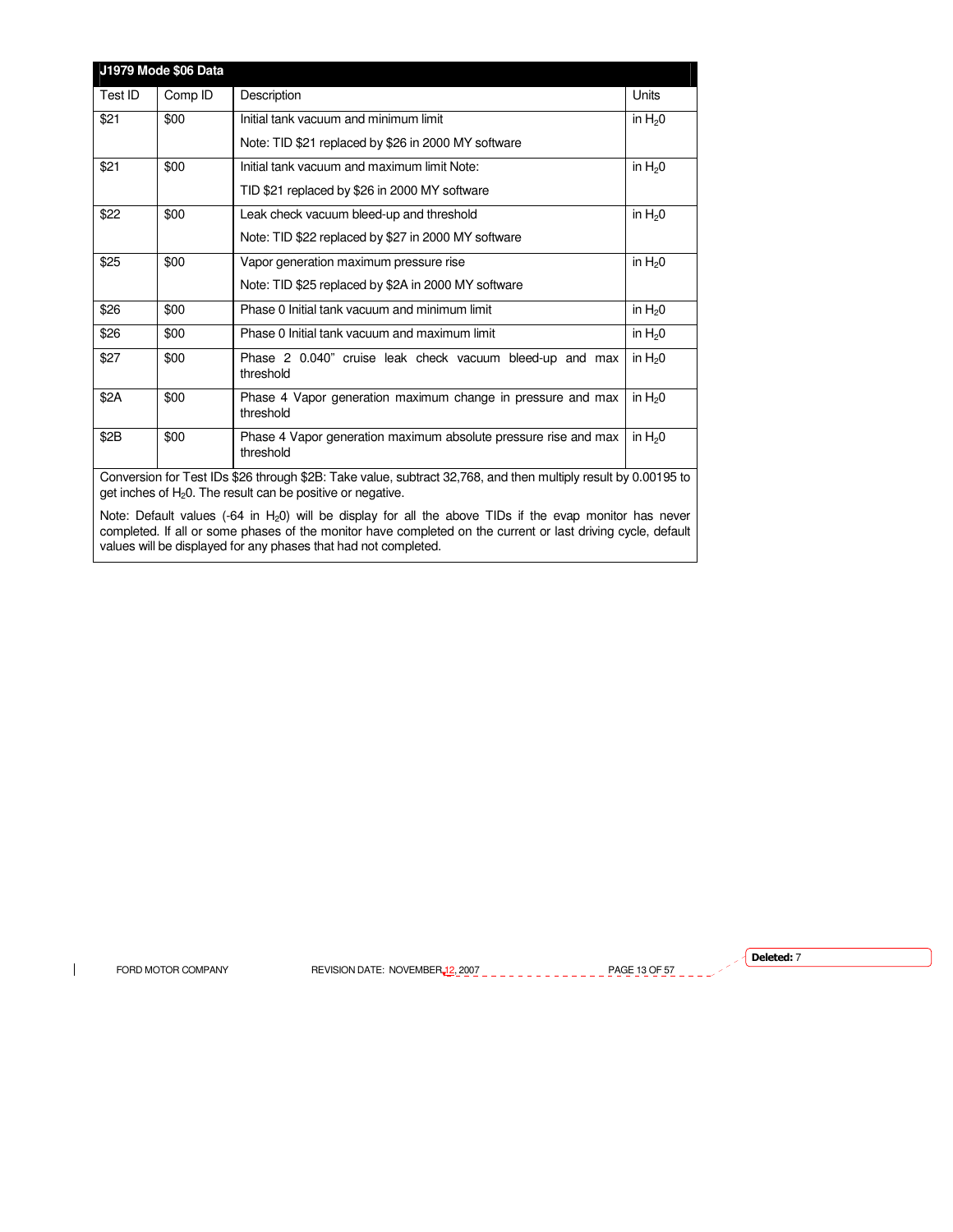# EVAP System Monitor - 0.020" dia. leak check

Some vehicles that meet enhanced evaporative requirements utilize a vacuum-based evaporative system integrity check that checks for 0.020" dia leaks. The evap system integrity check uses a Fuel Tank Pressure Transducer (FTPT), a Canister Vent Solenoid (CVS) and Fuel Level Input (FLI) along with the Vapor Management Valve (VMV) to find 0.020" diameter, 0.040" diameter, or larger evap system leaks.

The evap system integrity test is done under two different sets of conditions - first a cruise test is performed to detect 0.040" dia leaks and screen for 0.020" leaks. If a 0.020" dia leak is suspected during the cruise test, an idle test is performed to verify the leak under more restrictive, but reliable, cold-start-idle conditions.

The cruise test is done under conditions that minimize vapor generation and fuel tank pressure changes due to fuel slosh since these could result in false MIL illumination. The check is run after a 6 – 8 hour cold engine soak (engine-off timer), during steady highway speeds at ambient air temperatures (inferred by IAT) between 40 and  $100^{\circ}$ F.

A check for refueling events is done at engine start. A refuel flag is set in KAM if the fuel level at start-up is at least 20% greater than fuel fill at engine-off. It stays set until the evap monitor completes Phase 0 of the test as described below. The refueling flag is used to prohibit the 0.020" idle test until the gross leak check is done during cruise conditions. This is done to prevent potential idle concerns resulting from the high fuel vapor concentrations present with a fuel cap off/gross leak condition.

The cruise test is done in four phases.

#### Phase 0 - initial vacuum pulldown

First, the Canister Vent Solenoid is closed to seal the entire evap system, then the VMV is opened to pull a 7" H2O vacuum.

If the initial vacuum could not be achieved, a large system leak is indicated (P0455). This could be caused by a fuel cap that was not installed properly, a large hole, an overfilled fuel tank, disconnected/kinked vapor lines, a Canister Vent Solenoid that is stuck open or a VMV that is stuck closed.

If the initial vacuum could not be achieved after a refueling event, a gross leak, fuel cap off (P0457) is indicated and the recorded minimum fuel tank pressure during pulldown is stored in KAM. A "Check Fuel Cap" light may also be illuminated.

If the initial vacuum could not be achieved and the purge vapor flow is too small, a gross leak, no purge flow condition is indicated (P1443). This could be caused by a VMV that is stuck closed, or a disconnected/blocked vapor line between the VMV and the FTPT.

If the initial vacuum is excessive, a vacuum malfunction is indicated (P1450). This could be caused by blocked vapor lines between the FTPT and the Canister Vent Solenoid, or a stuck open VMV. If a P0455, P0457, P1443, or P1450 code is generated, the evap test does not continue with subsequent phases of the small leak check, phases 1-4. These codes also prevent the idle portion of the 0.020" dia leak check from executing.

Note: Not all vehicles will have the P0457 and P1443 tests or the Check Fuel Cap light implemented. These vehicles will continue to generate only a P0455. After the customer properly secures the fuel cap, the P0457, Check Fuel Cap and/or MIL will be cleared as soon as normal purging vacuum exceeds the P0457 vacuum level stored in KAM.

#### Phase 1 - Vacuum stabilization

If the target vacuum is achieved, the VMV is closed and vacuum is allowed to stabilize for a fixed time. If the pressure in the tank immediately rises, the stabilization time is bypassed and Phase2 of the test is entered.

FORD MOTOR COMPANY REVISION DATE: NOVEMBER 12, 2007 PAGE 14 OF 57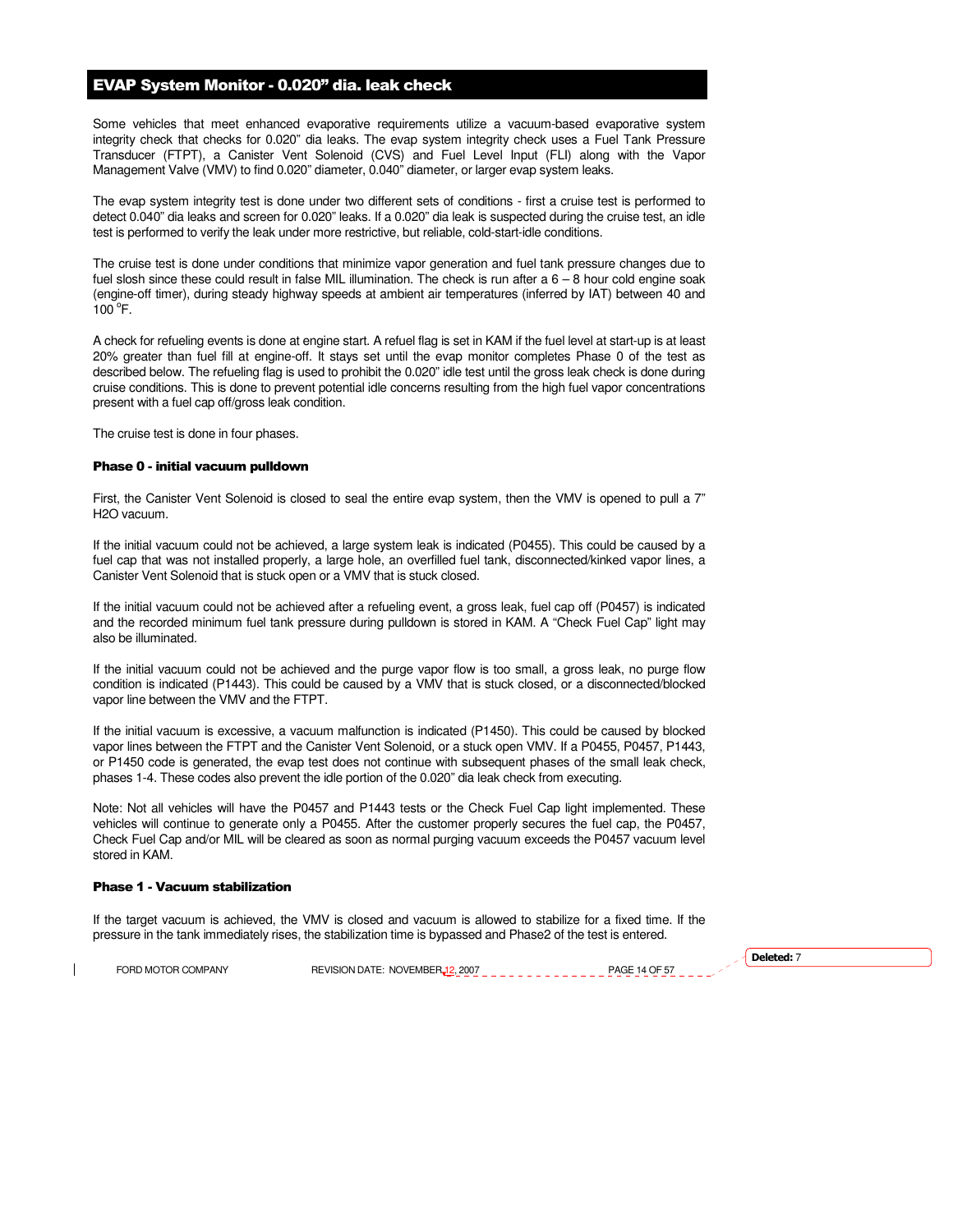#### Phase 2 - Vacuum hold and decay

Next, the vacuum is held for a calibrated time. Two test times are calculated based on the Fuel Level Input. The first (shorter) time is used to detect 0.040" dia leaks, the second (longer) time is used to detect 0.020" dia leaks. The initial vacuum is recorded upon entering Phase 2. At the end of the 0.040" dia test time, the vacuum level is recorded. The starting and ending vacuum levels are checked to determine if the change in vacuum exceeds the 0.040" dia vacuum bleed up criteria. If the 0.040" dia vacuum bleed-up criteria is exceeded on three successive monitoring attempts, a 0.040" dia leak is likely and a final vapor generation check is done to verify the leak (phases 3 and 4).

If the 0.040" dia bleed-up criteria is not exceeded, the test is allowed to continue until the 0.020" dia leak test time expires. The starting and ending vacuum levels are checked to determine if the change in vacuum exceed the 0.020" dia vacuum bleed-up criteria. If the 0.020" dia vacuum bleed-up is exceed on a single monitoring attempt, a 0.020" dia leak is likely and a final vapor generation check is done to verify the leak (phases 3 and 4).

If the vacuum bleed-up criteria is not exceeded, the leak test (either 0.040" or 0.020" dia is considered a pass. For both the 0.040" and 0.020" dia leak check, Fuel Level Input and Intake Air Temperature is used to adjust the vacuum bleed-up criteria for the appropriate fuel tank vapor volume and temperature. Steady state conditions must be maintained throughout this bleed up portion of the test. The monitor will abort if there is an excessive change in load, fuel tank pressure or fuel level input since these are all indicators of impending or actual fuel slosh. If the monitor aborts, it will attempt to run again (up to 20 or more times) until the maximum time-after-start is reached.

# Phase 3 - Vacuum release

The vapor generation check is initiated by opening the Canister Vent Solenoid for a fixed period of time and releasing any vacuum. The VMV remains closed.

#### Phase 4 - Vapor generation

In this phase, the sealed system is monitored to determine if tank pressure remains low or if it is rising due to excessive vapor generation The initial tank pressure is recorded. The pressure is monitored for a change from the initial pressure, and for absolute pressure. If the pressure rise due to vapor generation is below the threshold limit for absolute pressure and for the change in pressure, and a 0.040" dia leak was indicated in phase 2, a P0442 DTC is stored. If the pressure rise due to vapor generation is below the threshold limit for absolute pressure and for the change in pressure, and a 0.020" dia leak was indicated in phase 2, a 0.020" idle check flag is set to run the 0.020" leak check during idle conditions.

# Idle Check

The long test times required to detect a 0.020" dia leak in combination with typical road grades can lead to false 0.020" leak indications while the vehicle is in motion. The Idle Check repeats Phases 0 through 4 with the vehicle stationary to screen out leak indications caused by changes in altitude. The 0.020" idle check is done under coldstart conditions to ensure that the fuel is cool and cannot pick up much heat from the engine, fuel rail, or fuel pump. This minimizes vapor generation. The 0.020" idle check is, therefore, conducted only during the first 10 minutes after engine start.

The 0.020" dia leak test entry conditions, test times and thresholds are used. Unique criteria for excessive changes in load, fuel tank pressure and fuel level are used to indicate fuel slosh. The test is aborted if vehicle speed exceeds a calibrated threshold, approx. 10 mph. (There are no other abort limits.) The initial vacuum pulldown (phase 0) can start with the vehicle in motion in order to minimize the required time at idle to complete the test. If the vacuum bleed-up is greater than the 0.020" dia max. criteria during a single monitoring event, a P0456 DTC is stored. If the vacuum bleed-up is less than the 0.020" dia min. criteria, the pending P0456 DTC may be cleared. If the vacuum bleed-up is in between, no leak assessment is made. A flowchart of the entire 0.020" test sequence is provided below, on a subsequent page.

FORD MOTOR COMPANY REVISION DATE: NOVEMBER 12, 2007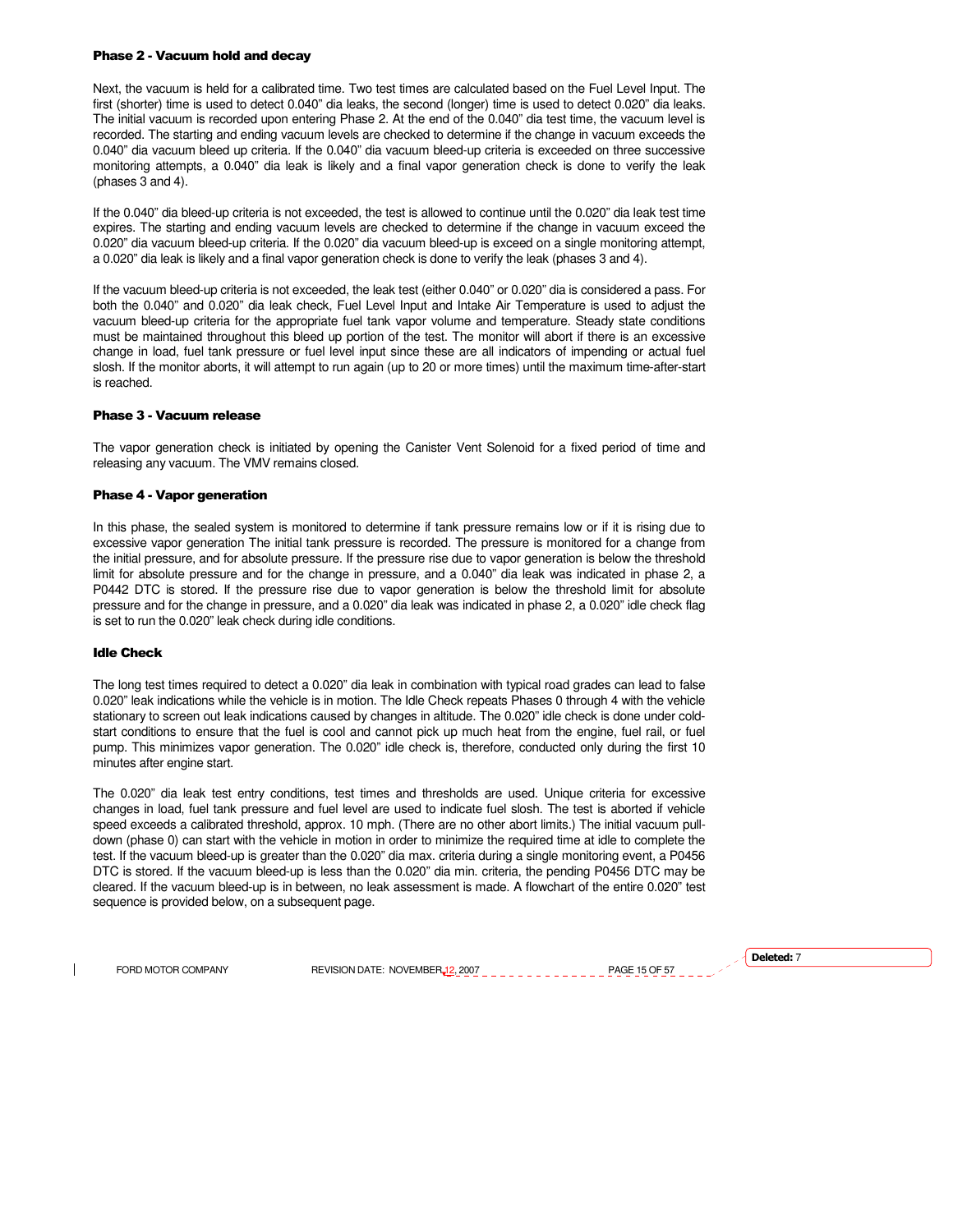Ford's 0.020" evaporative system monitor is designed to run during extended, cold-start idle conditions where the fuel is cool and not likely to generate excessive vapors. These conditions will typically occur at traffic lights or immediately after start-up, (e.g. idle in the driveway).

As indicated previously, the 0.020" idle test uses two sets of malfunction thresholds to screen out test results in the area where "leak" and "no-leak" distributions overlap. Loss of vacuum greater than the 0.020" malfunction criteria is designated as a failure. No/low vacuum loss below the pass criteria is designated a pass. Vacuum loss that is greater than the pass criteria but less that the failure criteria is indeterminate and does not count as a pass or a fail.

Test results in this overlap area can stem from high volatility fuel at high ambient temperatures. These situations are not expected to be encountered routinely by customers. Therefore, this strategy will only temporarily hamper monitor performance, while effectively preventing false MIL illumination.

A more detailed description of the functional characteristics of the Evaporative Monitor is provided in the representative calibration submissions to the agency. Additional calibration information is contained on file by Ford Motor Company and may be obtained via agency request.



FORD MOTOR COMPANY REVISION DATE: NOVEMBER 12, 2007 PAGE 16 OF 57 Deleted: 7

 $\overline{\phantom{a}}$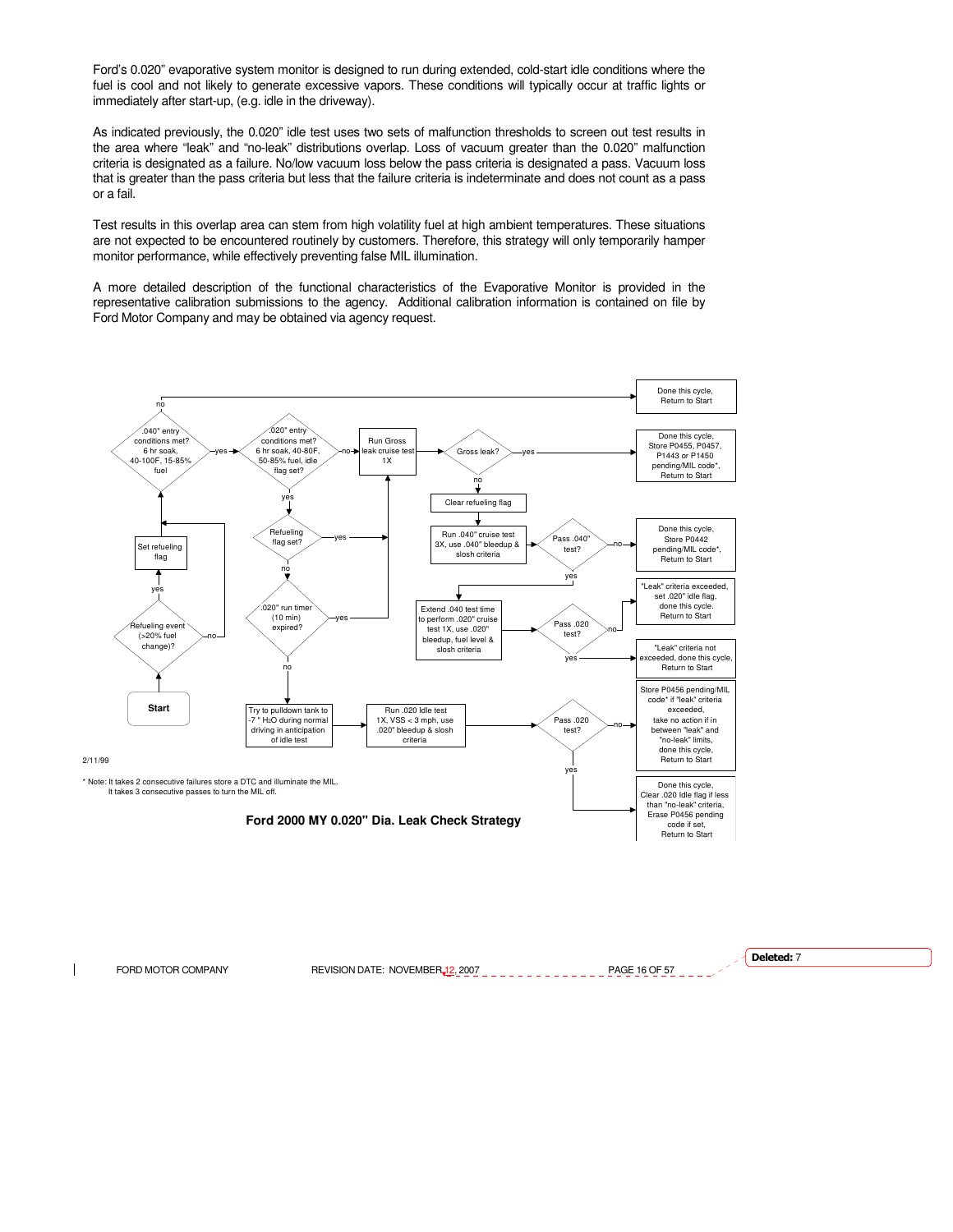| 0.020" EVAP Monitor Operation: |                                                                |  |
|--------------------------------|----------------------------------------------------------------|--|
| <b>DTCs</b>                    | P0455 (gross leak),                                            |  |
|                                | P1450, (excessive vacuum),                                     |  |
|                                | P0457 (gross leak, cap off),                                   |  |
|                                | P1443 (gross leak, no flow),                                   |  |
|                                | P0442 (0.040" leak),                                           |  |
|                                | P0456 (0.020" leak)                                            |  |
| Monitor execution              | once per driving cycle for 0.040" dia leak                     |  |
|                                | once per driving cycle, no refueling event for 0.020" dia leak |  |
| <b>Monitor Sequence</b>        | HO2S monitor for front sensors completed and OK                |  |
| Sensors/Components OK          | MAF, IAT, VSS, ECT, CKP, TP, FTP, VMV, CVS                     |  |
| <b>Monitoring Duration</b>     | 360 seconds for 0.040" (see disablement conditions below)      |  |
|                                | 60 seconds for 0.020" (see disablement conditions below)       |  |

| Typical 0.020" EVAP monitor entry conditions, Phases 0 through 4: |                |                               |
|-------------------------------------------------------------------|----------------|-------------------------------|
| Entry condition                                                   | Minimum        | Maximum                       |
| Engine off (soak) time                                            | 6 hours        |                               |
| Time since engine start-up for 0.040"                             | 330 seconds    | 1800 seconds                  |
| Time since engine start-up for 0.020" idle test                   | 30 seconds     | 600 seconds                   |
| Refueling event (for 0.020" idle test only)                       | none           |                               |
| Intake Air Temp for 0.040"                                        | $40^{\circ}$ F | 90 - 100 $\mathrm{^{\circ}F}$ |
| Intake Air Temp for 0.020"                                        | $40^{\circ}$ F | $85^{\circ}$ F                |
| Vehicle Speed for cruise test, 0.040 and 0.020"                   | 40 mph         | 75 mph                        |
| Vehicle Speed for idle test, 0.020"                               |                | 3 mph                         |
| Fuel Fill Level for 0.040"                                        | 15%            | 85%                           |
| Fuel Fill Level for 0.020"                                        | 40%            | 85%                           |
| $BARO$ (<8,000 ft altitude)                                       | 22.5 "Hg       |                               |
| Engine Load                                                       | 20%            | 70%                           |
| Purge Dutycycle                                                   | 75%            | 100%                          |
| Fuel Tank Pressure Range                                          | $-17H2O$       | 1.5 $H_2O$                    |

 $\mathbf{I}$ 

FORD MOTOR COMPANY REVISION DATE: NOVEMBER 12, 2007 PAGE 17 OF 57

 $\sqrt{\phantom{a}}$  Deleted: 7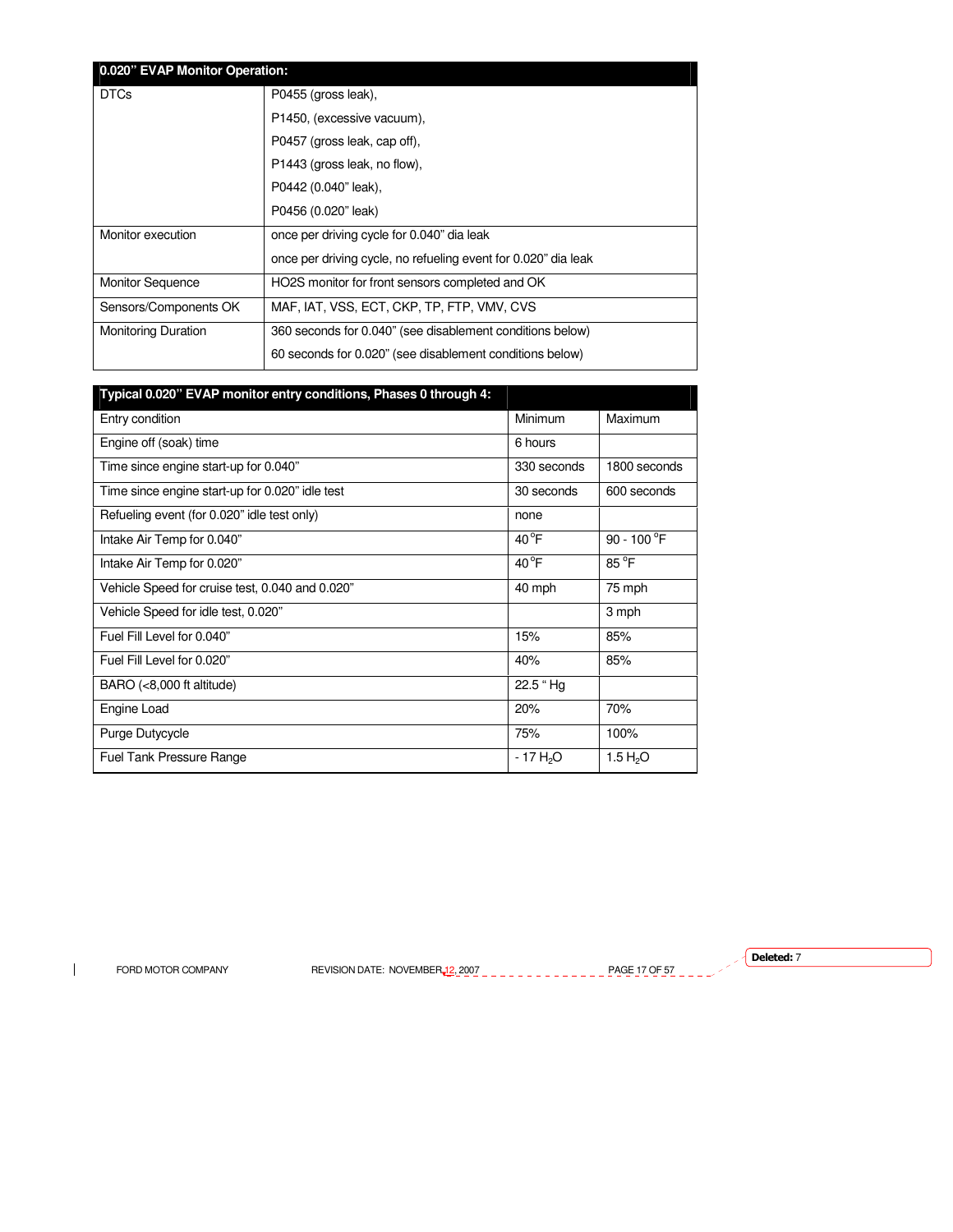# **Typical 0.020" EVAP abort (fuel slosh) conditions for Phase 2:**

Change in load: > 20% for 0.040"

Change in load: > 10% for 0.020"

Change in tank pressure:  $> 1$  " H<sub>2</sub>O for 0.040"

Change in tank pressure:  $> 1$  " H<sub>2</sub>O for 0.020"

Change in fuel fill level: > 15% for 0.040"

Change in fuel fill level: > 8% for 0.020"

Number of aborts: > 20 (may be up to 255)

# **Typical 0.020 EVAP monitor malfunction thresholds:**

P1450 (Excessive vacuum):  $<$  -8.0 in H<sub>2</sub>O over a 30 second evaluation time.

P0455 (Gross leak):  $> -8.0$  in H<sub>2</sub>O over a 30 second evaluation time.

P0457 (Gross leak, cap off): > -8.0 in H<sub>2</sub>O over a 30 second evaluation time after a refueling event.

P1443 (Gross leak, no flow):  $> -8.0$  in H<sub>2</sub>O over a 30 second evaluation time with < 0.02 lb/min vapor flow.

P0442 (0.040" leak):  $> 2.5$  in H<sub>2</sub>O bleed-up over a 15 sec. evaluation time at 75% fuel fill.

(Note: bleed-up and evaluation times vary as a function of fuel fill level).

P0456 (0.020" leak):  $> 2.5$  in H<sub>2</sub>O bleed-up over a 30 sec. evaluation time at 75% fuel fill.

(Note: bleed-up and evaluation times vary as a function of fuel fill level)

P0442 vapor generation limit:  $< 2.5$  in H<sub>2</sub>O over a 100 second evaluation time.

 $\overline{\phantom{a}}$ 

FORD MOTOR COMPANY REVISION DATE: NOVEMBER 12, 2007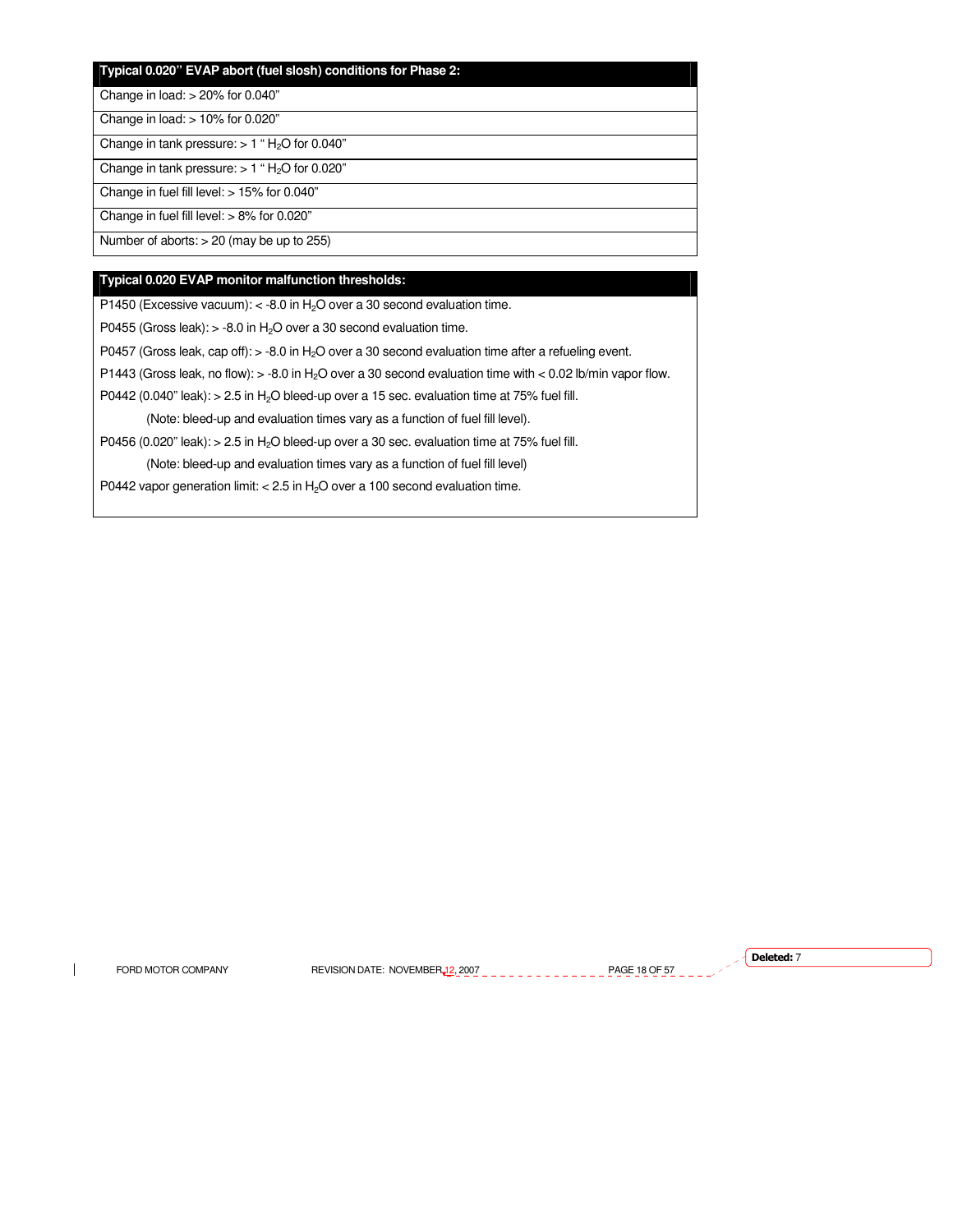| J1979 Mode \$06 Data                                                                                                                                                                                                                                                                                   |         |                                                                                       |              |
|--------------------------------------------------------------------------------------------------------------------------------------------------------------------------------------------------------------------------------------------------------------------------------------------------------|---------|---------------------------------------------------------------------------------------|--------------|
| Test ID                                                                                                                                                                                                                                                                                                | Comp ID | Description                                                                           | <b>Units</b> |
| \$21                                                                                                                                                                                                                                                                                                   | \$00    | Initial tank vacuum and minimum limit                                                 | in $H20$     |
|                                                                                                                                                                                                                                                                                                        |         | Note: TID \$21 replaced by \$26 in 2000 MY software                                   |              |
| \$21                                                                                                                                                                                                                                                                                                   | \$00    | Initial tank vacuum and maximum limit                                                 | in $H20$     |
|                                                                                                                                                                                                                                                                                                        |         | Note: TID \$21 replaced by \$26 in 2000 MY software                                   |              |
| \$22                                                                                                                                                                                                                                                                                                   | \$00    | Leak check vacuum bleed-up and threshold                                              | in $H20$     |
|                                                                                                                                                                                                                                                                                                        |         | Note: TID \$27 replaced by \$27 in 2000 MY software                                   |              |
| \$25                                                                                                                                                                                                                                                                                                   | \$00    | Vapor generation maximum pressure rise                                                | in $H20$     |
|                                                                                                                                                                                                                                                                                                        |         | Note: TID \$2A replaced by \$2A in 2000 MY software                                   |              |
|                                                                                                                                                                                                                                                                                                        |         |                                                                                       |              |
| \$26                                                                                                                                                                                                                                                                                                   | \$00    | Phase 0 Initial tank vacuum and minimum limit                                         | in $H20$     |
| \$26                                                                                                                                                                                                                                                                                                   | \$00    | Phase 0 Initial tank vacuum and maximum limit                                         | in $H20$     |
| \$27                                                                                                                                                                                                                                                                                                   | \$00    | Phase 2 0.040" cruise leak check vacuum bleed-up and<br>maximum 0.040" leak threshold | in $H_2$ 0   |
| \$28                                                                                                                                                                                                                                                                                                   | \$00    | Phase 2 0.020" cruise leak check vacuum bleed-up and max leak<br>threshold            | in $H20$     |
| \$2A                                                                                                                                                                                                                                                                                                   | \$00    | Phase 4 Vapor generation maximum change in pressure and max<br>threshold              | in $H20$     |
| \$2B                                                                                                                                                                                                                                                                                                   | \$00    | Phase 4 Vapor generation maximum absolute pressure rise and<br>max threshold          | in $H20$     |
| \$2C                                                                                                                                                                                                                                                                                                   | \$00    | Phase 2 0.020" idle leak check vacuum bleed-up and maximum<br>"leak" threshold        | in $H20$     |
| \$2D                                                                                                                                                                                                                                                                                                   | \$00    | Phase 2 0.020" idle leak check vacuum bleed-up and max "no-<br>leak" threshold        | in $H_2$ 0   |
| Conversion for Test IDs \$26 through \$2D: Take value, subtract 32,768, and then multiply result by 0.00195 to<br>get inches of H20. The result can be positive or negative.                                                                                                                           |         |                                                                                       |              |
| Note: Default values $(-64 \text{ in } H_2 0)$ will be display for all the above TIDs if the evap monitor has never<br>completed. If all or some phases of the monitor have completed on the current or last driving cycle, default<br>values will be displayed for any phases that had not completed. |         |                                                                                       |              |

 $\mathbf{I}$ 

FORD MOTOR COMPANY REVISION DATE: NOVEMBER 12, 2007  $\frac{1}{2}$   $\frac{1}{2}$   $\frac{1}{2}$   $\frac{1}{2}$   $\frac{1}{2}$   $\frac{1}{2}$   $\frac{1}{2}$   $\frac{1}{2}$   $\frac{1}{2}$   $\frac{1}{2}$ 

 $\sqrt{\phantom{a}}$  Deleted: 7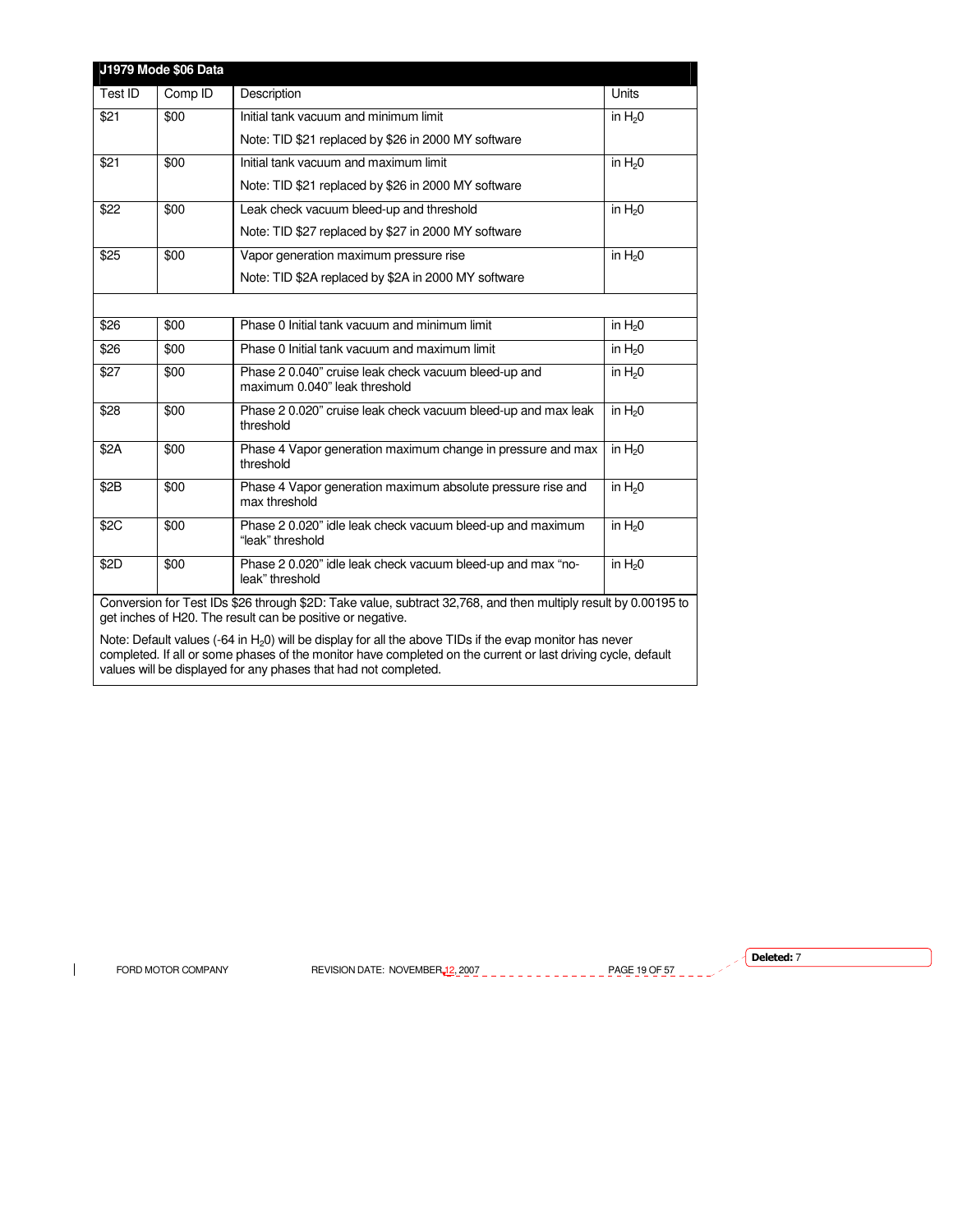Additional malfunctions that are be identified during the evaporative system integrity check are as follows:

- The Vapor Management Valve (purge solenoid) output circuit is checked for opens and shorts (P0443), a stuck closed VMV generates a P0455, a leaking or stuck open VMV generates a P1450.
- The Fuel Tank Pressure Transducer input circuit is checked for out of range values (P0452 short, P0453 open) as well as noisy readings (P0451 noisy). An open power input circuit or stuck check valve generates a P1450.
- The Canister Vent Solenoid output circuit is checked for opens and shorts (P1451), a stuck closed CVS generates a P1450, a leaking or stuck open CVS generates a P0455.
- The Fuel Level Input is checked for out of range values as well as rational readings to determine if it is stuck. (P0460) The Fuel Level Input is checked for noisy readings (P0461)

The requirement to clear the I/M readiness bit for the evap system monitor after 2 driving cycles will be phased in starting in the 1999 MY. (See Readiness Code section below.)

| <b>EVAP Component Monitor Operation:</b> |                                                                              |  |
|------------------------------------------|------------------------------------------------------------------------------|--|
| <b>DTCs</b>                              | P0443, P1451, P0452, P0453, P0460, P0461                                     |  |
| Monitor execution                        | continuous (5 seconds to identify malfunction or obtain smart driver status) |  |
| <b>Monitor Sequence</b>                  | None                                                                         |  |
| Sensors OK                               | not applicable                                                               |  |
| <b>Monitoring Duration</b>               | 5 seconds for electrical malfunctions                                        |  |

# **Typical evap component malfunction thresholds:**

P0443 (Vapor Management Valve Circuit): open/shorted at 0 and 100% duty cycle

P1451 (Canister Vent Solenoid Circuit): open/shorted

P0452 (Fuel Tank Pressure Sensor Circuit Low): < -17.82 in H<sub>2</sub>O

P0453 (Fuel Tank Pressure Sensor Circuit High): > 16.06 in H<sub>2</sub>O

P0451 (Fuel Tank Pressure Sensor Circuit Noisy): > 14 in H<sub>2</sub>O change between samples, sampled every 10 seconds, more than 100 fault occurrences

P0460 (Fuel Level Input Circuit Low): < 5 ohms

P0460 (Fuel Level Input Circuit High): > 200 ohms

P0460 (Fuel Level Input Stuck): > 10% difference in calculated fuel tank capacity consumed versus change in fuel level input reading)

P0461 (Fuel Level Input Noisy): > 100 circuit low or circuit high exceedences

FORD MOTOR COMPANY REVISION DATE: NOVEMBER 12, 2007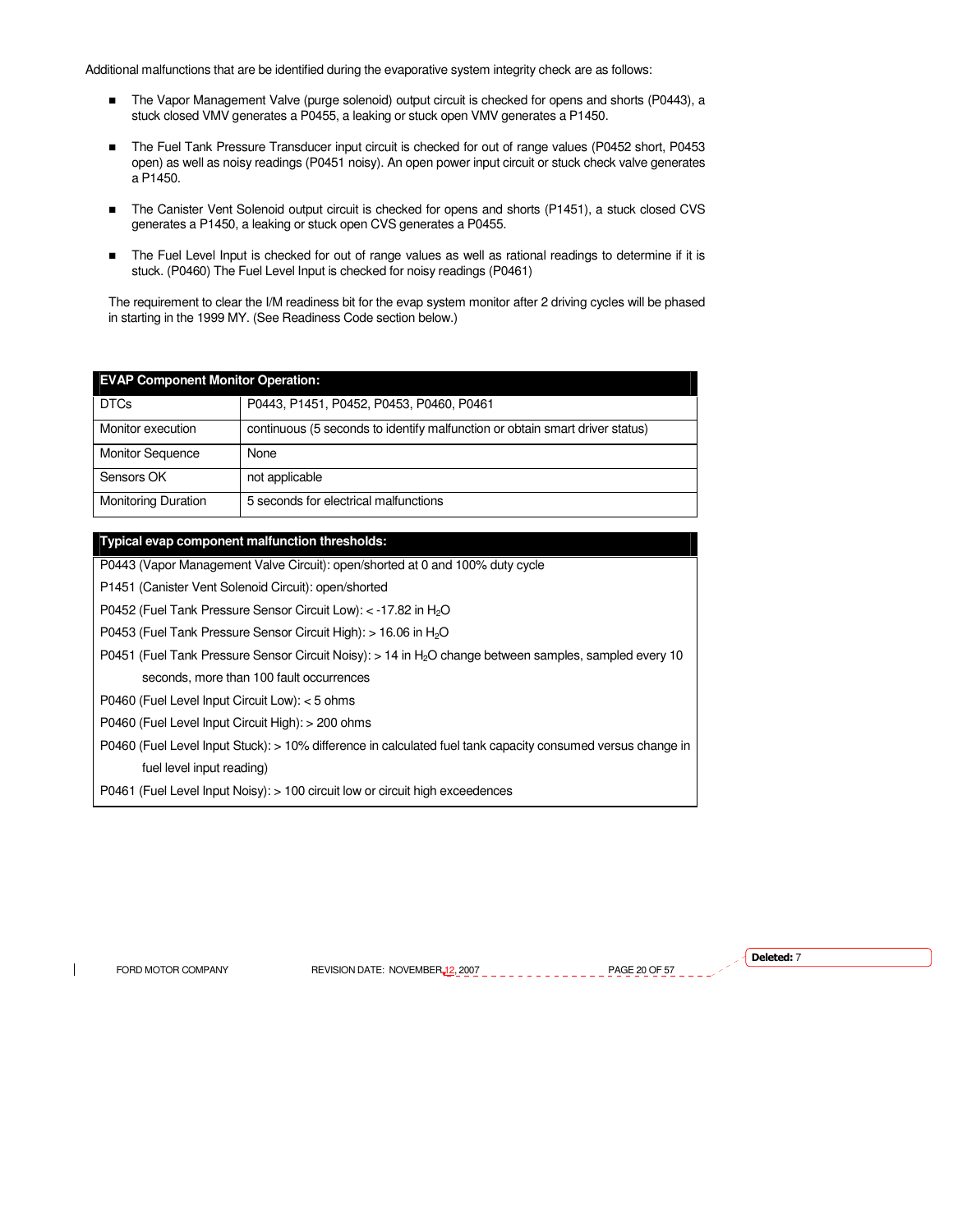# Fuel System Monitor

As fuel system components age or otherwise change over the life of the vehicle, the adaptive fuel strategy learns deviations from stoichiometry while running in closed loop fuel. These learned corrections are stored in Keep Alive Memory as long term fuel trim corrections. They may be stored into an 8x10 rpm/load table or they may be stored as a function of air mass. As components continue to change beyond normal limits or if a malfunction occurs, the long term fuel trim values will reach a calibratable rich or lean limit where the adaptive fuel strategy is no longer allowed to compensate for additional fuel system changes. Long term fuel trim corrections at their limits, in conjunction with a calibratable deviation in short term fuel trim, indicate a rich or lean fuel system malfunction.

| <b>Fuel Monitor Operation:</b> |                                      |
|--------------------------------|--------------------------------------|
| <b>DTCs</b>                    | P0171 Bank 1 Lean, P0174 Bank 2 Lean |
|                                | P0172 Bank 1 Rich, P0175 Bank 2 Rich |
| Monitor execution              | continuous while in closed loop fuel |
| <b>Monitor Sequence</b>        | none                                 |
| Sensors OK                     | Fuel Rail Pressure (if available)    |
| <b>Monitoring Duration</b>     | 2 seconds to register malfunction    |

| Typical fuel monitor entry conditions: |               |            |
|----------------------------------------|---------------|------------|
| Entry condition                        | Minimum       | Maximum    |
| RPM Range                              | idle          | 4,000 rpm  |
| Air Mass Range                         | $0.75$ lb/min | 8.0 lb/min |
| Purge Dutycycle                        | 0%            | 0%         |

# **Typical fuel monitor malfunction thresholds:**

Long Term Fuel Trim correction cell currently being utilized in conjunction with Short Term Fuel Trim:

Lean malfunction: LTFT > 25%, STFT > 5%

Rich malfunction: LTFT < 25%, STFT < 10%

 $\mathbf{I}$ 

FORD MOTOR COMPANY REVISION DATE: NOVEMBER 12, 2007 PAGE 21 OF 57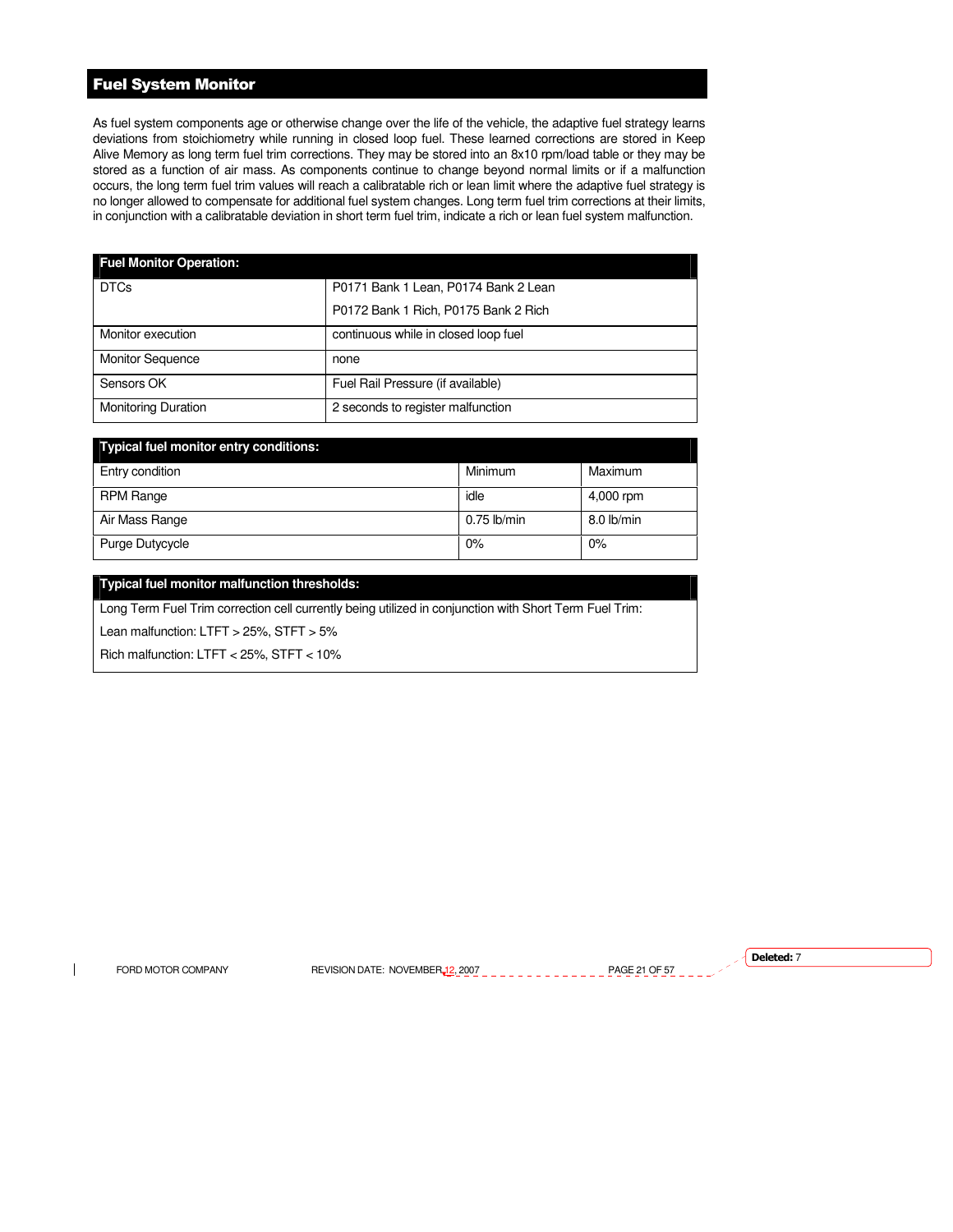# Front HO2S Signal

The time between HO2S switches is monitored after vehicle startup and during closed loop fuel conditions. Excessive time between switches or no switches since startup indicate a malfunction. Since "lack of switching" malfunctions can be caused by HO2S sensor malfunctions or by shifts in the fuel system, DTCs are stored that provide additional information for the "lack of switching" malfunction. Different DTCs indicate whether the sensor was always indicates lean/disconnected (P1131 P1151), always indicates rich (P1132 P1152), or stopped switching due to excessive long term fuel trim corrections (P1130 P1150, Note: these DTCs are being phased out of production).

| <b>HO2S "Lack of Switching" Operation:</b> |                                                        |
|--------------------------------------------|--------------------------------------------------------|
| <b>DTCs</b>                                | P1130 Lack of switching, fuel trim at clip, Bank 1     |
|                                            | P1131 Lack of switching, sensor indicates lean, Bank 1 |
|                                            | P1132 Lack of switching, sensor indicates rich, Bank 1 |
|                                            | P1150 Lack of switching, fuel trim at clip, Bank 2     |
|                                            | P1151 Lack of switching, sensor indicates lean, Bank 2 |
|                                            | P1152 Lack of switching, sensor indicates rich, Bank 2 |
| Monitor execution                          | continuous, from startup and while in closed loop fuel |
| <b>Monitor Sequence</b>                    | None                                                   |
| Sensors OK                                 | TP. MAF. ECT. IAT. FTP                                 |
| <b>Monitoring Duration</b>                 | 30 to 60 seconds to register a malfunction             |

#### **Typical HO2S "Lack of Switching" entry conditions:**

| . .                          |                            |         |
|------------------------------|----------------------------|---------|
| Entry condition              | Minimum                    | Maximum |
| <b>Closed Loop Requested</b> |                            |         |
| At Part Throttle             |                            |         |
| Engine Load                  | 20%                        | 60%     |
| <b>Short Term Fuel Trim</b>  | At limits (up to +/- 25 %) |         |
| Time since engine start-up   | 180 seconds                |         |
| Inferred Exhaust Temperature | $800^{\circ}$ F            |         |

# **Typical HO2S "Lack of Switching" malfunction thresholds:**

< 5 switches since startup after 30 seconds in test conditions

- > 60 seconds since last switch while closed loop
- > 30 seconds since last switch while closed loop at Short Term Fuel Trim limit

 $\overline{\phantom{a}}$ 

FORD MOTOR COMPANY REVISION DATE: NOVEMBER 12, 2007 PAGE 22 OF 57

Deleted: 7

Formatted Table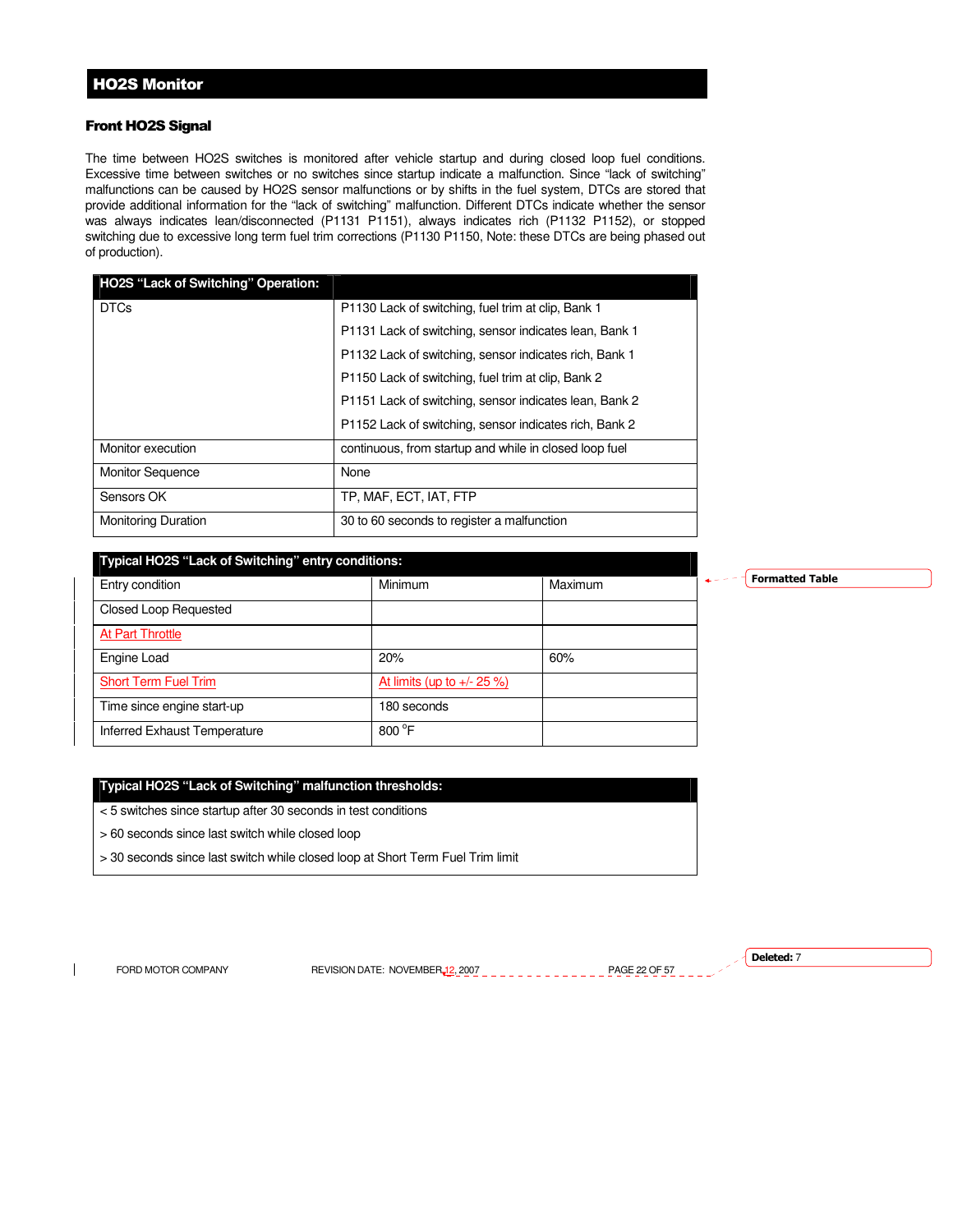The HO2S is also tested functionally. The response rate is evaluated by entering a special 1.5 Hz. square wave, fuel control routine. This routine drives the air/fuel ratio around stoichiometry at a calibratable frequency and magnitude, producing predictable oxygen sensor signal amplitude. A slow sensor will show reduced amplitude. Oxygen sensor signal amplitude below a minimum threshold indicates a slow sensor malfunction. (P0133 Bank 1, P0153 Bank 2). If the calibrated frequency was not obtained while running the test because of excessive purge vapors, etc., the test will be run again until the correct frequency is obtained.

| <b>HO2S Response Rate Operation:</b> |                                                        |
|--------------------------------------|--------------------------------------------------------|
| <b>DTCs</b>                          | P0133 (slow response Bank 1)                           |
|                                      | P0153 (slow response Bank 2)                           |
| Monitor execution                    | once per driving cycle                                 |
| <b>Monitor Sequence</b>              | None                                                   |
| Sensors OK                           | ECT, IAT, MAF, VSS, CKP, TP, CMP, no misfire DTCs, FRP |
| <b>Monitoring Duration</b>           | 4 seconds                                              |

| <b>Typical HO2S response rate entry conditions:</b> |                 |                  |
|-----------------------------------------------------|-----------------|------------------|
| Entry condition                                     | Minimum         | Maximum          |
| Short Term Fuel Trim Range                          | 70%             | 130%             |
| <b>Engine Coolant Temp</b>                          | $150^{\circ}$ F | 240 °F           |
| Intake Air Temp                                     |                 | 140 $^{\circ}$ F |
| Engine Load                                         | 20%             | 50%              |
| Vehicle Speed                                       | 30 mph          | 60 mph           |
| Engine RPM                                          | $1000$ rpm      | 2000 rpm         |
| Time since entering closed loop fuel                | 10 seconds      |                  |

# **Typical HO2Sresponse rate malfunction thresholds:**

Voltage amplitude: < 0.5 volts

| J1979 Mode \$06 Data                                                        |         |                                                |       |
|-----------------------------------------------------------------------------|---------|------------------------------------------------|-------|
| Test ID                                                                     | Comp ID | Description                                    | Units |
| \$01                                                                        | \$11    | HO2S11 voltage amplitude and voltage threshold | volts |
| \$01                                                                        | \$21    | HO2S21 voltage amplitude and voltage threshold | volts |
| \$03<br>\$01<br>Upstream O2 sensor switch-point voltage<br>volts            |         |                                                |       |
| Conversion for Test IDs \$01 through \$03: multiply by 0.00098 to get volts |         |                                                |       |

 $\mathbf{I}$ 

FORD MOTOR COMPANY REVISION DATE: NOVEMBER 12, 2007 PAGE 23 OF 57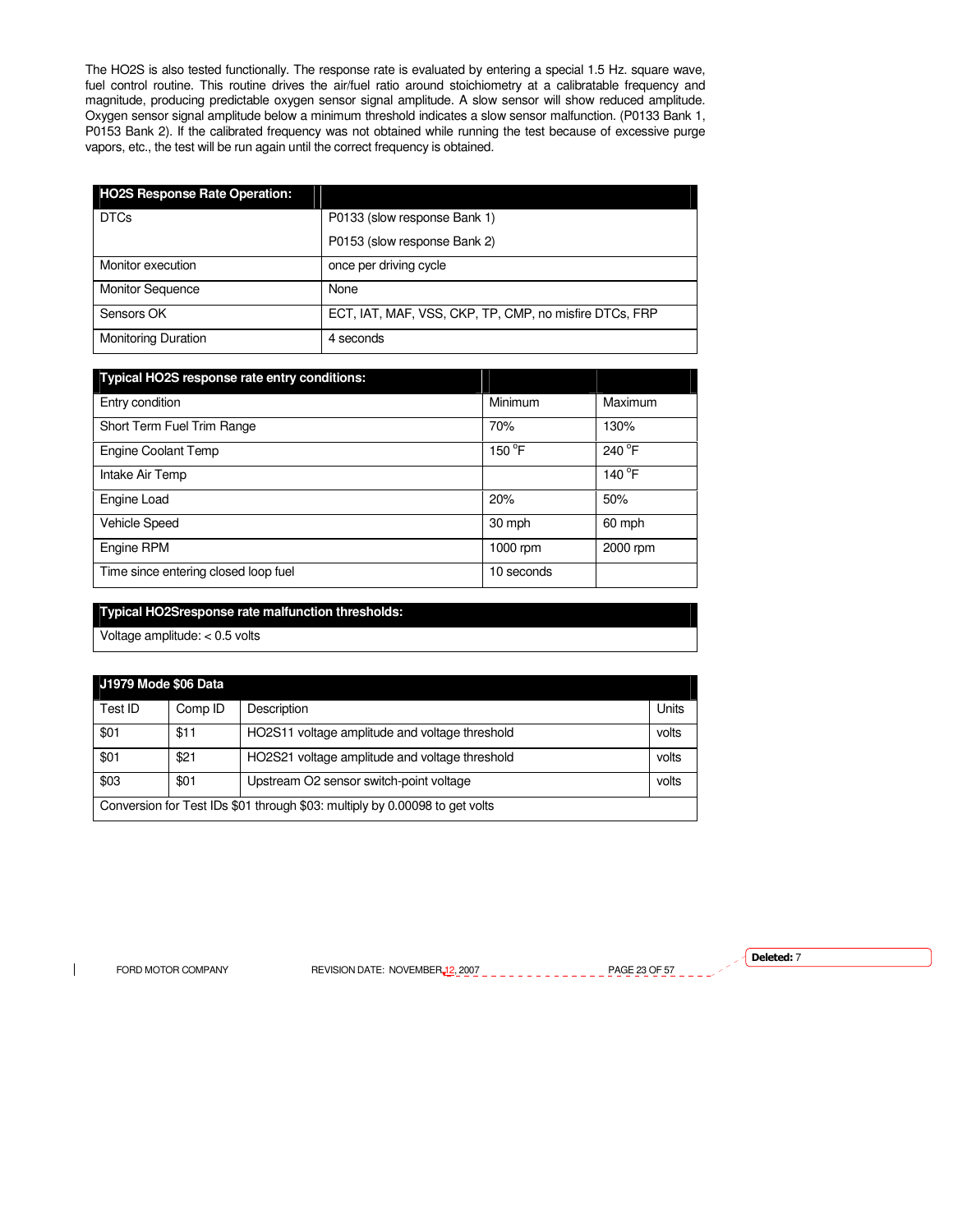# Rear HO2S Signal

A functional test of the rear HO2S sensors is done during normal vehicle operation. The peak rich and lean voltages are continuously monitored. Voltages that exceed the calibratable rich and lean thresholds indicate a functional sensor. If the voltages have not exceeded the thresholds after a long period of vehicle operation, the air/fuel ratio may be forced rich or lean in an attempt to get the rear sensor to switch. This situation normally occurs only with a green catalyst (< 500 miles). If the sensor does not exceed the rich and lean peak thresholds, a malfunction is indicated.

| <b>Rear HO2S Check Operation:</b> |                                                                            |  |
|-----------------------------------|----------------------------------------------------------------------------|--|
| <b>DTCs</b>                       | P0136 No activity, Bank 1                                                  |  |
|                                   | P0156 No activity, Bank 2                                                  |  |
| Monitor execution                 | once per driving cycle for activity test, continuous for over voltage test |  |
| <b>Monitor Sequence</b>           | None                                                                       |  |
| Sensors OK                        |                                                                            |  |
| <b>Monitoring Duration</b>        | continuous until monitor completed                                         |  |

| <b>Typical Rear HO2S check entry conditions:</b> |                  |                     |
|--------------------------------------------------|------------------|---------------------|
| Entry condition                                  | Minimum          | Maximum             |
| Inferred exhaust temperature range               | 400 $^{\circ}$ F | 1400 <sup>°</sup> F |
| Rear HO2S heater-on time                         | 120 seconds      |                     |
| Throttle position                                | part throttle    |                     |
|                                                  |                  |                     |
| Engine RPM (forced excursion only)               | $1000$ rpm       | 2000 rpm            |

**Typical Rear HO2S check malfunction thresholds:**  Does not exceed rich and lean threshold envelope:

Rich < 0.25 to 0.50 volts

Lean  $> 0.40$  to 0.65 volts

# **J1979 Mode \$06 Data**

| ${\sf Test}$ ID                                               | Comp ID | Description                               | Units |
|---------------------------------------------------------------|---------|-------------------------------------------|-------|
| \$03                                                          | \$02    | Downstream O2 sensor switch-point voltage | volts |
| Conversion for Test ID \$03: multiply by 0.00098 to get volts |         |                                           |       |

 $\overline{\phantom{a}}$ 

FORD MOTOR COMPANY REVISION DATE: NOVEMBER 12, 2007 PAGE 24 OF 57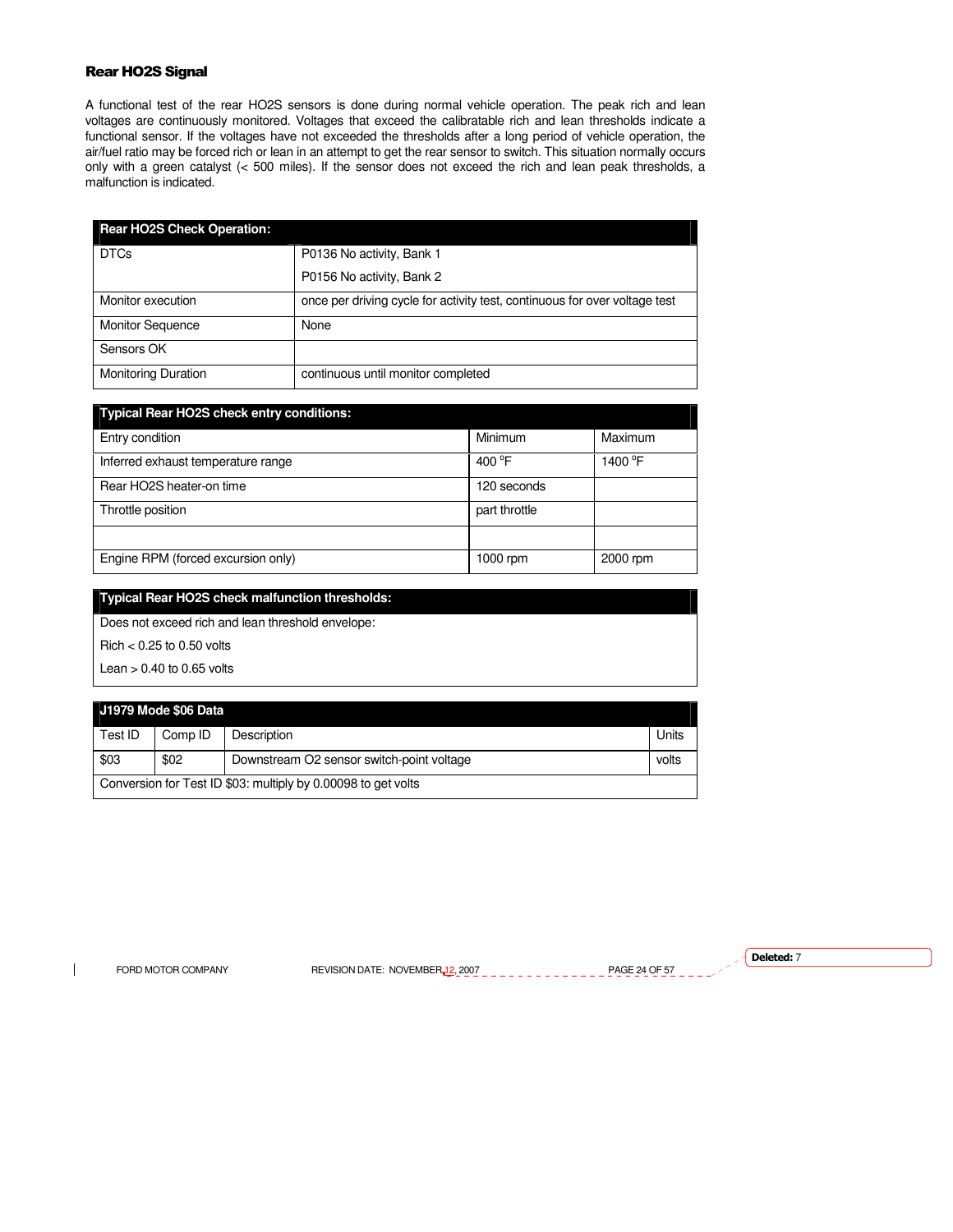# HO2S Heaters, front and rear

The HO2S heaters are monitored for proper voltage and current. A HO2S heater voltage fault is determined by turning the heater on and off and looking for corresponding voltage change in the heater output driver circuit in the PCM.

A separate current-monitoring circuit monitors heater current once per driving cycle. The heater current is actually sampled three times. If the current value for two of the three samples falls below a calibratable threshold, the heater is assumed to be degraded or malfunctioning. (Multiple samples are taken for protection against noise on the heater current circuit.)

| <b>HO2S Heater Monitor Operation:</b> |                                                                              |  |
|---------------------------------------|------------------------------------------------------------------------------|--|
| <b>DTCs</b>                           | Bank 1 - P0135 Front, P0141 Rear                                             |  |
|                                       | Bank 2 - P0155 Front, P0161 Rear                                             |  |
| Monitor execution                     | once per driving cycle for heater current, continuous for voltage monitoring |  |
| <b>Monitor Sequence</b>               | heater voltage check is done prior to heater current check                   |  |
| Sensors OK                            |                                                                              |  |
| <b>Monitoring Duration</b>            | $<$ 5 seconds                                                                |  |

| <b>Typical HO2S heater monitor entry conditions:</b> |                 |                  |
|------------------------------------------------------|-----------------|------------------|
| Entry condition                                      | Minimum         | Maximum          |
| Inferred exhaust temperature range                   | $250^{\circ}$ F | 1400 $\degree$ F |
| HO2S heater-on time                                  | 120 seconds     |                  |

| <b>Typical HO2S heater check malfunction thresholds:</b> |                                                      |  |
|----------------------------------------------------------|------------------------------------------------------|--|
| Smart driver status indicated malfunction                |                                                      |  |
| Heater current outside limits:                           | $<$ 0.220 amps or $>$ 3 amps, (NTK)                  |  |
|                                                          | $< 0.400$ amps or $> 3$ amps, (Bosch)                |  |
|                                                          | $< 0.465$ amps or $> 3$ amps, (NTK Fast Light Off)   |  |
|                                                          | $< 0.230$ amps or $> 3$ amps, (Bosch Fast Light Off) |  |
|                                                          |                                                      |  |

 $\overline{\phantom{a}}$ 

FORD MOTOR COMPANY REVISION DATE: NOVEMBER 12, 2007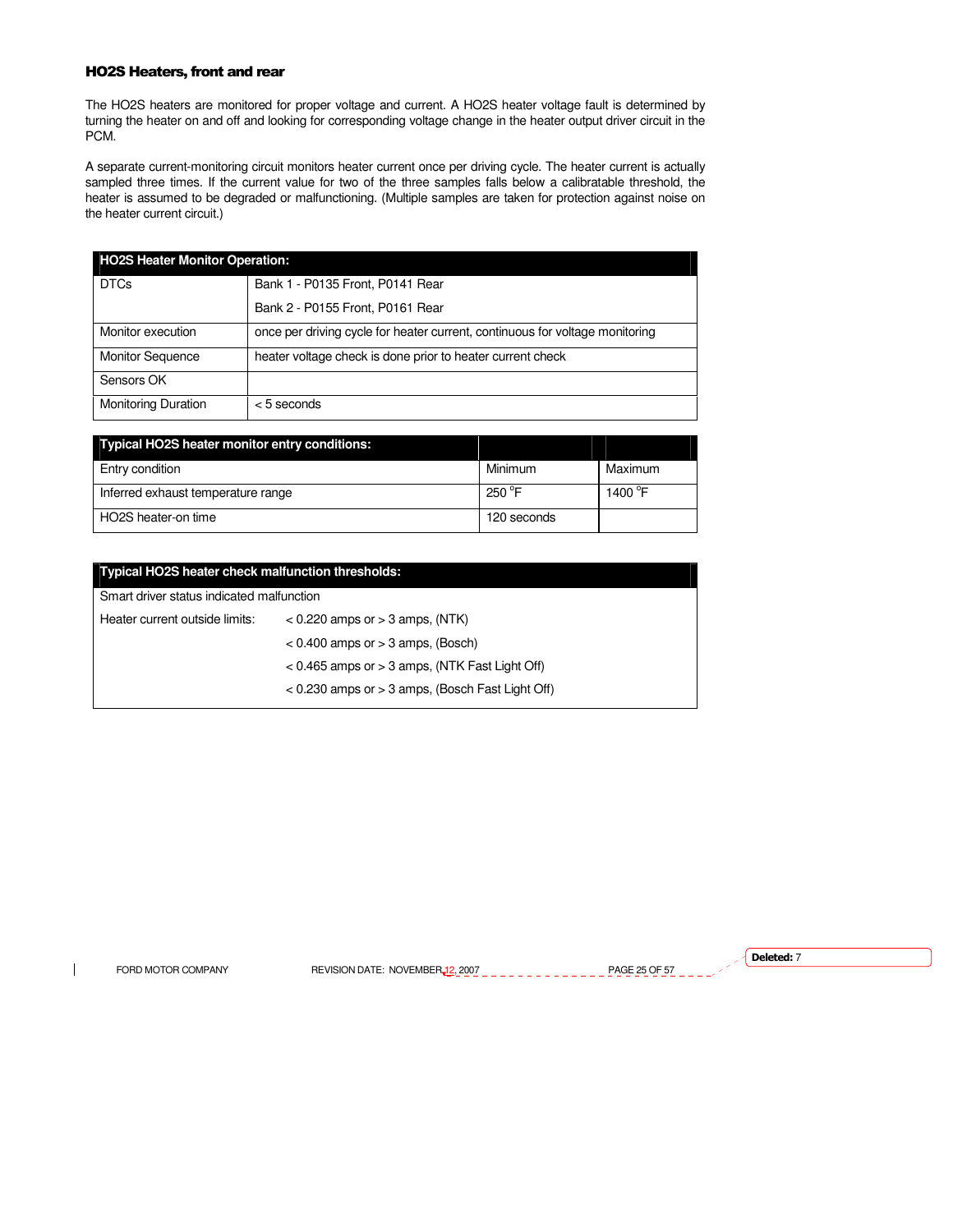# DPFE EGR System Monitor

The Delta Pressure Feedback EGR system is a closed loop EGR control system that uses Delta Pressure Feedback EGR sensor (DPFE) to measure EGR flow across an orifice in the EGR tube. When the EGR valve is open, a pressure differential is created across the orifice and measured by the DPFE sensor. This DPFE measurement is used to control the EGR vacuum regulator (EVR), which provides vacuum to open and modulate the EGR valve itself.



Deleted: 7FORD MOTOR COMPANY REVISION DATE: NOVEMBER 12, 2007 PAGE 26 OF 57  $\mathbf{I}$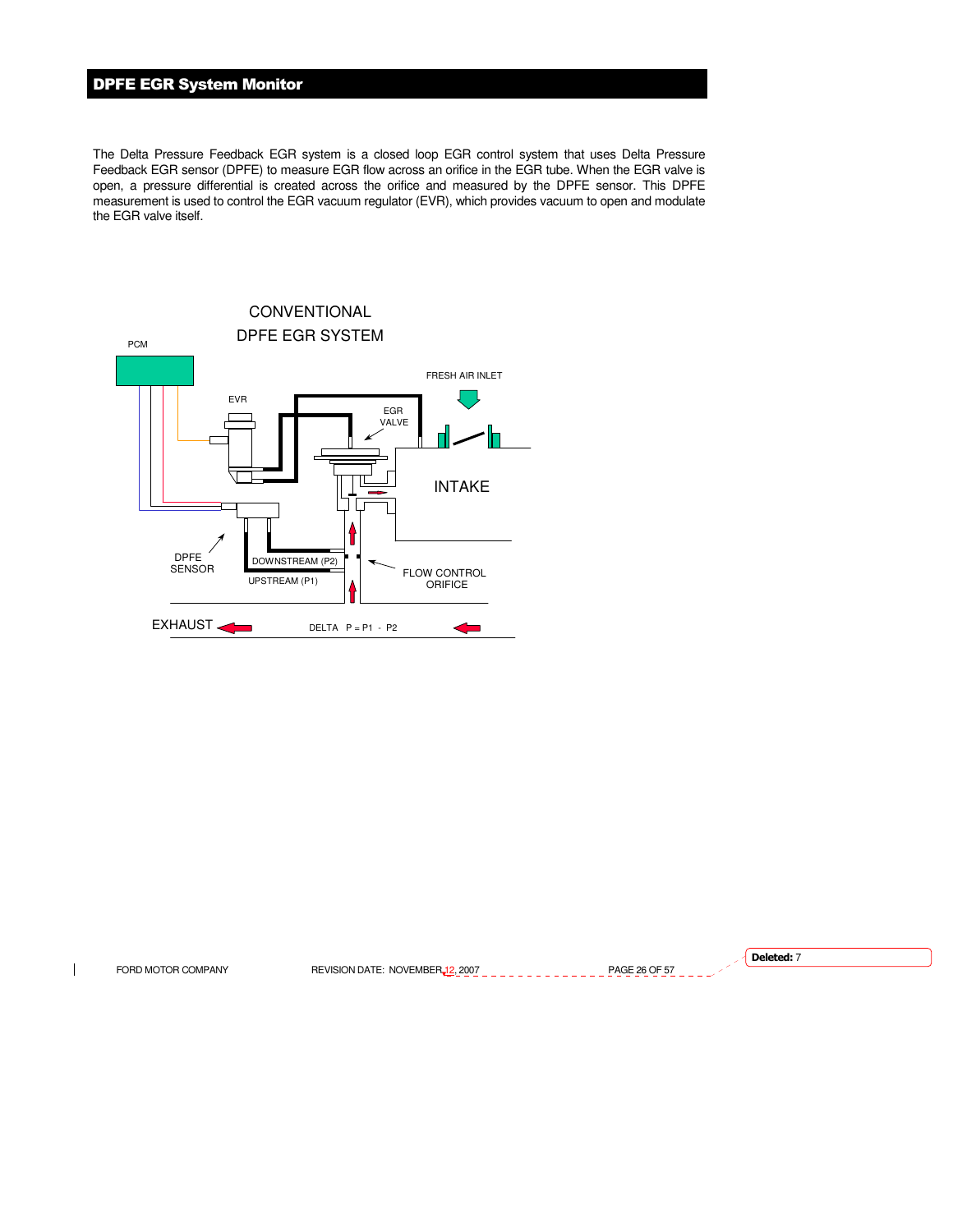The Delta Pressure Feedback EGR Monitor is a series of electrical tests and functional tests that monitor various aspects of EGR system operation.

First, the Delta Pressure Feedback EGR (DPFE) sensor input circuit is checked for out of range values (P1400 P1401). The Electronic Vacuum Regulator (EVR) output circuit is checked for opens and shorts (P1409).

| <b>EGR Electrical Check Operation:</b> |                                     |  |
|----------------------------------------|-------------------------------------|--|
| <b>DTCs</b>                            | P1400, P1401, P1409                 |  |
| Monitor execution                      | Continuous, during EGR monitor      |  |
| <b>Monitor Sequence</b>                | None                                |  |
| Sensors OK                             |                                     |  |
| <b>Monitoring Duration</b>             | 4 seconds to register a malfunction |  |

# **Typical EGR electrical check entry conditions:**

EGR system enabled

# **Typical EGR electrical check malfunction thresholds:**

DPFE sensor outside voltage: > 4.96 volts, < 0.195 volts

EVR solenoid smart driver status indicates open/short

Note: EGR normally has large amounts of water vapor that are the result of the engine combustion process. During cold ambient temperatures, under some circumstances, water vapor can freeze in the DPFE sensor, hoses, as well as other components in the EGR system. In order to prevent MIL illumination for temporary freezing, the following logic is used:

If an EGR system malfunction is detected above 32  $\degree$ F, the EGR system and the EGR monitor is disabled for the current driving cycle. A DTC is stored and the MIL is illuminated if the malfunction has been detected on two consecutive driving cycles.

If an EGR system malfunction is detected below 32 °F, only the EGR system is disabled for the current driving cycle. A DTC is not stored and the I/M readiness status for the EGR monitor will not change. The EGR monitor, however, will continue to operate. If the EGR monitor determined that the malfunction is no longer present (i.e., the ice melts), the EGR system will be enabled and normal system operation will be restored.

 $\overline{\phantom{a}}$ 

FORD MOTOR COMPANY REVISION DATE: NOVEMBER 12, 2007 PAGE 27 OF 57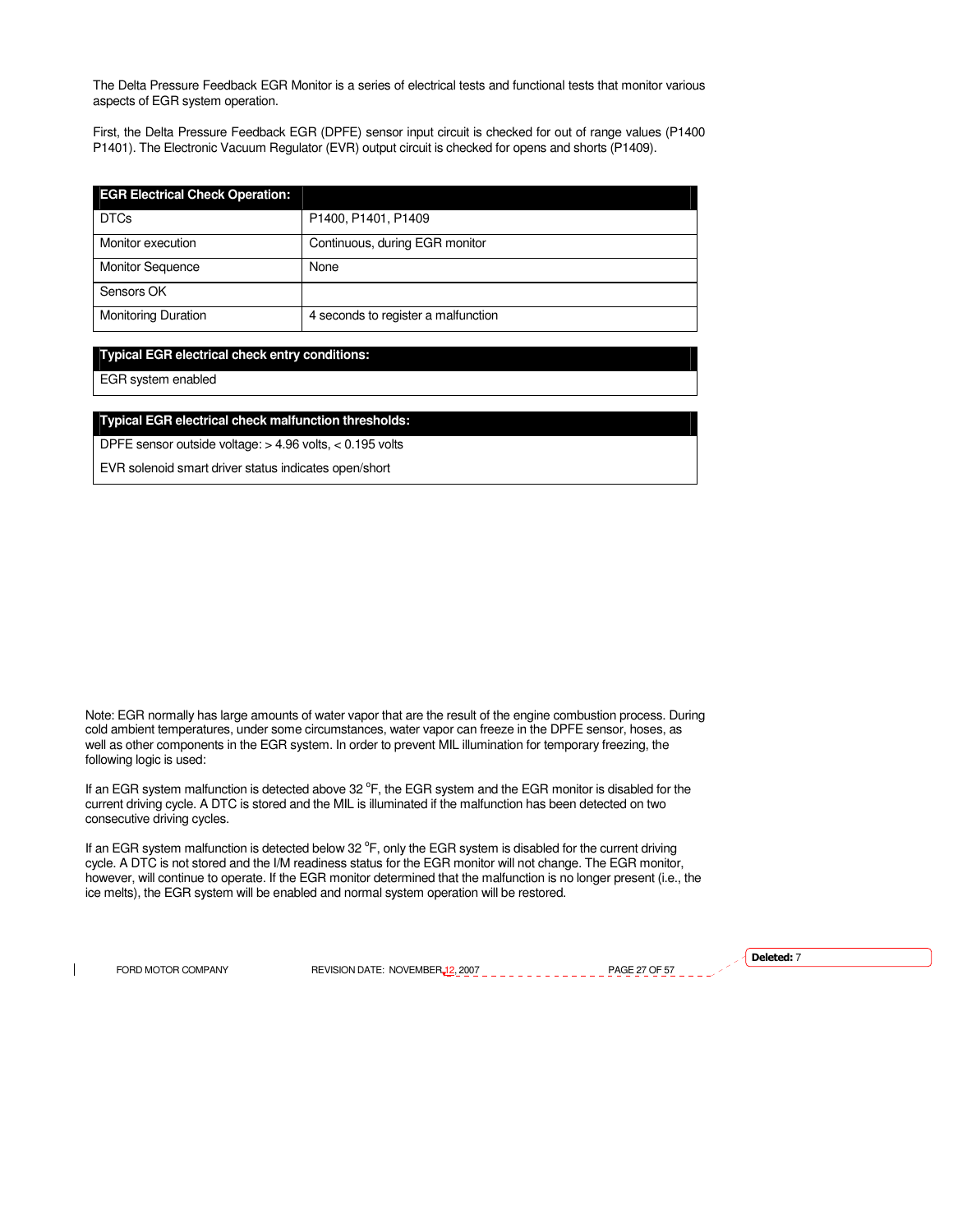After the vehicle is started, during vehicle acceleration, the differential pressure indicated by the DPFE sensor at zero EGR flow is checked to ensure that both hoses to the DPFE sensor are connected. Under this condition, the differential pressure should be zero. If the differential pressure indicated by the DPFE sensor exceeds a maximum threshold or falls below a minimum threshold, an upstream or downstream DPFE hose malfunction is indicated (P1405 P1406).

| <b>DPFE EGR Hose Check Operation:</b> |                                     |  |
|---------------------------------------|-------------------------------------|--|
| <b>DTCs</b>                           | P1405, P1406                        |  |
| Monitor execution                     | once per driving cycle              |  |
| <b>Monitor Sequence</b>               | Done after P0402 test               |  |
| Sensors OK                            | <b>MAF</b>                          |  |
| <b>Monitoring Duration</b>            | 2 seconds to register a malfunction |  |

| <b>Typical DPFE EGR hose check entry conditions:</b> |              |          |  |
|------------------------------------------------------|--------------|----------|--|
| <b>Entry Condition</b>                               | Minimum      | Maximum  |  |
| EVR dutycycle (EGR commanded off)                    | 0%           | 0%       |  |
| Mass Air Flow                                        |              | 8 lb/min |  |
| Inferred exhaust backpressure                        | 13 in $H_2O$ |          |  |

# **Typical EGR hose check malfunction thresholds:**

DPFE sensor voltage:  $<$  7 in H<sub>2</sub>O,  $>$  7 in H<sub>2</sub>O

| <b>J1979 Mode \$06 Data</b>                                                                                                                                                                                                               |            |                                                                                                      |           |
|-------------------------------------------------------------------------------------------------------------------------------------------------------------------------------------------------------------------------------------------|------------|------------------------------------------------------------------------------------------------------|-----------|
| Test ID                                                                                                                                                                                                                                   | Comp<br>ID | Description                                                                                          | Units     |
| \$41                                                                                                                                                                                                                                      | \$11       | Delta pressure for upstream hose test and threshold<br>Replaced by TID \$42 in new 2000MY software   | in. $H20$ |
| \$42                                                                                                                                                                                                                                      | \$11       | Delta pressure for upstream hose test and threshold                                                  | in. $H20$ |
| \$41                                                                                                                                                                                                                                      | \$12       | Delta pressure for downstream hose test and threshold<br>Replaced by TID \$42 in new 2000MY software | in. $H20$ |
| \$42                                                                                                                                                                                                                                      | \$12       | Delta pressure for downstream hose test and threshold                                                | in. $H20$ |
| Conversion for Test ID \$41: If value is > 32,767, the value is negative. Take value, subtract 65,536, and then<br>multiply result by 0.0078 to get inches of H.O. If value is $\geq$ or 32.767 the value is positive. Multiply by 0.0078 |            |                                                                                                      |           |

multiply result by 0.0078 to get inches of  $H_20$ . If value is <or= 32,767, the value is positive. Multiply by 0.0078 to get inches of  $H_2O$ 

Conversion for Test ID \$42: Take value, subtract 32,768, and then multiply result by 0.0078 to get inches of  $H<sub>2</sub>0$ . The result can be positive or negative.

 $\mathbf{I}$ 

FORD MOTOR COMPANY REVISION DATE: NOVEMBER 12, 2007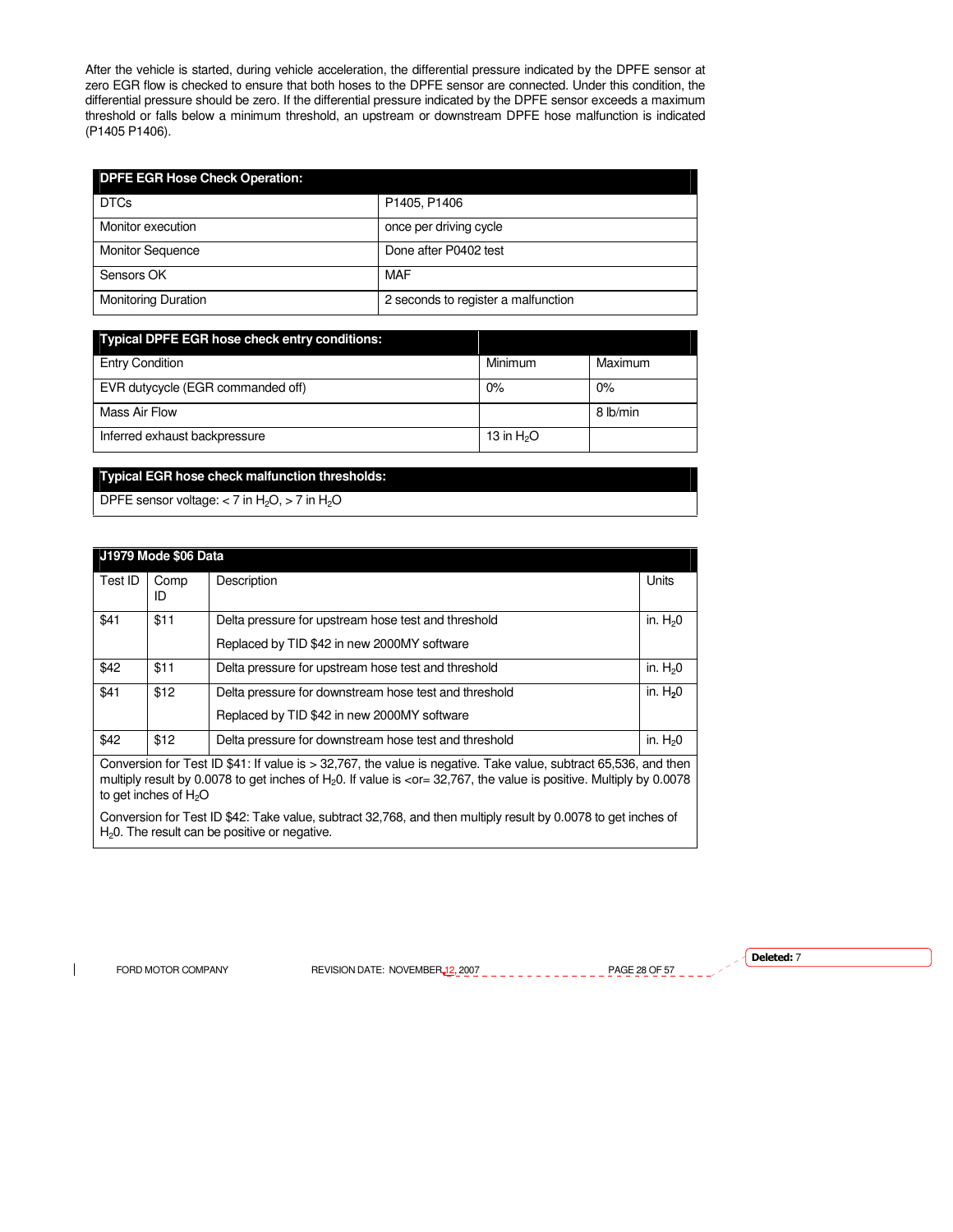After the vehicle has warmed up and normal EGR rates are being commanded by the PCM, the low flow check is performed. Since the EGR system is a closed loop system, the EGR system will deliver the requested EGR flow as long as it has the capacity to do so. If the EVR duty cycle is very high (greater than 80% duty cycle), the differential pressure indicated by the DPFE sensor is evaluated to determine the amount of EGR system restriction. If the differential pressure is below a calibratable threshold, a low flow malfunction in indicated (P0401).

| <b>EGR Flow Check Operation:</b> |                                      |
|----------------------------------|--------------------------------------|
| <b>DTCs</b>                      | P0401                                |
| Monitor execution                | once per driving cycle               |
| <b>Monitor Sequence</b>          | Done after P1405 and P1406 tests     |
| Sensors OK                       | CPS, ECT, IAT, MAF, TP               |
| <b>Monitoring Duration</b>       | 70 seconds to register a malfunction |

# **Typical EGR flow check entry conditions:**

| <b>Entry Condition</b>       | Minimum | Maximum         |
|------------------------------|---------|-----------------|
| <b>EVR Dutycycle</b>         | 80%     | 100%            |
| Engine RPM                   |         | 2500 rpm        |
| Mass Air Flow Rate of Change |         | 6% program loop |
| Inferred manifold vacuum     | 6 in Hg | 10 in Hg        |

# **Typical EGR flow check malfunction thresholds:**

DPFE sensor voltage:  $<$  6 in H<sub>2</sub>O

| <b>J1979 Mode \$06 Data</b> |         |                                               |           |
|-----------------------------|---------|-----------------------------------------------|-----------|
| Test ID                     | Comp ID | Description                                   | Units     |
| \$4A                        | \$30    | Delta pressure for flow test and threshold    | in. $H20$ |
|                             |         | TID 4A replaced by 49 in new 2000 MY software |           |
| \$49                        | \$30    | Delta pressure for flow test and threshold    | in. $H20$ |
| \$4B                        | \$30    | EVR dutycycle for flow test and threshold     | percent   |

Conversion for Test ID \$4A: If value is > 32,767, the value is negative. Take value, subtract 65,536, and then multiply result by 0.0078 to get inches of H<sub>2</sub>0. If value is <or = 32,767, the value is positive. Multiply by 0.0078 to get inches of  $H<sub>2</sub>O$ 

Conversion for Test ID \$4B: multiply by 0.0000305 to get percent dutycycle.

Conversion for Test ID \$49: Take value, subtract 32,768, then multiply result by 0.0078 to get inches of H20. The result can be positive or negative.

 $\overline{\phantom{a}}$ 

FORD MOTOR COMPANY REVISION DATE: NOVEMBER 12, 2007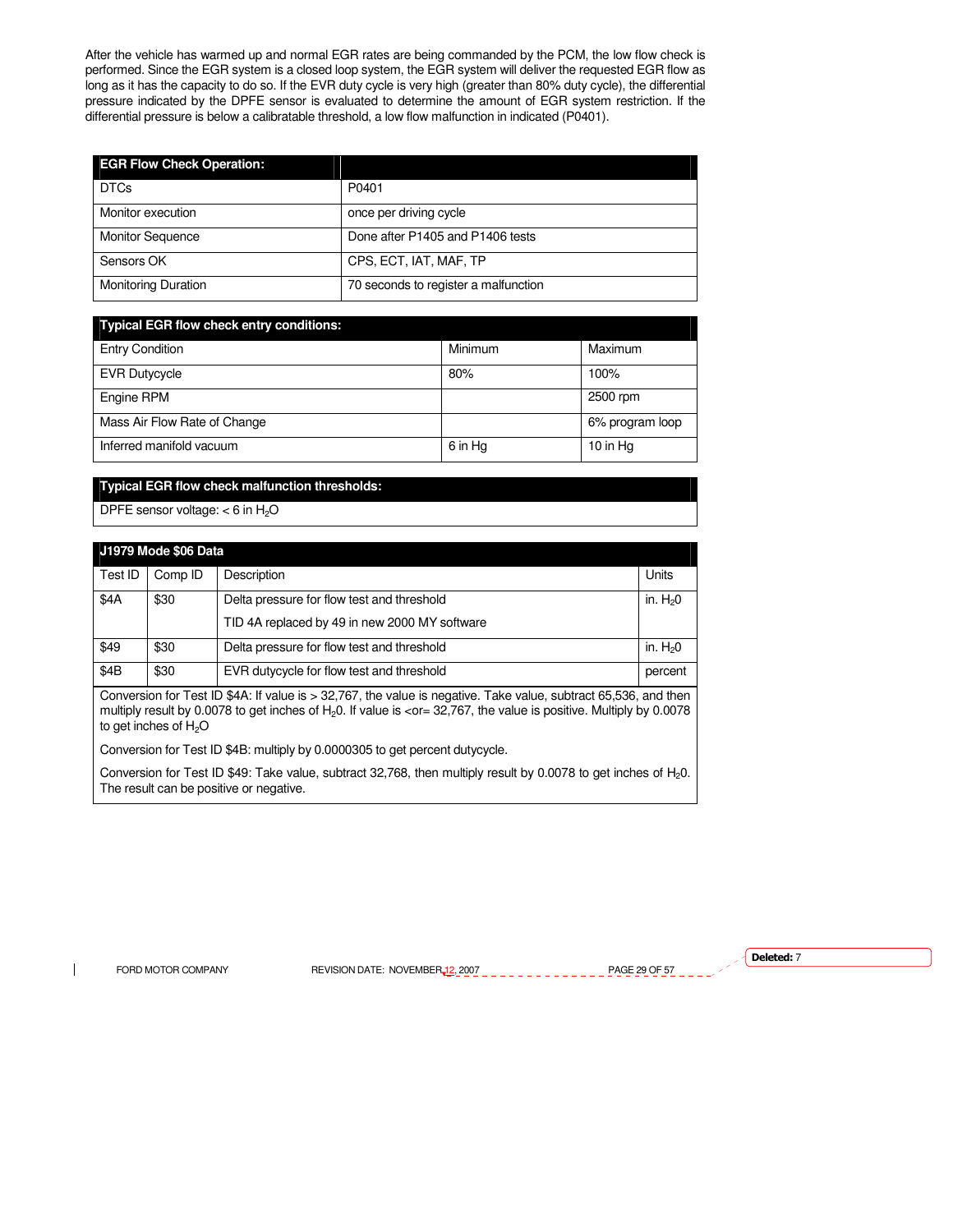Finally, the differential pressure indicated by the DPFE sensor is also checked at idle with zero requested EGR flow to perform the high flow check. If the differential pressure exceeds a calibratable limit, it indicates a stuck open EGR valve or debris temporarily lodged under the EGR valve seat (P0402).

| <b>EGR Stuck open Check Operation:</b> |                                      |  |
|----------------------------------------|--------------------------------------|--|
| <b>DTCs</b>                            | P0402                                |  |
| Monitor execution                      | once per driving cycle               |  |
| <b>Monitor Sequence</b>                | Done after P1400 and P1401 tests     |  |
| Sensors OK                             | CPS, ECT, IAT, MAF, TP               |  |
| <b>Monitoring Duration</b>             | 10 seconds to register a malfunction |  |

| <b>Typical EGR stuck open check entry conditions:</b> |         |         |
|-------------------------------------------------------|---------|---------|
| <b>Entry Condition</b>                                | Minimum | Maximum |
| EVR dutycycle (EGR commanded off)                     | 0%      | 0%      |
| Engine RPM (after EGR enabled)                        | at idle | idle    |

# **Typical EGR stuck open check malfunction thresholds:**

DPFE sensor voltage at idle versus engine-off signal: > 0.6 volts

| J1979 Mode \$06 Data                                                                                   |         |                                                  |       |
|--------------------------------------------------------------------------------------------------------|---------|--------------------------------------------------|-------|
| Test ID                                                                                                | Comp ID | Description                                      | Units |
| \$45                                                                                                   | \$20    | Delta pressure for stuck open test and threshold | volts |
| Conversion for Test ID \$45: Multiply by 0.0156 to get A/D counts (0-1024) or 0.0000763 to get voltage |         |                                                  |       |

# **I/M Readiness Indication**

If the inferred ambient temperature is less than 32  $\rm{^{\circ}F}$ , or greater than 140  $\rm{^{\circ}F}$ , or the altitude is greater than 8,000 feet (BARO < 22.5 "Hg), the EGR monitor cannot be run reliably. In these conditions, a timer starts to accumulate the time in these conditions. If the vehicle leaves these extreme conditions, the timer starts decrementing, and, if conditions permit, will attempt to complete the EGR flow monitor. If the timer reaches 500 seconds, the EGR monitor is disabled for the remainder of the current driving cycle and the EGR Monitor I/M Readiness bit will be set to a "ready" condition after one such driving cycle.

 $\mathbf{I}$ 

FORD MOTOR COMPANY REVISION DATE: NOVEMBER 12, 2007 PAGE 30 OF 57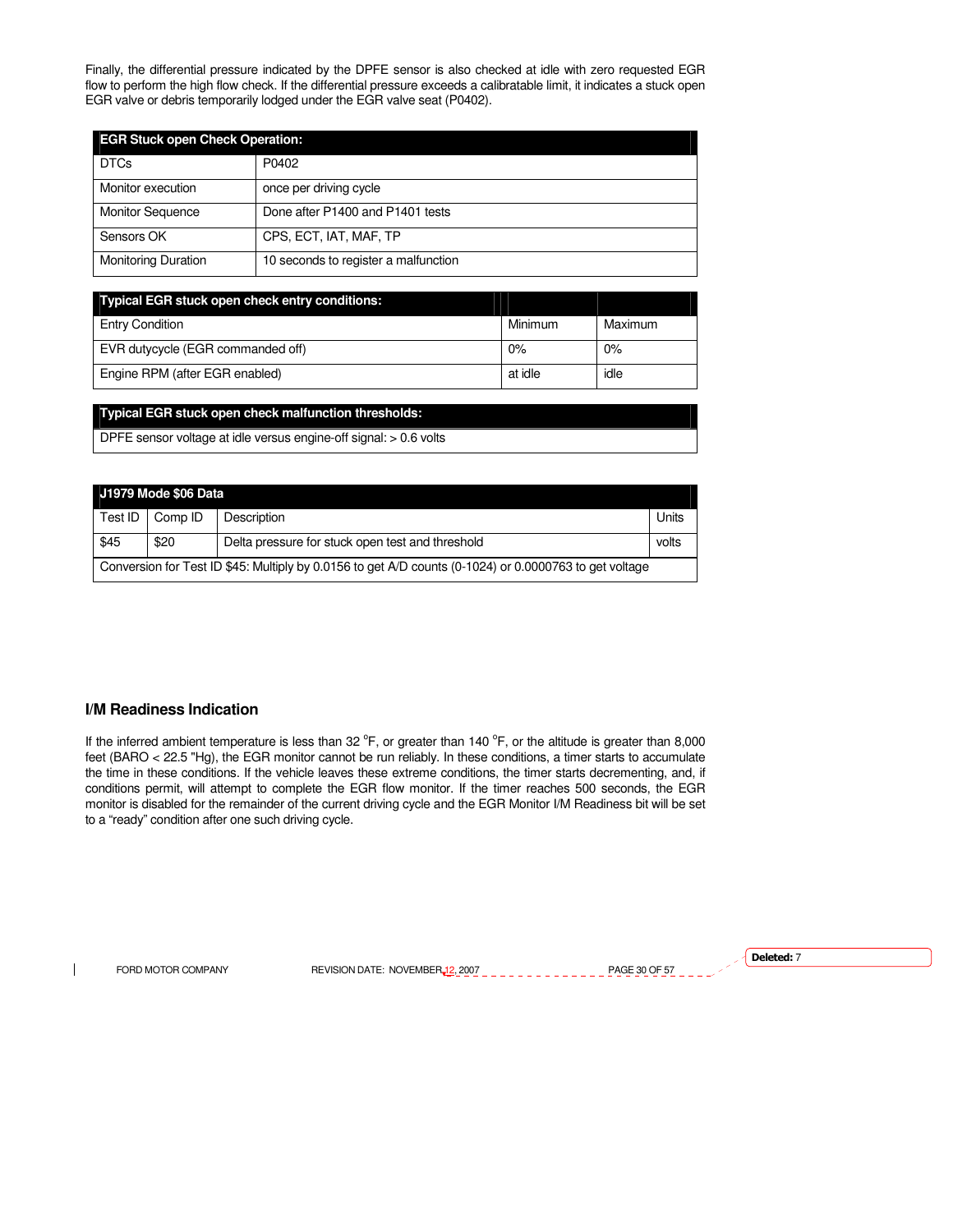# PCV System Monitor

Ford plans to comply with the PCV monitoring requirements by modifying the current PCV system design. The PCV valve will be installed into the rocker cover using a quarter-turn cam-lock design to prevent accidental disconnection. High retention force molded plastic lines will be used from the PCV valve to the intake manifold. The diameter of the lines and the intake manifold entry fitting will be increased so that inadvertent disconnection of the lines after a vehicle is serviced will cause either an immediate engine stall or will not allow the engine to be restarted. Some vehicles will incorporate such designs beginning in the 2000 MY

# Thermostat Monitor

Ford plans to comply with the thermostat monitoring requirement by using a slightly-modified version of the current "Insufficient temperature for closed-loop" test (P0125). (See CCM description below.)

If the engine is being operated in a manner that is generating sufficient heat, the engine coolant temperature (ECT) or cylinder head temperature (CHT) should warm up in a predictable manner. A timer is incremented while the engine is at moderate load and vehicle speed is above a calibrated limit. The target/minimum timer value is based on ambient air temperature at start-up. If the timer exceeds the target time and ECT/CHT has not warmed up to the target temperature, a malfunction is indicated. The test runs if the start-up IAT temperature is below the target temperature. A 2-hour engine-off soak time is required to erase a pending or confirmed DTC. This feature prevents false-passes where engine coolant temperature rises after the engine is turned off during a short engine-off soak.

The target temperature is calibrated to the thermostat regulating temperature minus 20 °F. For a typical 195 °F thermostat, the warm-up temperature would be calibrated to 175 °F. This test is being phased in starting in the 2000 MY. A vehicle which is not part of the thermostat monitor phase-in utilizes a 140  $^{\circ}$ F warm-up temperature.

| Insufficient Temperature for Closed Loop Check Operation: |                                                                               |  |
|-----------------------------------------------------------|-------------------------------------------------------------------------------|--|
| <b>DTCs</b>                                               | P0125                                                                         |  |
| Monitor execution                                         | once per driving cycle                                                        |  |
| <b>Monitor Sequence</b>                                   | none                                                                          |  |
| Sensors OK                                                |                                                                               |  |
| <b>Monitoring Duration</b>                                | 300 to 800 seconds within test entry conditions, based on ambient temperature |  |

| <b>Typical P0125 check entry conditions:</b>          |                |                  |
|-------------------------------------------------------|----------------|------------------|
| <b>Entry Condition</b>                                | Minimum        | Maximum          |
| Vehicle speed                                         | 15 mph         |                  |
| Intake Air Temp at Start-up                           | $20^{\circ}$ F | Target ECT temp. |
| Engine Load                                           | 30%            |                  |
| Engine off (soak) time to clear pending/confirmed DTC | 2 hours        |                  |

### **Typical P0125 check malfunction thresholds:**

Time period expired without reaching 175 °F target ECT temperature.

Time period is 300 to 800 seconds based on ambient temperature at start-up.

FORD MOTOR COMPANY REVISION DATE: NOVEMBER 12, 2007 PAGE 31 OF 57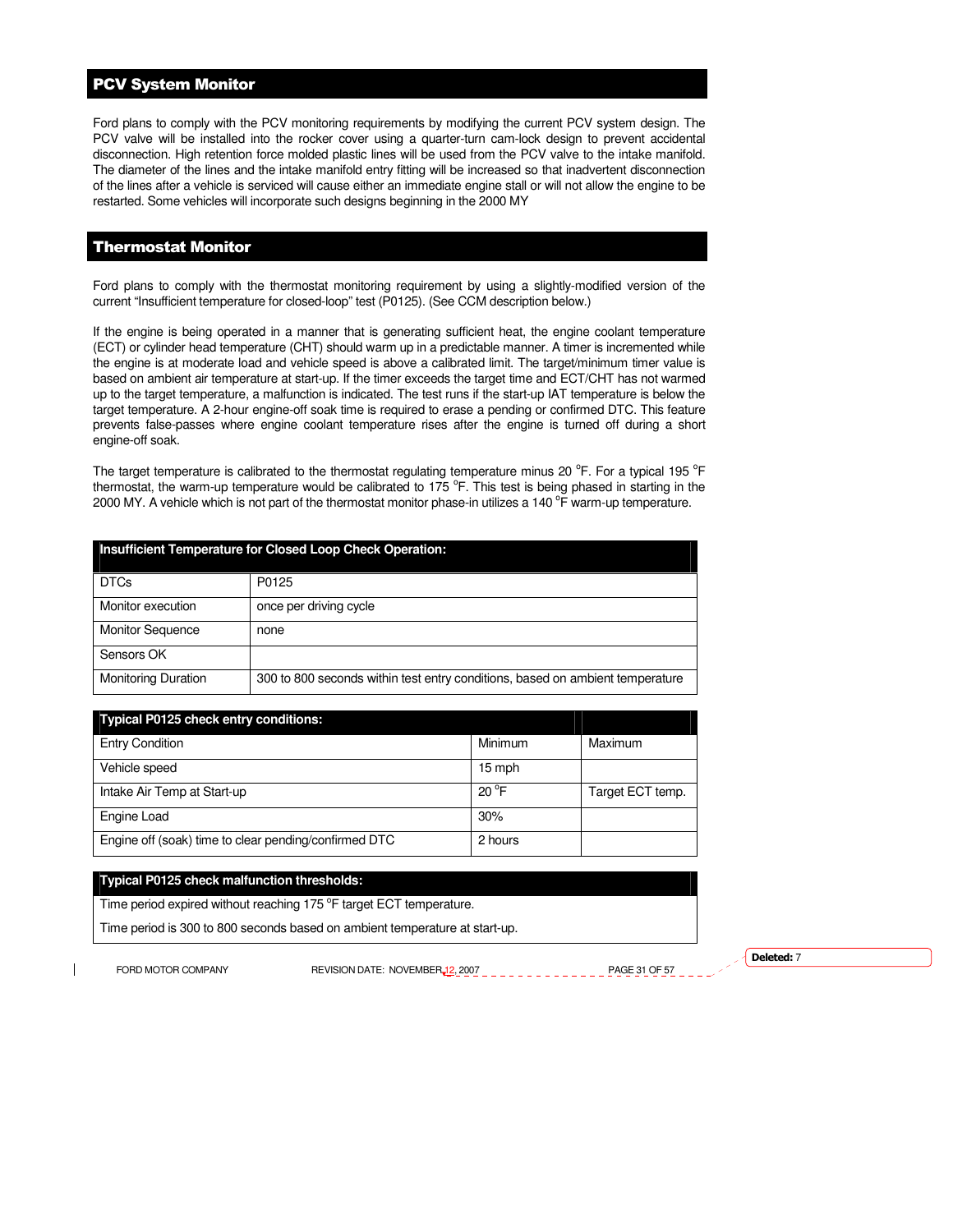# Comprehensive Component Monitor - Engine

# Engine Inputs

Analog inputs such as Intake Air Temperature (P0112, P0113), Engine Coolant Temperature (P0117, P0118), Cylinder Head Temperature (P1289. P1290), Mass Air Flow (P0102, P0103) and Throttle Position (P0122, P0123, P1120), Fuel Temperature (P0182, P0183) are checked for opens, shorts, or out-of-range values by monitoring the analog -to-digital (A/D) input voltage.

| <b>Analog Sensor Check Operation:</b> |                                                                      |  |
|---------------------------------------|----------------------------------------------------------------------|--|
| <b>DTCs</b>                           | P0112, P0113, P0117, P0118, P0102, P0103, P0122, P0123, P1289, P1290 |  |
| Monitor execution                     | continuous                                                           |  |
| <b>Monitor Sequence</b>               | none                                                                 |  |
| Sensors OK                            | not applicable                                                       |  |
| <b>Monitoring Duration</b>            | 5 seconds to register a malfunction                                  |  |

# **Typical analog sensor check malfunction thresholds:**

Voltage < 0.20 volts or voltage > 4.80 volts

The MAF and TP sensors are cross-checked to determine whether the sensor readings are rational and appropriate for the current operating conditions. (P1121/P0068)

| <b>MAF/TP Rationality Check Operation:</b> |                                        |  |
|--------------------------------------------|----------------------------------------|--|
| <b>DTCs</b>                                | P <sub>1121</sub>                      |  |
| Monitor execution                          | Continuous                             |  |
| <b>Monitor Sequence</b>                    | None                                   |  |
| Sensors OK                                 |                                        |  |
| <b>Monitoring Duration</b>                 | 3 seconds within test entry conditions |  |

| Typical MAF/TP rationality check entry conditions: |                 |                     |
|----------------------------------------------------|-----------------|---------------------|
| <b>Entry Condition</b>                             | Minimum         | Maximum             |
| Engine RPM                                         | 1000 rpm        | minimum of 3800 rpm |
| Engine Coolant Temp                                | 100 $\degree$ F |                     |

# **Typical MAF/TP rationality check malfunction thresholds:**

Load  $> 60\%$  and TP  $< 2.4$  volts

Load  $<$  30% and TP  $>$  2.4 volts

 $\overline{\phantom{a}}$ 

FORD MOTOR COMPANY REVISION DATE: NOVEMBER 12, 2007 PAGE 32 OF 57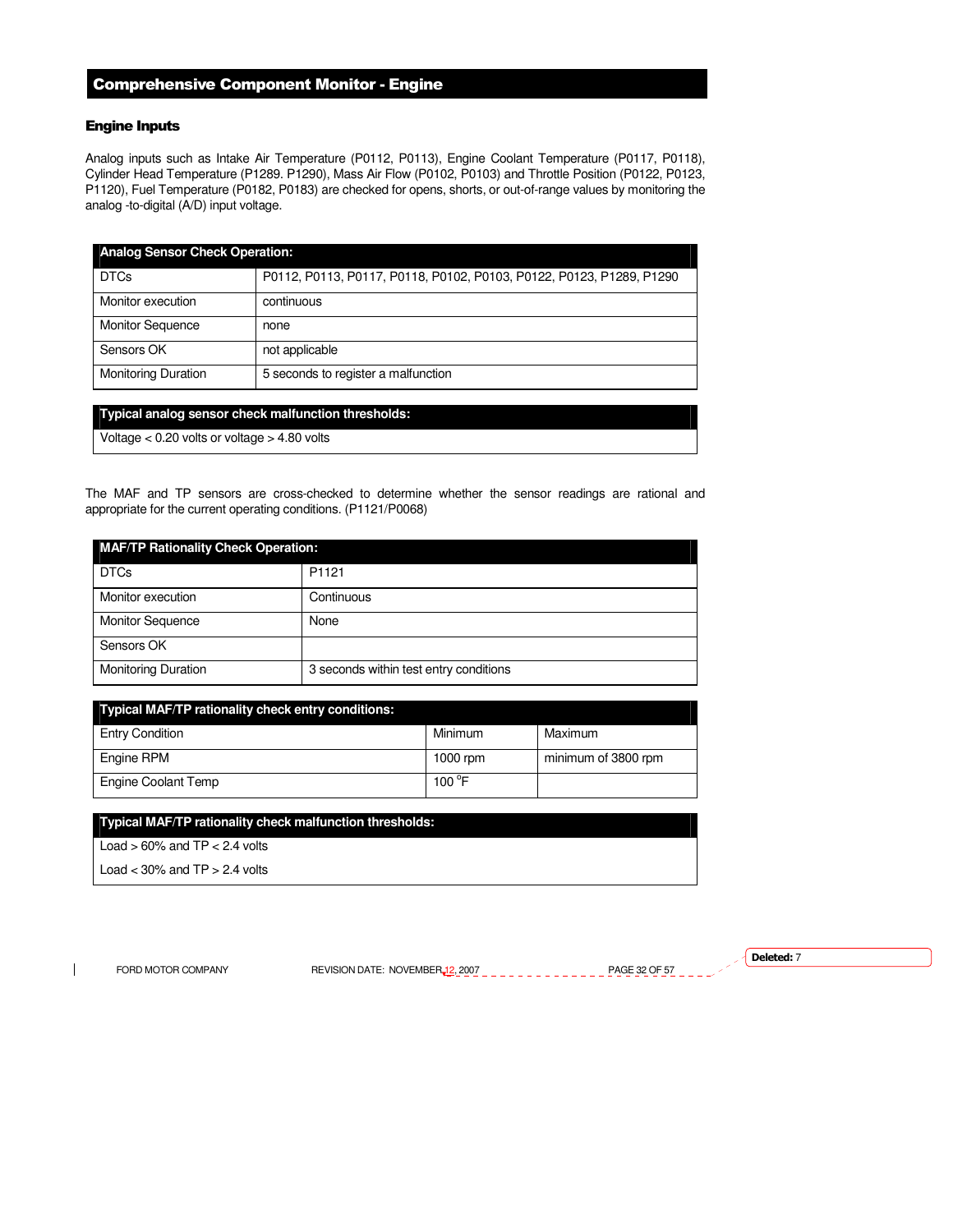The ECT warm-up time is also monitored. If ECT fails to reach a minimum temperature (140 $^{\circ}$ F) within a specified time period, an "insufficient temp for closed loop" malfunction is indicated (P0125). (See Thermostat monitoring section.)

# **Miscellaneous**

Loss of Keep Alive Memory (KAM) power (a separate wire feeding the PCM) results is a P1633 DTC and immediate MIL illumination on most applications. (Some 2000 MY applications require 2 driving cycles.)

Vehicles that require tire/axle information to be programmed into the Vehicle ID block (VID) will store a P1639 if the VID block is not programmed or corrupted.

## Ignition

Distributor Ignition systems (TFI) are no longer in production. Electronic Ignition systems (Electronic Distributorless Ignition System - EDIS or Coil on Plug - COP) systems are being used on all applications.

The EDIS system uses a chip to process the 36 (or 40) tooth crankshaft position signal, generate a low data rate PIP signal for the PCM microprocessor and control a 4 or 6 terminal coil pack which fires a pair of spark plugs. One of these sparkplugs is on the compression stroke, while the other is on the exhaust stroke. The EDIS chip can be incorporated within the PCM or in a separate ignition control module.

The COP system also uses an EDIS chip in the same way as described above, however, each sparkplug has it's own coil which is fired only once on the compression stroke.

The ignition system is checked by monitoring three ignition signals during normal vehicle operation:

Profile Ignition Pickup (CKP, commonly known as PIP), the timing reference signal derived from the crankshaft 36-tooth wheel and processed by the EDIS chip. PIP is a 50% duty cycle, square wave signal that has a rising edge at 10 deg BTDC.

Camshaft IDentification (CMP, commonly known at CID), a signal derived from the camshaft to identify the #1 cylinder

Ignition Diagnostic Monitor (IDM), a signal that indicates that the primary side of the coil has fired. This signal is received as a digital pulse width signal from the EDIS chip. The EDIS chip determines if the current flow to the ignition coil reaches the required current (typically 5.5 Amps for COP, 3.0 to 4.0 Amps for DIS) within a specified time period (typically > 200 microseconds for both COP and DIS). The EDIS chip also outputs status information when the engine is not running.

First, the relationship between successive PIP events is evaluated to determine whether the PIP signal is rational. Too large a change in 3 successive PIP indicates a missing or noisy PIP signal (P0320). Next, the CMP edge count is compared to the PIP edge count. If the proper ratio of CMP events to PIP events is not being maintained (for example, 1 CMP edge for every 8 PIP edges for an 8-cylinder engine), it indicates a missing or noisy CMP signal (P0340). Finally, the relationship between IDM edges and PIP edges is evaluated. If there is not an IDM edge (coil firing) for every PIP edge (commanded spark event), the PCM will look for a pattern of failed IDM events to determine which ignition coil has failed. If the ignition coil cannot be identified or if the engine is running and there are no IDM edges, the IDM circuit is malfunctioning (P1351).

FORD MOTOR COMPANY REVISION DATE: NOVEMBER 12, 2007 PAGE 33 OF 57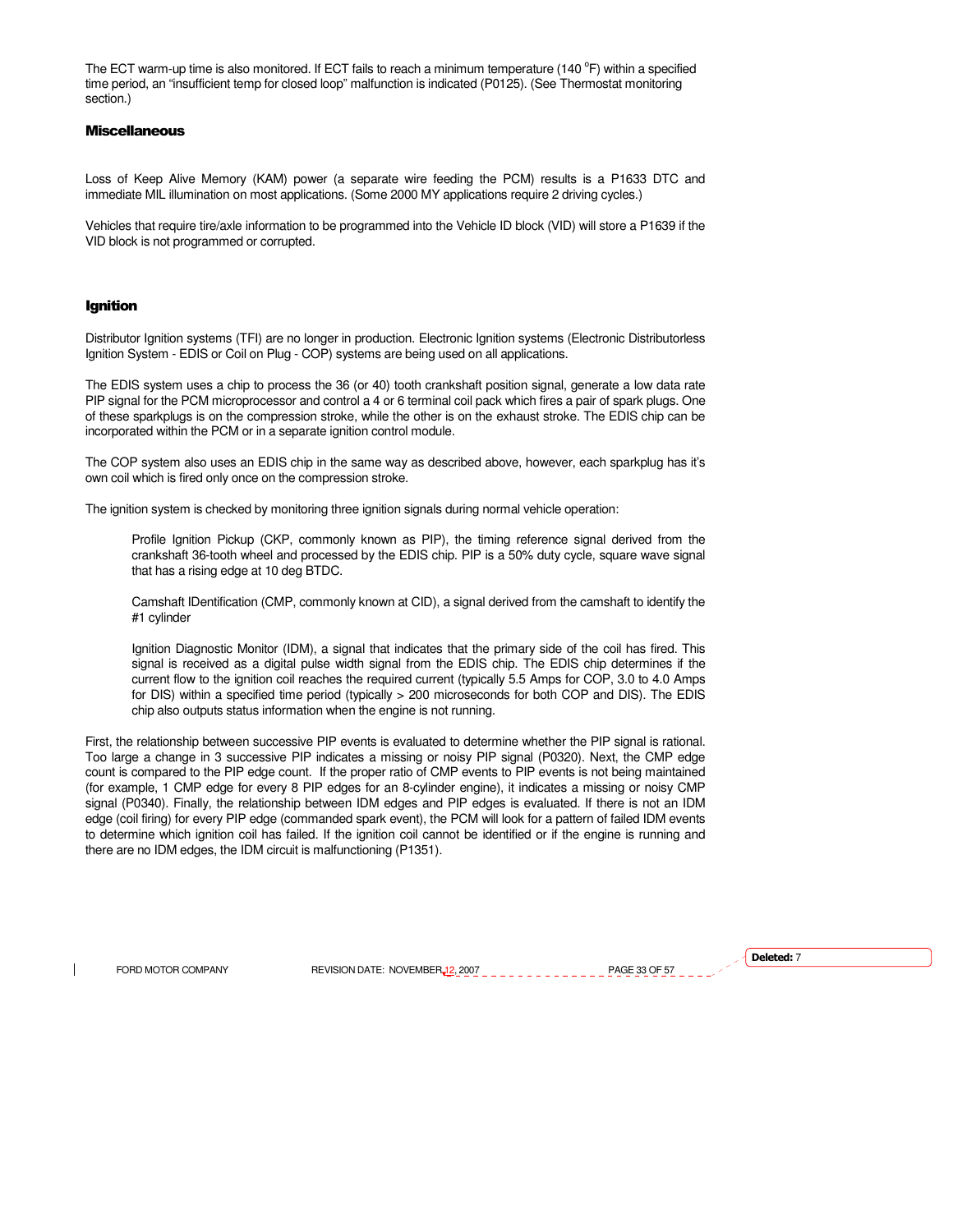| Ignition System Check Operation: |                              |
|----------------------------------|------------------------------|
| <b>DTCs</b>                      | P0320 (CKP),                 |
|                                  | P0340 (CMP)                  |
|                                  | P0351 - P0360 (Coil primary) |
| Monitor execution                | continuous                   |
| <b>Monitor Sequence</b>          | none                         |
| Sensors OK                       |                              |
| <b>Monitoring Duration</b>       | $< 5$ seconds                |

| Typical ignition check entry conditions: |           |                     |  |
|------------------------------------------|-----------|---------------------|--|
| <b>Entry Condition</b>                   | Minimum   | Maximum             |  |
| Engine RPM for CKP, CMP                  | $200$ rpm |                     |  |
| Engine RPM for coil primary              | 200 rpm   | minimum of 3200 rpm |  |

### **Typical ignition check malfunction thresholds:**

For PIP: Time between PIP edges: > 350 milliseconds

Ratio of current PIP period to last two periods: < 0.75, > 1.75

For CMP: Ratio of PIP events to CMP events: 4:1, 6:1, 8:1 or 10:1 based on engine cyl.

For coils: Ratio of PIP events to IDM events: 1:1

If an ignition coil primary circuit failure is detected for a single cylinder or coil pair, the fuel injector to that cylinder or cylinder pair will be shut off for 30 seconds to prevent catalyst damage. Up to two cylinders may be disabled at the same time on 6 and 8 cylinder engines and one cylinder is disabled on 4 cylinder engines. After 30 seconds, the injector is re-enabled. If an ignition coil primary circuit failure is again detected, (about 0.10 seconds), the fuel injector will be shut off again and the process will repeat until the fault is no longer present. Note that engine misfire can trigger the same type of fuel injector disablement.

Formatted: Indent: Left: 0"

 $\mathbf{I}$ 

FORD MOTOR COMPANY REVISION DATE: NOVEMBER 12, 2007 PAGE 34 OF 57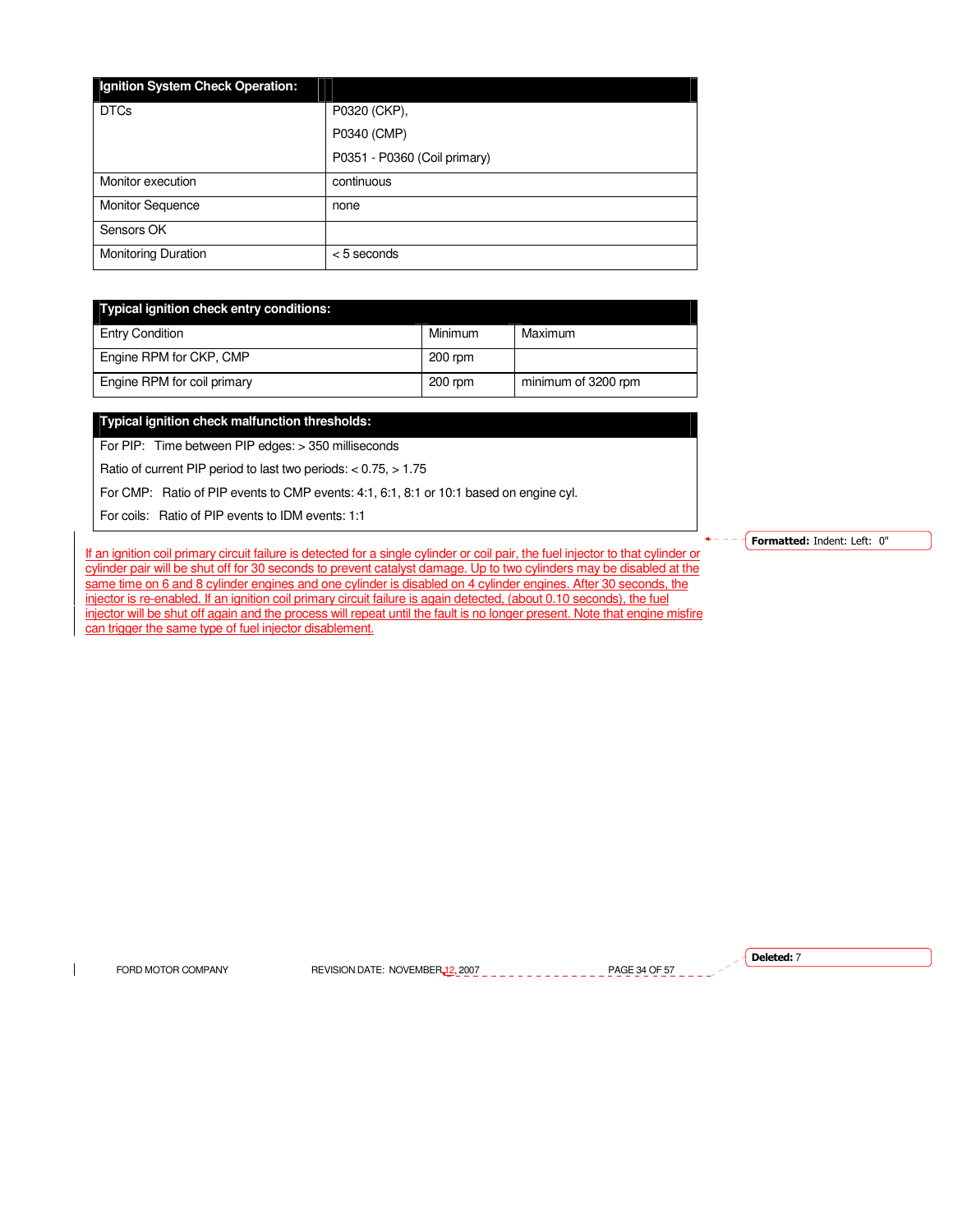# Engine Outputs

The Idle Air Control (IAC) solenoid is checked electrically for open and shorts (P1504 or P0511) and is functionally checked by monitoring the closed loop idle speed correction required to maintain the desired idle rpm. If the proper idle rpm cannot be maintained and the system has a high rpm (+100) or low rpm error (-200) greater than the malfunction threshold, an IAC malfunction is indicated. (P1506 or P0507, P1507or P0506)

| <b>IAC Check Operation:</b> |                                 |
|-----------------------------|---------------------------------|
| <b>DTCs</b>                 | P1504 (opens/shorts)            |
|                             | P1506 (functional - overspeed)  |
|                             | P1507 (functional - underspeed) |
| Monitor execution           | once per driving cycle          |
| <b>Monitor Sequence</b>     | None                            |
| Sensors OK                  |                                 |
| <b>Monitoring Duration</b>  | 30 seconds                      |

| <b>Typical IAC functional check entry conditions:</b>    |                 |         |
|----------------------------------------------------------|-----------------|---------|
| <b>Entry Condition</b>                                   | Minimum         | Maximum |
| Engine Coolant Temp                                      | $150^{\circ}$ F |         |
| Time since engine start-up                               | 30 seconds      |         |
| Closed loop fuel                                         | Yes             |         |
| Throttle Position (at idle, closed throttle, no dashpot) | Closed          | Closed  |

# **Typical IAC functional check malfunction thresholds:**

For underspeed error: Actual rpm 100 rpm below target, closed-loop IAC correction > 1 lb/min

For overspeed error: Actual rpm 200 rpm above target, closed-loop IAC correction < .2 lb/min

 $\overline{\phantom{a}}$ 

FORD MOTOR COMPANY REVISION DATE: NOVEMBER 12, 2007 PAGE 35 OF 57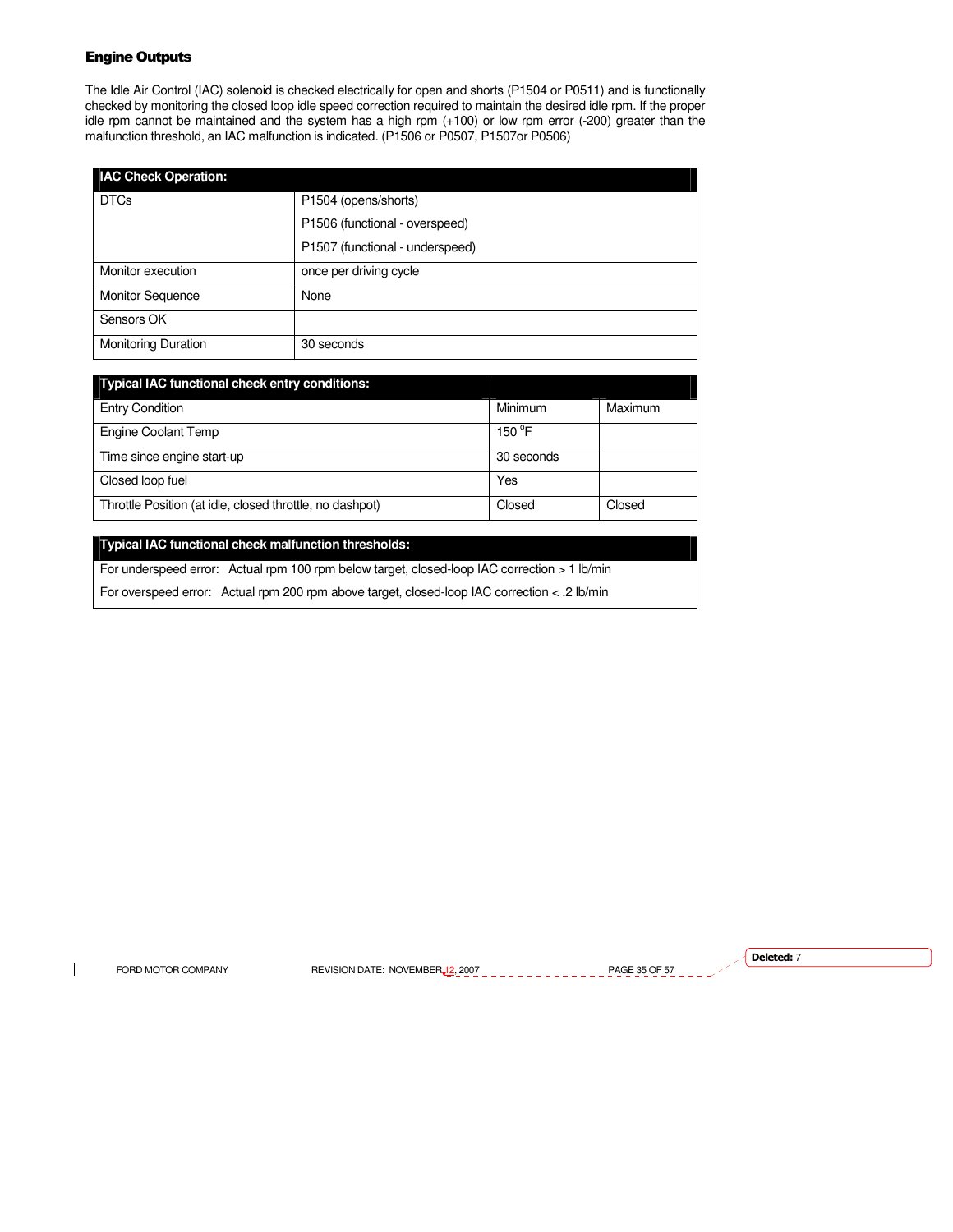The Intake Manifold Runner Control (IMRC) is a system which uses dual intake runners to supply air to each cylinder. The secondary runners are normally closed, but the PCM opens them under high rpm conditions when the driver is demanding additional power from the engine. The IMRC system can be actuated using a single electric motor or dual vacuum motors. The IMRC system is functionally checked by monitoring the runner control plates using switches. If the actual position of the runner control plates does not match the commanded position, a malfunction of the IMRC system is indicated.

| <b>IMRC System Check Operation:</b> |                                                    |
|-------------------------------------|----------------------------------------------------|
| <b>DTCs</b>                         | P1516 - IMRC input switch electrical check, Bank 1 |
|                                     | P1517 - IMRC input switch electrical check, Bank 2 |
|                                     | P1520 - IMRC output electrical check               |
|                                     | P1518 - IMRC stuck open, electric operated         |
|                                     | P1537 – IMRC stuck open, vacuum operated, Bank 1   |
|                                     | P1538 – IMRC stuck open, vacuum operated, Bank 2   |
| Monitor execution                   | continuous                                         |
| <b>Monitor Sequence</b>             | None                                               |
| Sensors OK                          |                                                    |
| <b>Monitoring Duration</b>          | 5 seconds                                          |

# **Typical IMRC functional check malfunction thresholds**

IMRC plates do not match commanded position (functional)

IMRC switches open/shorted (electrical)

Camshaft Position Control (also known as Variable Cam Timing) is a system that is able to advance and retard camshaft timing relative to the crankshaft. This phasing is controlled by a duty-cycled output. The output driver is checked electrically for opens and shorts (P1380). The system is checked functionally by monitoring the closed loop phase control correction. If the proper phasing cannot be maintained and the system has an advance or retard error greater than the malfunction threshold, a CPC control malfunction is indicated (P1381or P1383).

| <b>Camshaft Position Control System Check Operation:</b> |                                                   |  |
|----------------------------------------------------------|---------------------------------------------------|--|
| <b>DTCs</b>                                              | P1380 (CPC output electrical check)               |  |
|                                                          | P1381 (CPC timing over-advanced functional check) |  |
|                                                          | P1383 (CPC timing over-retarded functional check) |  |
| Monitor execution                                        | Continuous                                        |  |
| <b>Monitor Sequence</b>                                  | ECT > 150 °F                                      |  |
| Sensors OK                                               |                                                   |  |
| <b>Monitoring Duration</b>                               | 5 seconds                                         |  |

# **Typical CPC functional check malfunction thresholds:**

timing over-advanced/over-retarded by > 10 crankshaft degrees

 $\mathbf{I}$ 

FORD MOTOR COMPANY REVISION DATE: NOVEMBER 12, 2007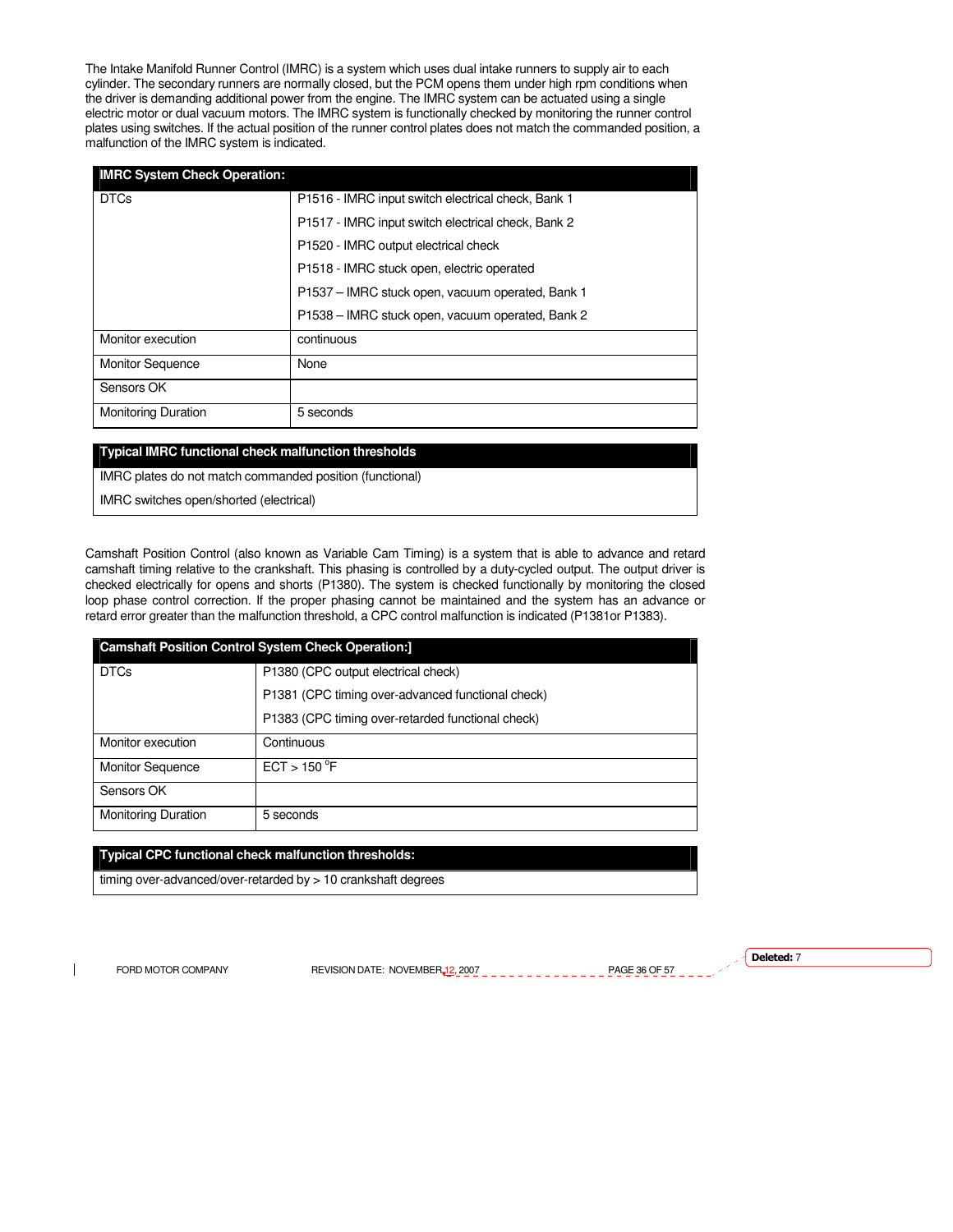# Comprehensive Component Monitor - Transmission

# **General**

The MIL is illuminated for all emissions related electrical component malfunctions. For malfunctions attributable to a mechanical component (such as a clutch, gear, band, valve, etc.), some transmissions are capable of not commanding the mechanically failed component and providing the remaining maximum functionality (functionality is reassessed on each power up)- in such case a non-MIL Diagnostic Trouble Code (DTC) will be stored and, if so equipped, a Transmission Control Indicator Light (TCIL) will flash.

# Transmission Inputs

| <b>Transmission Range Sensor Check Operation:</b> |                                                     |  |
|---------------------------------------------------|-----------------------------------------------------|--|
| <b>DTCs</b>                                       | P0708, P0705 (open/invalid pattern for digital TRS) |  |
|                                                   | P0707, P0708 (opens/shorts for analog TRS)          |  |
| Monitor execution                                 | Continuous                                          |  |
| <b>Monitor Sequence</b>                           | None                                                |  |
| Sensors OK                                        |                                                     |  |
| <b>Monitoring Duration</b>                        | 30 seconds                                          |  |

| Typical TRS check entry conditions:       |                                    |             |
|-------------------------------------------|------------------------------------|-------------|
| <b>Auto Transmission Entry Conditions</b> | Minimum                            | Maximum     |
| Gear selector position                    | each position for up to 30 seconds | 480 seconds |

# **Typical TRS malfunction thresholds:**

For digital sensor: Invalid pattern from 3 or 5 digital inputs and/or 1 analog circuit open for 5 seconds

For analog sensor: Voltage > 4.8 volts or < 0.2 voltage for 5 seconds

 $\overline{\phantom{a}}$ 

FORD MOTOR COMPANY REVISION DATE: NOVEMBER 12, 2007 PAGE 37 OF 57 PAGE 37 OF 57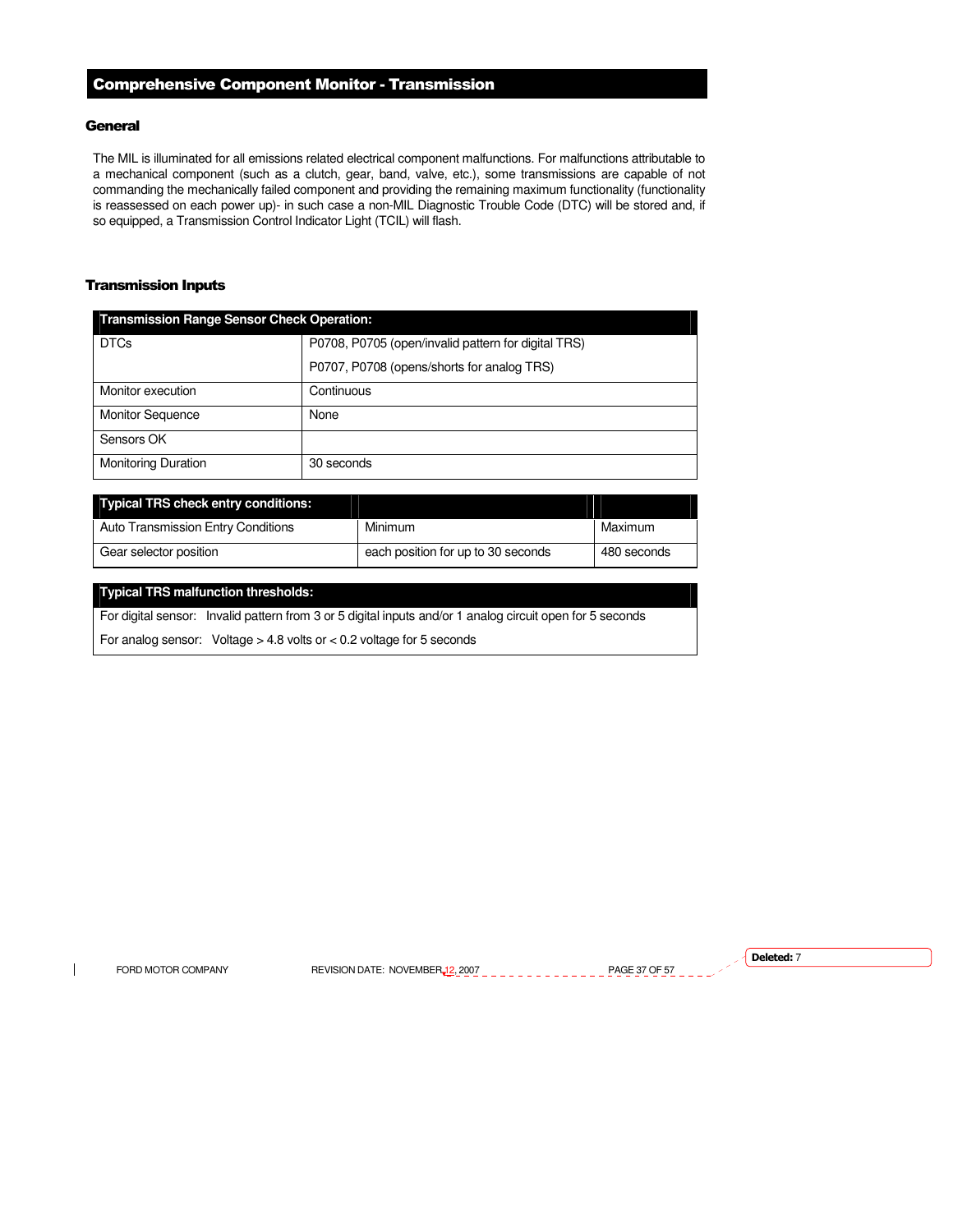Most vehicle applications no longer have a standalone vehicle speed sensor input. The PCM sometimes obtains vehicle speed information from another module on the vehicle, i.e. ABS module. In most cases, however, vehicle speed is calculated in the PCM by using the transmission output shaft speed sensor signal and applying a conversion factor for axle ratio and tire programmed into the Vehicle ID block. A Vehicle Speed Output pin on the PCM provides the rest of the vehicle with the standard 8,000 pulses/mile signal.

Note: If the Vehicle ID block has not been programmed or has been programmed with an out-of-range (uncertified) tire/axle ratio, a P1639 DTC will be stored and the MIL will be illuminated immediately.

| <b>Vehicle Speed Sensor Functional Check Operation:</b> |            |  |
|---------------------------------------------------------|------------|--|
| <b>DTCs</b>                                             | P0500      |  |
| Monitor execution                                       | Continuous |  |
| <b>Monitor Sequence</b>                                 | None       |  |
| Sensors OK                                              |            |  |
| <b>Monitoring Duration</b>                              | 30 seconds |  |

| <b>Typical VSS functional check entry conditions:</b> |          |         |
|-------------------------------------------------------|----------|---------|
| <b>Auto Transmission Entry Conditions</b>             | Minimum  | Maximum |
| Gear selector position                                | drive    |         |
| Engine rpm (above converter stall speed) OR           | 3000 rpm |         |
| Turbine shaft rpm (if available) OR                   | 1500 rpm |         |
| Output shaft rpm                                      | 650 rpm  |         |
| Vehicle speed (if available)                          | 15 mph   |         |
|                                                       |          |         |
| <b>Manual Transmission Entry Conditions</b>           |          |         |
| Engine load                                           | 50%      |         |
| Engine rpm                                            | 2400 rpm |         |

# **Typical VSS functional check malfunction thresholds:**

Vehicle is inferred to be moving with positive driving torque and VSS is < 1 - 5 mph for 5 seconds

 $\mathbf{I}$ 

FORD MOTOR COMPANY REVISION DATE: NOVEMBER 12, 2007 PAGE 38 OF 57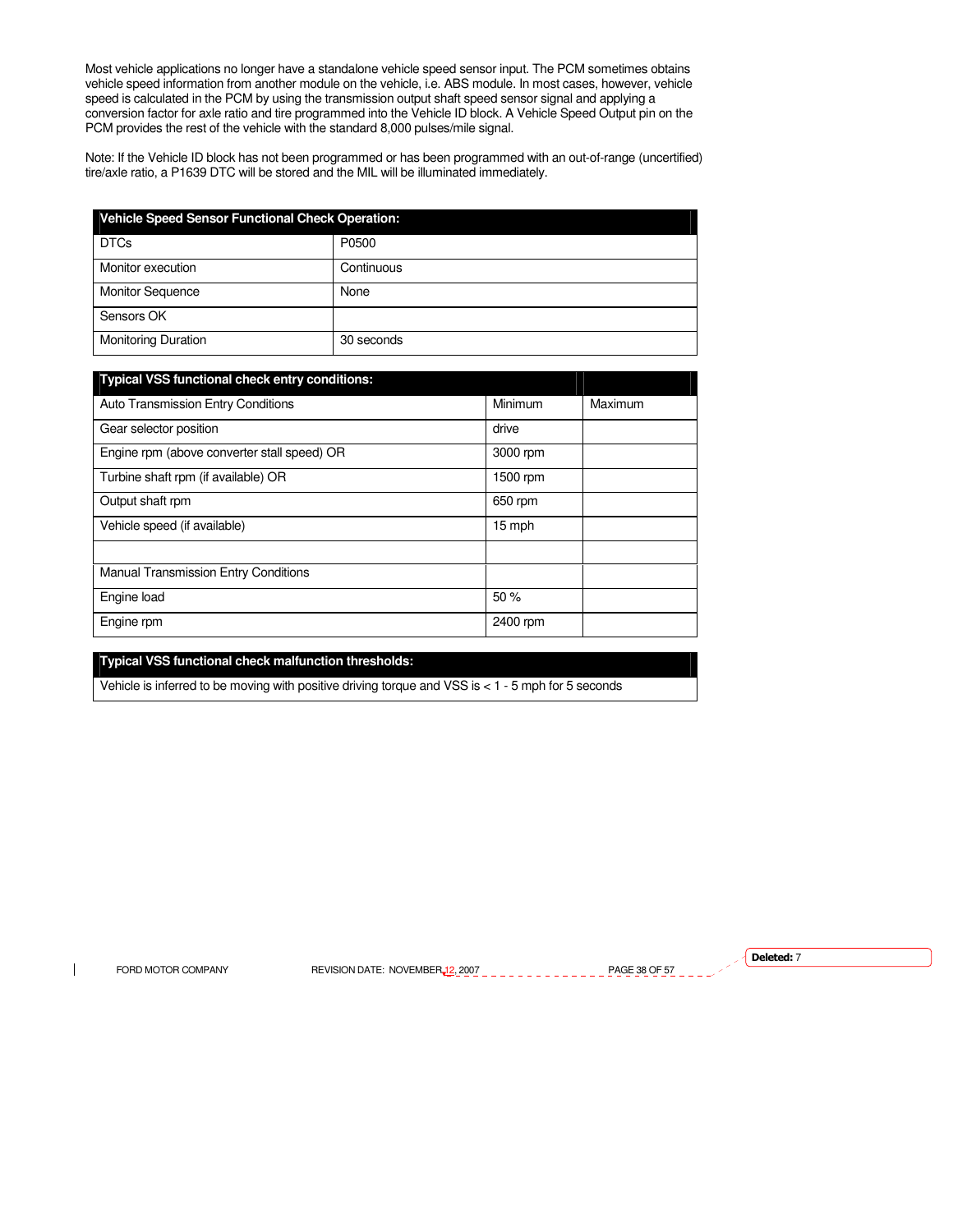| <b>Output Shaft Speed Sensor Functional Check Operation:</b> |            |  |
|--------------------------------------------------------------|------------|--|
| <b>DTCs</b>                                                  | P0720      |  |
| Monitor execution                                            | continuous |  |
| <b>Monitor Sequence</b>                                      | none       |  |
| Sensors OK                                                   |            |  |
| <b>Monitoring Duration</b>                                   | 30 seconds |  |

| <b>Typical OSS functional check entry conditions:</b> |          |         |
|-------------------------------------------------------|----------|---------|
| <b>Auto Transmission Entry Conditions</b>             | Minimum  | Maximum |
| Gear selector position                                | drive    |         |
| Engine rpm (above converter stall speed) OR           | 3000 rpm |         |
| Turbine shaft rpm (if available) OR                   | 1500 rpm |         |
| Output shaft rpm                                      | 650 rpm  |         |
| Vehicle speed (if available)                          | 15 mph   |         |

# **Typical OSS functional check malfunction thresholds:**

Vehicle is inferred to be moving with positive driving torque and OSS < 100 to 200 rpm for 5 seconds

| <b>Turbine Shaft Speed Sensor Functional Check Operation:</b> |            |  |
|---------------------------------------------------------------|------------|--|
| <b>DTCs</b>                                                   | P0715      |  |
| Monitor execution                                             | continuous |  |
| <b>Monitor Sequence</b>                                       | none       |  |
| Sensors OK                                                    |            |  |
| <b>Monitoring Duration</b>                                    | 30 seconds |  |

| <b>Typical TSS functional check entry conditions:</b> |                           |         |
|-------------------------------------------------------|---------------------------|---------|
| Auto Transmission Entry Conditions                    | Minimum                   | Maximum |
| Gear selector position                                | drive                     |         |
| Engine rpm (above converter stall speed) OR           | 3000 rpm                  |         |
| Turbine shaft rpm (if available) OR                   | 1500 rpm                  |         |
| Output shaft rpm                                      | 650 rpm                   |         |
| Vehicle speed (if available)                          | 15 mph                    |         |
| Torque converter lock-up (some applications)          | 3 <sup>rd</sup> gear only |         |

# **Typical TSS functional check malfunction thresholds:**

vehicle is inferred to be moving with positive driving torque and TSS < 200 rpm for 5 seconds

 $\mathbf{I}$ 

FORD MOTOR COMPANY REVISION DATE: NOVEMBER 12, 2007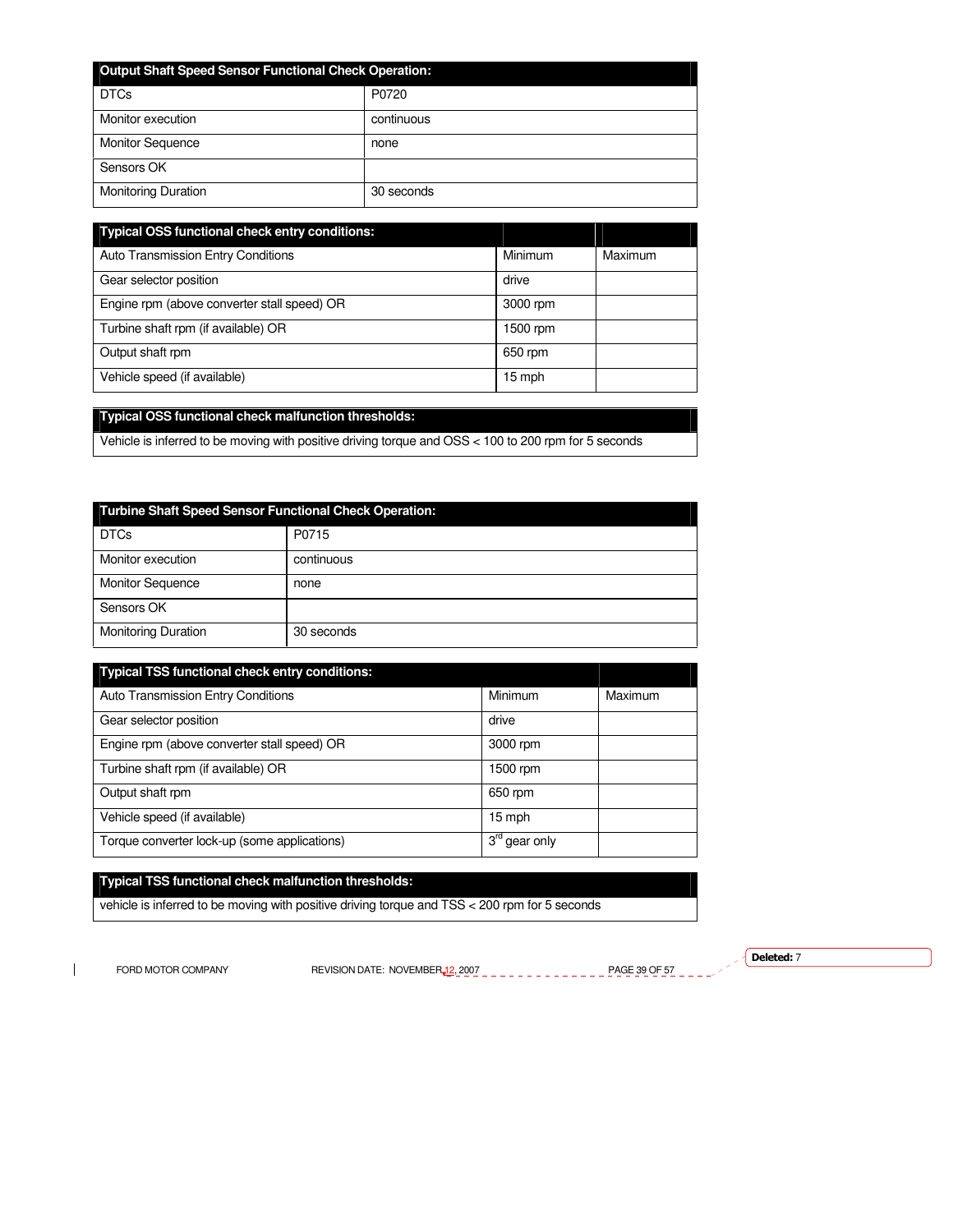| <b>Transmission Fluid Temperature Sensor Functional Check Operation:</b> |                                                            |
|--------------------------------------------------------------------------|------------------------------------------------------------|
| DTCs (non-MIL)                                                           | P0712, P0713 (open/short)                                  |
|                                                                          | P1713, (stuck low), P1718 (stuck high)                     |
| Monitor execution                                                        | continuous                                                 |
| <b>Monitor Sequence</b>                                                  | none                                                       |
| Sensors OK                                                               | (ECT substituted if TFT has malfunction)                   |
| <b>Monitoring Duration</b>                                               | 5 seconds for electrical, 600 seconds for functional check |

| <b>Typical TFT functional check entry conditions:</b> |                       |         |
|-------------------------------------------------------|-----------------------|---------|
| Auto Transmission Entry Conditions                    | Minimum               | Maximum |
| Engine Coolant Temp (hot or cold, not midrange)       | $>100$ <sup>°</sup> F | < 20 °F |
| Time in run mode                                      | 500 sec               |         |
| Time in gear, vehicle moving, positive torque         | 150 <sub>sec</sub>    |         |
| Time with engine off (soak time)                      | 420 min               |         |
| <b>Vehicle Speed</b>                                  | 15 mph                |         |

# **Typical TFT malfunction thresholds:**

Electrical check:

TFT voltage <0.05 or > 4.6 volts for 5 seconds

TFT functional check (TFT stuck at high temperature or stuck at low temperature):

 $<$  6  $\mathrm{^{\circ}F}$  rise or fall in TFT after startup

 $\mathbf{I}$ 

FORD MOTOR COMPANY REVISION DATE: NOVEMBER 12, 2007  $\frac{1}{2}$   $\frac{1}{2}$   $\frac{1}{2}$   $\frac{1}{2}$   $\frac{1}{2}$   $\frac{1}{2}$   $\frac{1}{2}$   $\frac{1}{2}$   $\frac{1}{2}$   $\frac{1}{2}$   $\frac{1}{2}$   $\frac{1}{2}$   $\frac{1}{2}$   $\frac{1}{2}$   $\frac{1}{2}$   $\frac{1}{2}$   $\frac{1}{2}$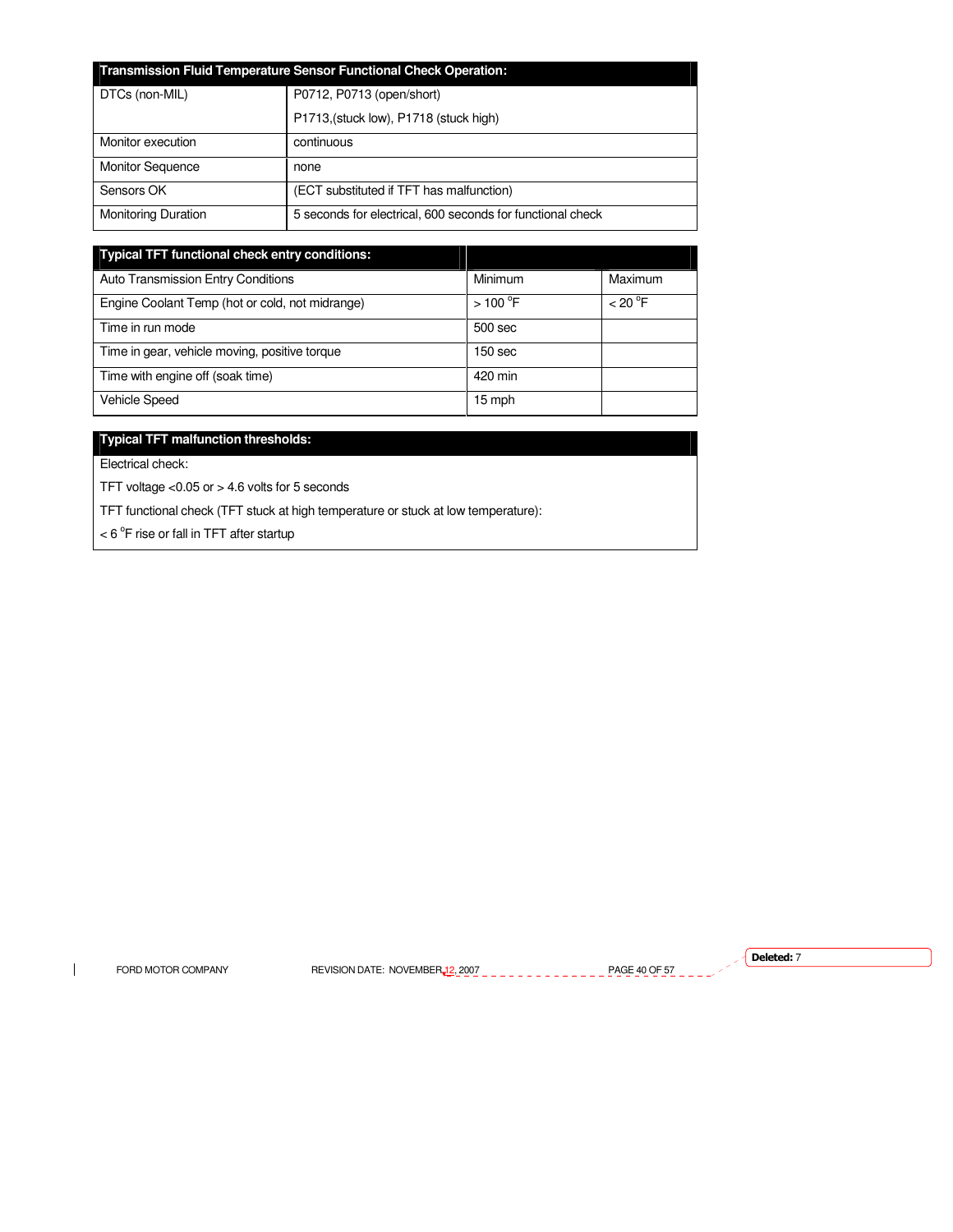# Transmission Outputs

| <b>Shift Solenoid Check Operation:</b> |                                                                             |
|----------------------------------------|-----------------------------------------------------------------------------|
| <b>DTCs</b>                            | SS A - P0750 electrical.                                                    |
|                                        | P1714 ISIG functional, or P0751 mechanical functional                       |
|                                        | SS B - P0755 electrical,                                                    |
|                                        | P1715 ISIG functional, or P0756 mechanical functional                       |
|                                        | SS C - P0760 electrical,                                                    |
|                                        | P1716 ISIG functional, or P0761 mechanical functional                       |
|                                        | SS D - P0765 electrical.                                                    |
|                                        | P1717 ISIG functional, or P0766 mechanical functional                       |
|                                        | SS E - P0770 electrical, or P0771 mechanical functional                     |
| Monitor execution                      | electrical - continuous, functional - during off to on solenoid transitions |
| <b>Monitor Sequence</b>                | None                                                                        |
| Sensors OK                             |                                                                             |
| <b>Monitoring Duration</b>             | 10 solenoid events                                                          |

| <b>Typical Shift Solenoid ISIG functional check entry conditions:</b> |                                                |                  |  |
|-----------------------------------------------------------------------|------------------------------------------------|------------------|--|
| <b>Entry Conditions</b>                                               | Minimum                                        | Maximum          |  |
| <b>Transmission Fluid Temp</b>                                        | 70 <sup>°</sup> F                              | 225 $^{\circ}$ F |  |
| Throttle position                                                     | (actual TP<br>positive drive torque<br>varies) |                  |  |

| Typical Shift Solenoid mechanical functional check entry conditions: |                       |         |
|----------------------------------------------------------------------|-----------------------|---------|
| Entry Conditions (with turbine speed)                                | Minimum               | Maximum |
| Gear ratio calculated                                                | each gear             |         |
| Throttle position                                                    | positive drive torque |         |

| Typical Shift Solenoid mechanical functional check entry conditions: |                       |         |
|----------------------------------------------------------------------|-----------------------|---------|
| Entry Conditions (without turbine speed)                             | Minimum               | Maximum |
| Rpm drop is obtained                                                 | each shift            |         |
| Throttle position                                                    | positive drive torque |         |

# **Typical SS malfunction thresholds:**

Electrical check: Output driver feedback circuit does not match commanded driver state for 5 seconds

ISIG functional check: ISIG chip hardware circuit does not detect characteristic current dip and rise produced by solenoid movement.

Mechanical functional check: Actual obtained gear or shift pattern indicates which shift solenoid is stuck on or off.

 $\mathbf{I}$ 

FORD MOTOR COMPANY REVISION DATE: NOVEMBER 12, 2007 PAGE 41 OF 57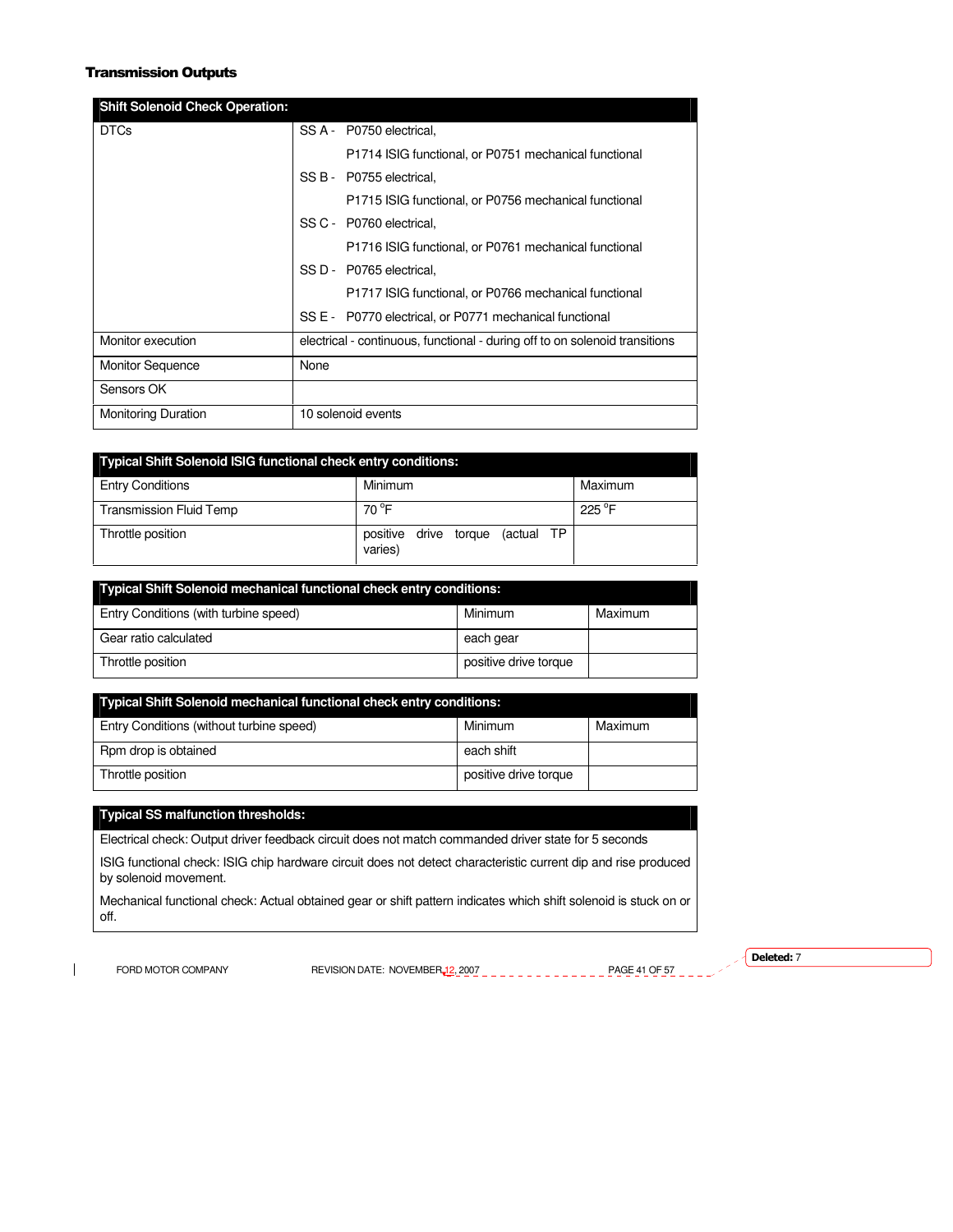| <b>Torque Converter Clutch Check Operation:</b> |                                                       |
|-------------------------------------------------|-------------------------------------------------------|
| <b>DTCs</b>                                     | P0743 electrical.                                     |
|                                                 | P1740 ISIG functional, or P1744 mechanical functional |
|                                                 | P1742 mechanical functional, stuck on                 |
| Monitor execution                               | electrical - continuous,                              |
|                                                 | mechanical - during lockup                            |
| <b>Monitor Sequence</b>                         | none                                                  |
| Sensors OK                                      | <b>VSS</b>                                            |
| <b>Monitoring Duration</b>                      | 5 lock-up events                                      |

| <b>Typical Torque Converter Clutch ISIG functional check entry conditions:</b> |                       |                 |
|--------------------------------------------------------------------------------|-----------------------|-----------------|
| <b>Entry Conditions</b>                                                        | Minimum               | Maximum         |
| <b>Transmission Fluid Temp</b>                                                 | $70^{\circ}$ F        | $225^{\circ}$ F |
| Engine Torque                                                                  | positive drive torque |                 |
| Commanded TCC dutycycle for 0 rpm slip                                         | 60%                   | 90%             |

| Typical Torque Converter Clutch mechanical functional check entry conditions: |                       |                 |
|-------------------------------------------------------------------------------|-----------------------|-----------------|
| <b>Entry Conditions</b>                                                       | Minimum               | Maximum         |
| <b>Throttle Position</b>                                                      | steady                |                 |
| <b>Engine Torque</b>                                                          | positive drive torque |                 |
| <b>Transmission Fluid Temp</b>                                                | $70^{\circ}$ F        | $225^{\circ}$ F |
| Commanded TCC dutycycle (0 rpm slip)                                          | 60%                   | 100%            |
| Not shifting                                                                  |                       |                 |

# **Typical TCC malfunction thresholds:**

Electrical check:

Output driver feedback circuit does not match commanded driver state for 5 seconds(> 1.0 volt if commanded on, < 2.0 volts if commanded off.)

ISIG functional check:

ISIG chip hardware circuit does not detect characteristic current dip and rise produced by solenoid movement.

Mechanical check:

Slip across torque converter > 100 rpm or (on some applications) speed ratio < 0.93

Mechanical check:

Slip across torque converter < 20 rpm with converter commanded off (some applications)

 $\mathbf{I}$ 

FORD MOTOR COMPANY REVISION DATE: NOVEMBER 12, 2007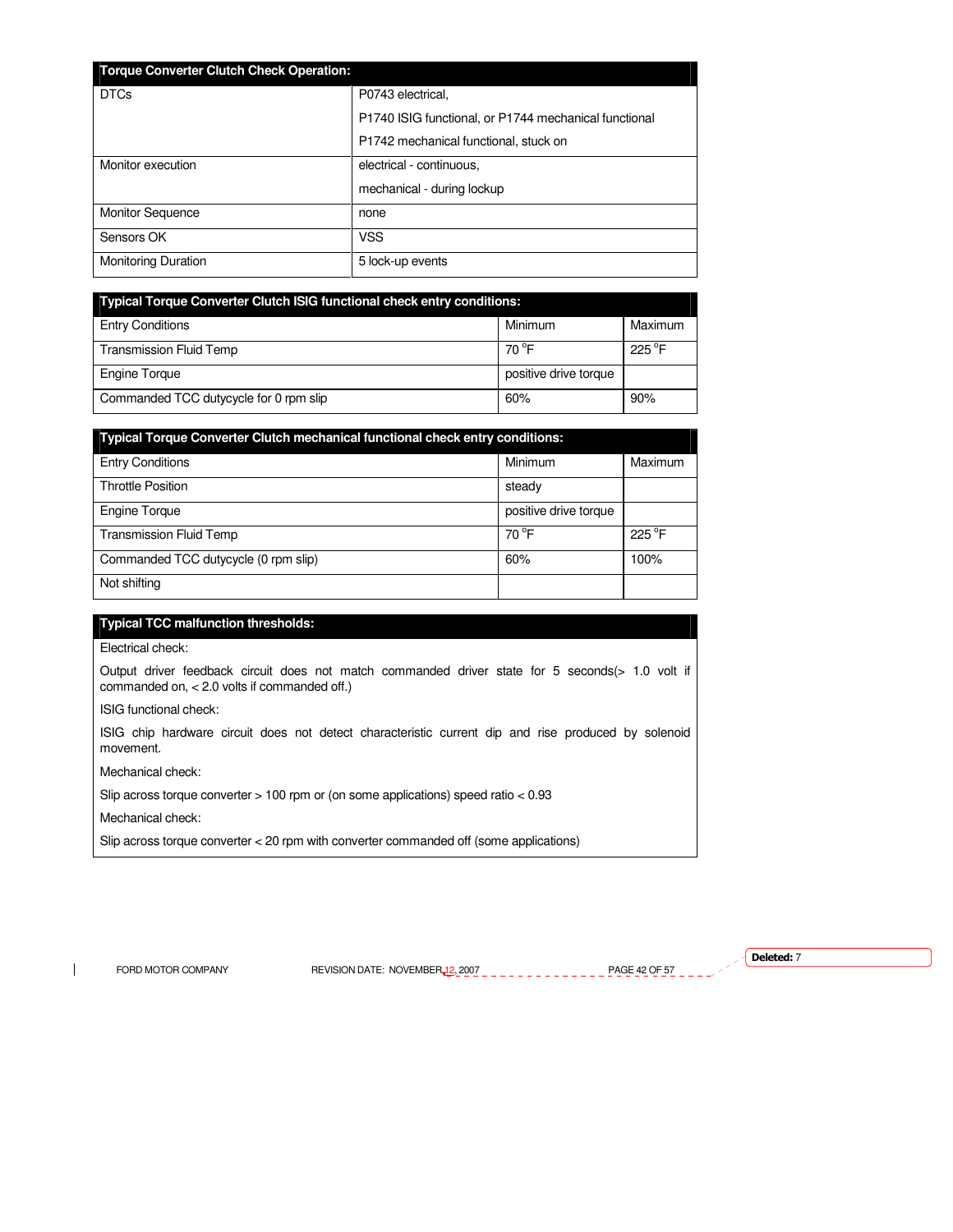| <b>Electronic Pressure Control Check Operation:</b> |                   |  |  |
|-----------------------------------------------------|-------------------|--|--|
| <b>DTCs</b>                                         | P1747 electrical, |  |  |
| Monitor execution                                   | Continuous        |  |  |
| <b>Monitor Sequence</b>                             | None              |  |  |
| Sensors OK                                          |                   |  |  |
| <b>Monitoring Duration</b>                          | 5 seconds,        |  |  |

# **Typical EPC malfunction thresholds:**

Electrical check:

Current feedback circuit is less than commanded current for 5 seconds

| Inductive Signature Chip Communication Check Operation: |                                |  |  |  |
|---------------------------------------------------------|--------------------------------|--|--|--|
| <b>DTCs</b>                                             | P1636 loss of communication    |  |  |  |
| Monitor execution                                       | off-to-on solenoid transitions |  |  |  |
| <b>Monitor Sequence</b>                                 | none                           |  |  |  |
| Sensors OK                                              |                                |  |  |  |
| <b>Monitoring Duration</b>                              | $<$ 100 solenoid events        |  |  |  |

| <b>Typical Inductive Signature Chip Communication Check entry conditions:</b> |         |                 |
|-------------------------------------------------------------------------------|---------|-----------------|
| <b>Entry Conditions</b>                                                       | Minimum | Maximum         |
| <b>Transmission Fluid Temp</b>                                                | 70 °F   | $225^{\circ}$ F |
| Solenoid commanded off duration                                               |         | $<$ 2 seconds   |

# **Typical Inductive Signature Communication Chip malfunction thresholds:**

Checksum error, chip not responding

 $\mathbf{I}$ 

FORD MOTOR COMPANY REVISION DATE: NOVEMBER 12, 2007  $\frac{1}{2}$   $\frac{1}{2}$   $\frac{1}{2}$   $\frac{1}{2}$   $\frac{1}{2}$   $\frac{1}{2}$   $\frac{1}{2}$   $\frac{1}{2}$   $\frac{1}{2}$   $\frac{1}{2}$   $\frac{1}{2}$   $\frac{1}{2}$   $\frac{1}{2}$   $\frac{1}{2}$   $\frac{1}{2}$   $\frac{1}{2}$   $\frac{1}{2}$ 

 $\sqrt{}$  Deleted: 7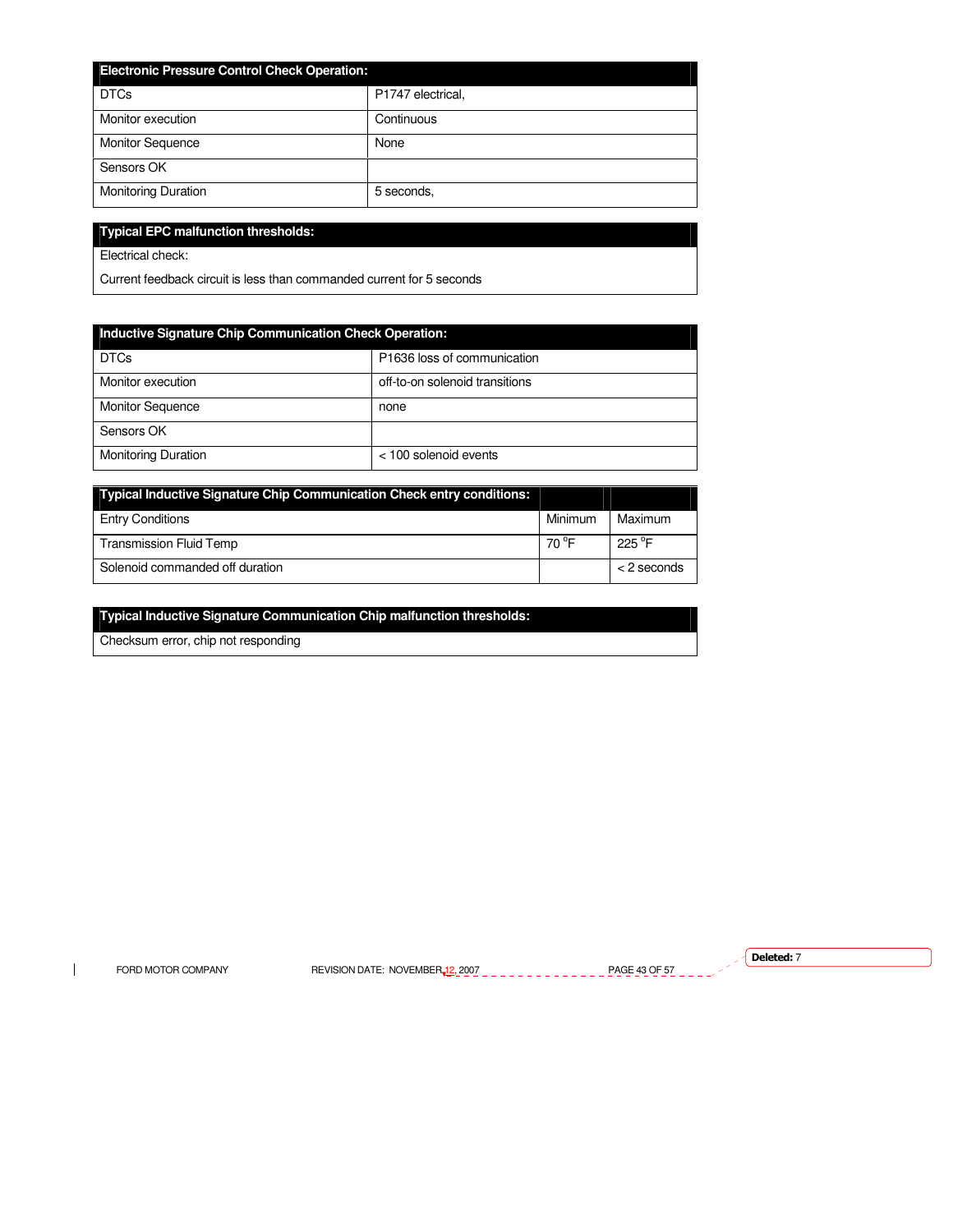# 4R70W (RWD) Transmission

(no turbine speed sensor)

#### Transmission Inputs

The Digital Transmission Range (DTR) sensor provides a single analog and three digital inputs to the PCM. The PCM decodes the inputs to determine the driver-selected gear position (Park, Rev, Neutral, OD, 2, 1). This input device is checked for opens and invalid input patterns. (P0708 P0705)

The Vehicle Speed Sensor (VSS) and Output Shaft Speed (OSS) sensor, if equipped, are inputs that are checked for rationality. If the engine rpm is above the torque converter stall speed and engine load is high, it can be inferred that the vehicle must be moving. If there is insufficient output from the VSS sensor, a malfunction is indicated (P0500). If there is insufficient output from the OSS sensor, a malfunction is indicated (P0720).

#### Transmission Outputs

#### Shift Solenoids

The Shift Solenoid (SSA and SSB) output circuits are checked for opens and shorts by the PCM by monitoring the status of a feedback circuit from the output driver (P0750 SSA, P0755 SSB).

All vehicle applications will utilize an inductive signature circuit to monitor the shift solenoids functionally. The ISIG circuit monitors the current signature of the shift solenoid as the solenoid is commanded on. A solenoid that functions properly will show a characteristic decrease in current as the solenoid starts to move. If the solenoid is malfunctioning, the current will not change (P1714 SSA, P1715 SSB). The lack of communication between the ISIG chip and the PCM microprocessor is also monitored (P1636).

# Torque Converter Clutch

The Torque Converter Clutch (TCC) output circuit is a duty-cycled output that is checked electrically for opens and shorts by the PCM by monitoring the status of a feedback circuit from the output driver (P0743).

All vehicle applications will utilize an inductive signature circuit to monitor the torque converter clutch. The ISIG circuit monitors the current signature of the TCC solenoid as the solenoid is commanded on. A solenoid that functions properly will show a characteristic decrease in current as the solenoid starts to move. If the solenoid is malfunctioning, the current will not change (P1740) . In some applications, the ISIG test is run in conjunction with the other transmission functional tests. The lack of communication between the ISIG chip and the PCM microprocessor is also monitored (P1636).

# Electronic Pressure Control

The EPC solenoid is a variable force solenoid that controls line pressure in the transmission. The EPC solenoid has a feedback circuit in the PCM that monitors EPC current. If the current indicates a short to ground (low pressure), engine torque may be reduced to prevent damage to the transmission. (P1747, PCA)

FORD MOTOR COMPANY REVISION DATE: NOVEMBER 12, 2007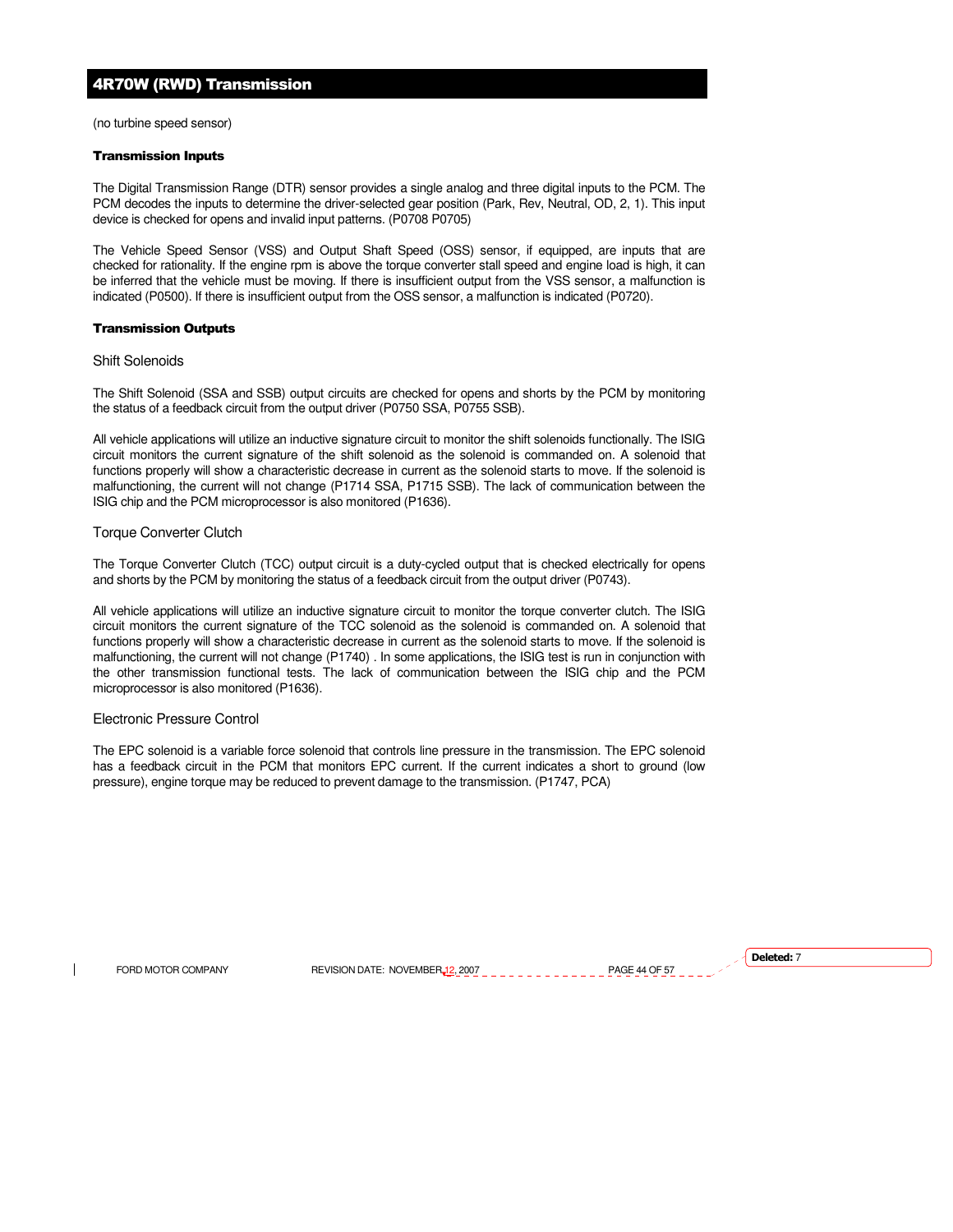# AX4S/AX4N (FWD) Transmission

(has turbine speed sensor)

#### Transmission Inputs

The Digital Transmission Range (DTR) sensor provides a single analog and three digital inputs to the PCM. The PCM decodes the inputs to determine the driver-selected gear position (Park, Rev, Neutral, OD, D, 1). This input device is checked for opens and invalid input patterns. (P0708 P0705)

The Vehicle Speed Sensor (VSS), Turbine Shaft Speed (TSS) sensor and Output Shaft Speed (OSS) sensor, if equipped, are analog inputs that are checked for rationality. If the engine rpm is above the torque converter stall speed and engine load is high, it can be inferred that the vehicle must be moving. If there is insufficient output from the VSS sensor, a malfunction is indicated (P0500). If there is insufficient output from the TSS sensor, a malfunction is indicated (P0715). If there is insufficient output from the OSS sensor, a malfunction is indicated (P0720).

#### Transmission Outputs

#### Shift Solenoids

The Shift Solenoid (SSA SSB and SSC) output circuits are checked for opens and shorts by the PCM by monitoring the status of a feedback circuit from the output driver (P0750 SSA, P0755 SSB, P0760 SSC).

All vehicle applications will utilize an inductive signature circuit to monitor the shift solenoids functionally. The ISIG circuit monitors the current signature of the shift solenoid as the solenoid is commanded on. A solenoid that functions properly will show a characteristic decrease in current as the solenoid starts to move. If the solenoid is malfunctioning, the current will not change (P1714 SSA, P1715 SSB, P1716 SSC). The ISIG test runs in conjunction with the other transmission functional tests. The lack of communication between the ISIG chip and the PCM microprocessor is also monitored (P1636).

# Torque Converter Clutch

The Torque Converter Clutch (TCC) output circuit is a duty-cycled output that is checked electrically for opens and shorts by the PCM by monitoring the status of a feedback circuit from the output driver (P0743).

All vehicle applications will utilize an inductive signature circuit to monitor the torque converter clutch. The ISIG circuit monitors the current signature of the TCC solenoid as the solenoid is commanded on. A solenoid that functions properly will show a characteristic decrease in current as the solenoid starts to move. If the solenoid is malfunctioning, the current will not change (P1740). The ISIG test runs in conjunction with the other transmission functional tests. The lack of communication between the ISIG chip and the PCM microprocessor is also monitored (P1636).

# Electronic Pressure Control

The EPC solenoid is a variable force solenoid that controls line pressure in the transmission. The EPC solenoid has a feedback circuit in the PCM that monitors EPC current. If the current indicates a short to ground (low pressure), engine torque may be reduced to prevent damage to the transmission. (P1747, PCA)

FORD MOTOR COMPANY REVISION DATE: NOVEMBER 12, 2007 PAGE 45 OF 57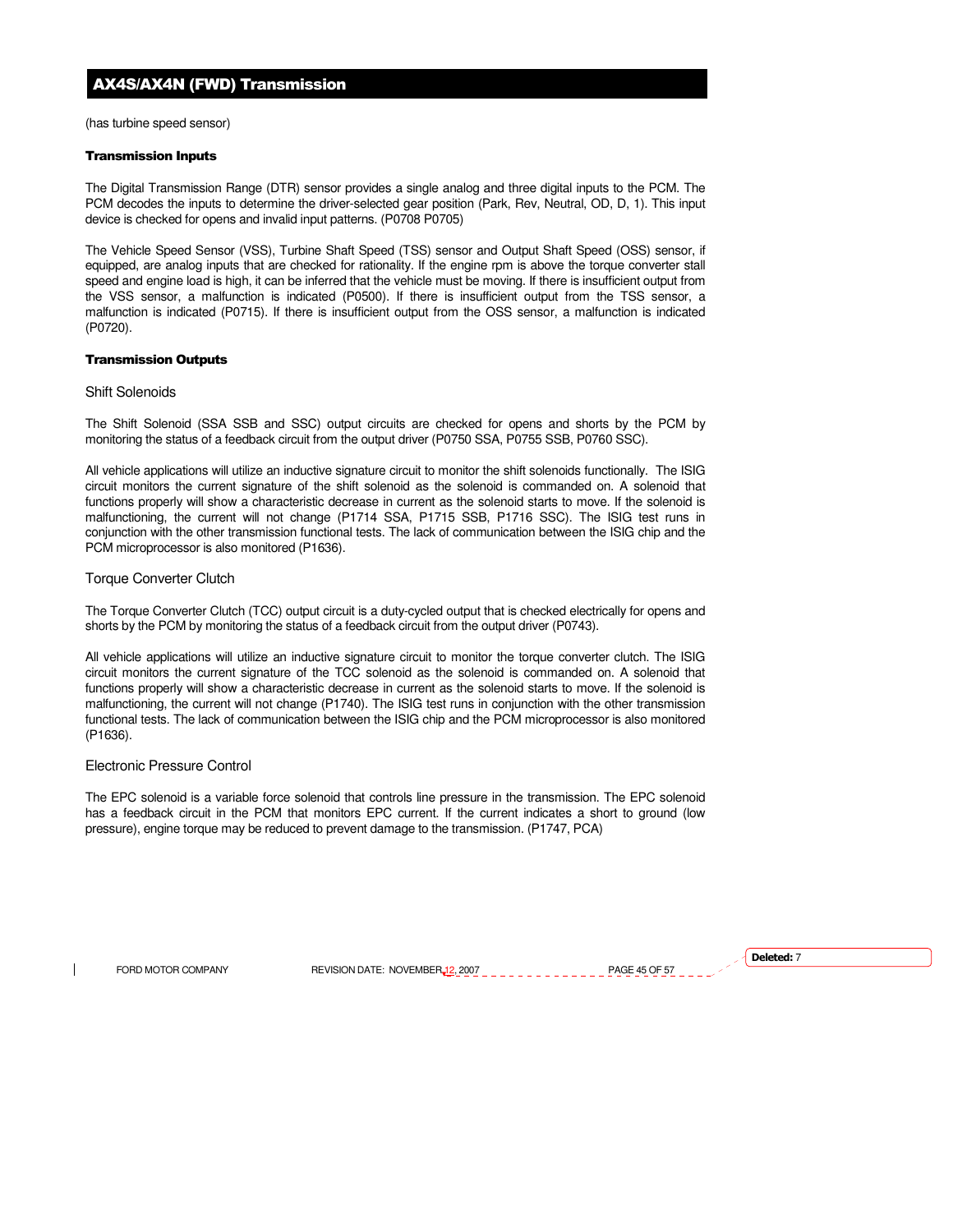# CD4E (FWD) Transmission

(has turbine speed sensor)

## Transmission Inputs

The Analog Transmission Range (TR) sensor provides a single analog input to the PCM. The voltage corresponds to the driver-selected gear position (Park, Rev, Neutral, OD, 2, 1). This input is checked for opens and shorts. (P0707, P0708)

The Turbine Shaft Speed (TSS) sensor and Output Shaft Speed (OSS) sensors are analog inputs that are checked for rationality. If the engine rpm is above the torque converter stall speed and engine load is high, it can be inferred that the vehicle must be moving. If there is insufficient output from the TSS sensor, a malfunction is indicated (P0715). If there is insufficient output from the OSS sensor, a malfunction is indicated (P0720).

# Transmission Outputs

#### Shift Solenoids

The Shift Solenoid (SSA and SSB) output circuits are checked for opens and shorts by the PCM by monitoring the status of a feedback circuit from the output driver (P0750 SSA, P0755 SSB).

All vehicle applications will utilize an inductive signature circuit to monitor the shift solenoids functionally. The ISIG circuit monitors the current signature of the shift solenoid as the solenoid is commanded on. A solenoid that functions properly will show a characteristic decrease in current as the solenoid starts to move. If the solenoid is malfunctioning, the current will not change (P1714 SSA, P1715 SSB). The ISIG test runs in conjunction with the other transmission functional tests. The lack of communication between the ISIG chip and the PCM microprocessor is also monitored (P1636).

# Torque Converter Clutch

The Torque Converter Clutch (TCC) output circuit is a duty-cycled output that is checked electrically for opens and shorts by the PCM by monitoring the status of a feedback circuit from the output driver (P0743).

The TCC solenoid is checked functionally by evaluating torque converter slip under steady state conditions when the torque converter is fully applied. If the slip exceeds the malfunction thresholds when the TCC is commanded on, a TCC malfunction is indicated (P1744). If there is no slip when the TCC is commanded off, a TCC malfunction is indicated (P1742)

# Electronic Pressure Control

The EPC solenoid is a variable force solenoid that controls line pressure in the transmission. The EPC solenoid has a feedback circuit in the PCM that monitors EPC current. If the current indicates a short to ground (low pressure), engine torque may be reduced to prevent damage to the transmission. (P1747, PCA)

FORD MOTOR COMPANY REVISION DATE: NOVEMBER 12, 2007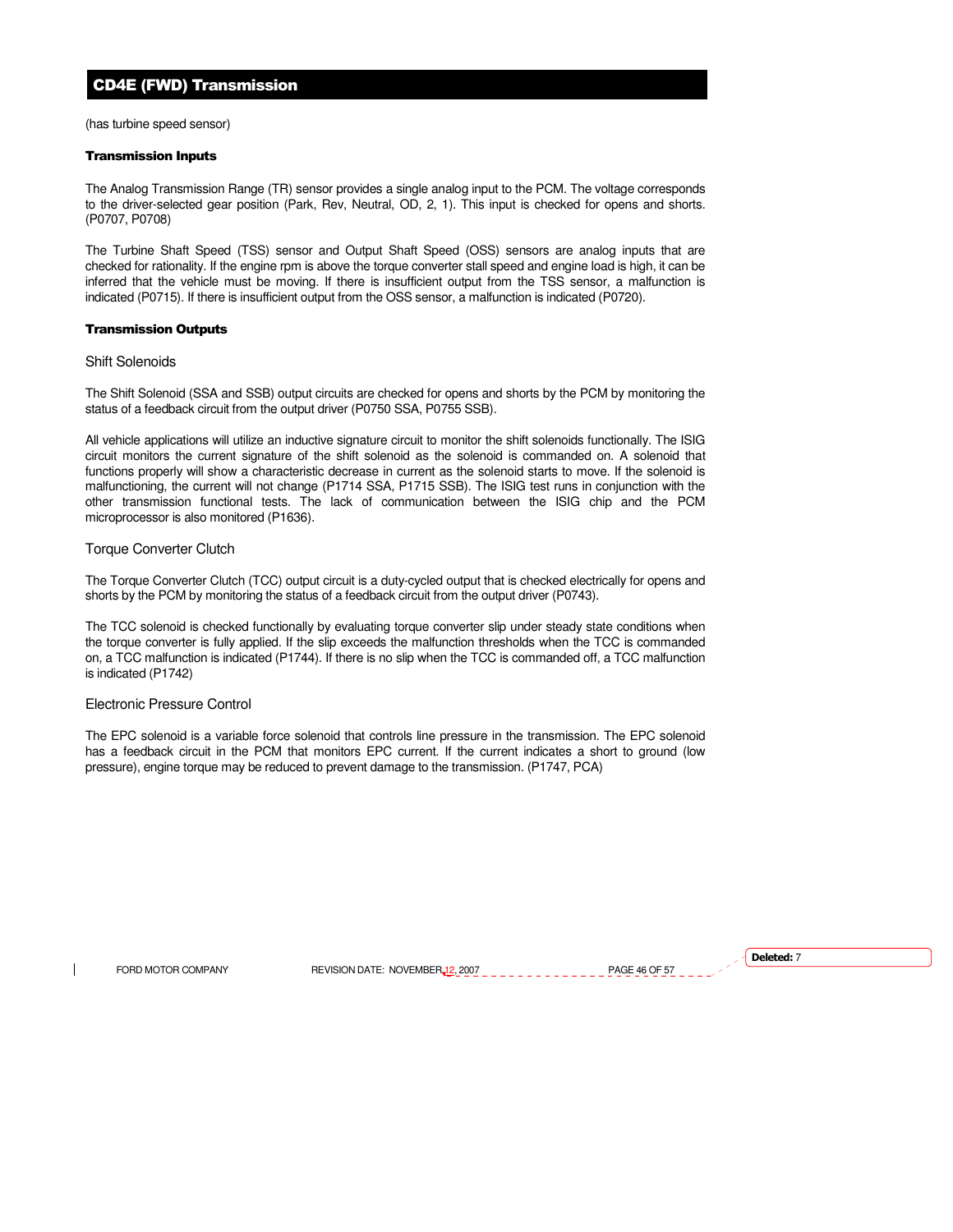# 4R44E (RWD) Transmission

(has turbine speed sensor)

## Transmission Inputs

The Digital Transmission Range (DTR) sensor provides a single analog and three digital inputs to the PCM. The PCM decodes these inputs to determine the driver-selected gear position (Park, Rev, Neutral, OD, 2, 1).

This input device is checked for opens and invalid input patterns. (P0708 P0705)

The Turbine Shaft Speed (TSS) sensor and Output Speed Sensor (OSS) are inputs that are checked for rationality. Provided one of the two speed sensors has sufficient signal and engine load is high enough and the engine speed is above the torque converter stall speed, it can be inferred that the vehicle must be moving. If there is insufficient output from the TSS sensor, a malfunction is indicated (P0715). If there is insufficient output from the OSS sensor, a malfunction is indicated (P0720).

#### Transmission Outputs

#### Shift Solenoids

The Shift Solenoid (SSA, SSB, and SSC) output circuits are checked for opens and shorts by the PCM by monitoring the status of a feedback circuit from the output driver (P0750 SSA, P0755 SSB, P0760 SSC).

All vehicle applications will utilize an inductive signature circuit to monitor the shift solenoids functionally. The ISIG circuit monitors the current signature of the shift solenoid as the solenoid is commanded on. A solenoid that functions properly will show a characteristic decrease in current as the solenoid starts to move. If the solenoid is malfunctioning, the current will not change (P1714 SSA, P1715 SSB, P1716 SSC, P1717 SSD). The ISIG test runs in conjunction with the other transmission functional tests. The lack of communication between the ISIG chip and the PCM microprocessor is also monitored (P1636).

# Torque Converter Clutch

The Torque Converter Clutch (TCC) output circuit is a duty-cycled output that is checked electrically for opens and shorts by the PCM by monitoring the status of a feedback circuit from the output driver (P0743).

These vehicle applications will utilize an inductive signature circuit to monitor the torque converter clutch. The ISIG circuit monitors the current signature of the TCC solenoid as the solenoid is commanded on. A solenoid that functions properly will show a characteristic decrease in current as the solenoid starts to move. If the solenoid is malfunctioning, the current will not change (P1740). The ISIG test is run in conjunction with the other transmission functional tests. The lack of communication between the ISIG chip and the PCM microprocessor is also monitored (P1636).

# Electronic Pressure Control Output

The EPC solenoid is a variable force solenoid that controls line pressure in the transmission. The EPC solenoid has a feedback circuit in the PCM that monitors EPC current. If the current indicates a short to ground (low pressure), engine torque may be reduced to prevent damage to the transmission. (P1747, PCA)

FORD MOTOR COMPANY REVISION DATE: NOVEMBER 12, 2007 PAGE 47 OF 57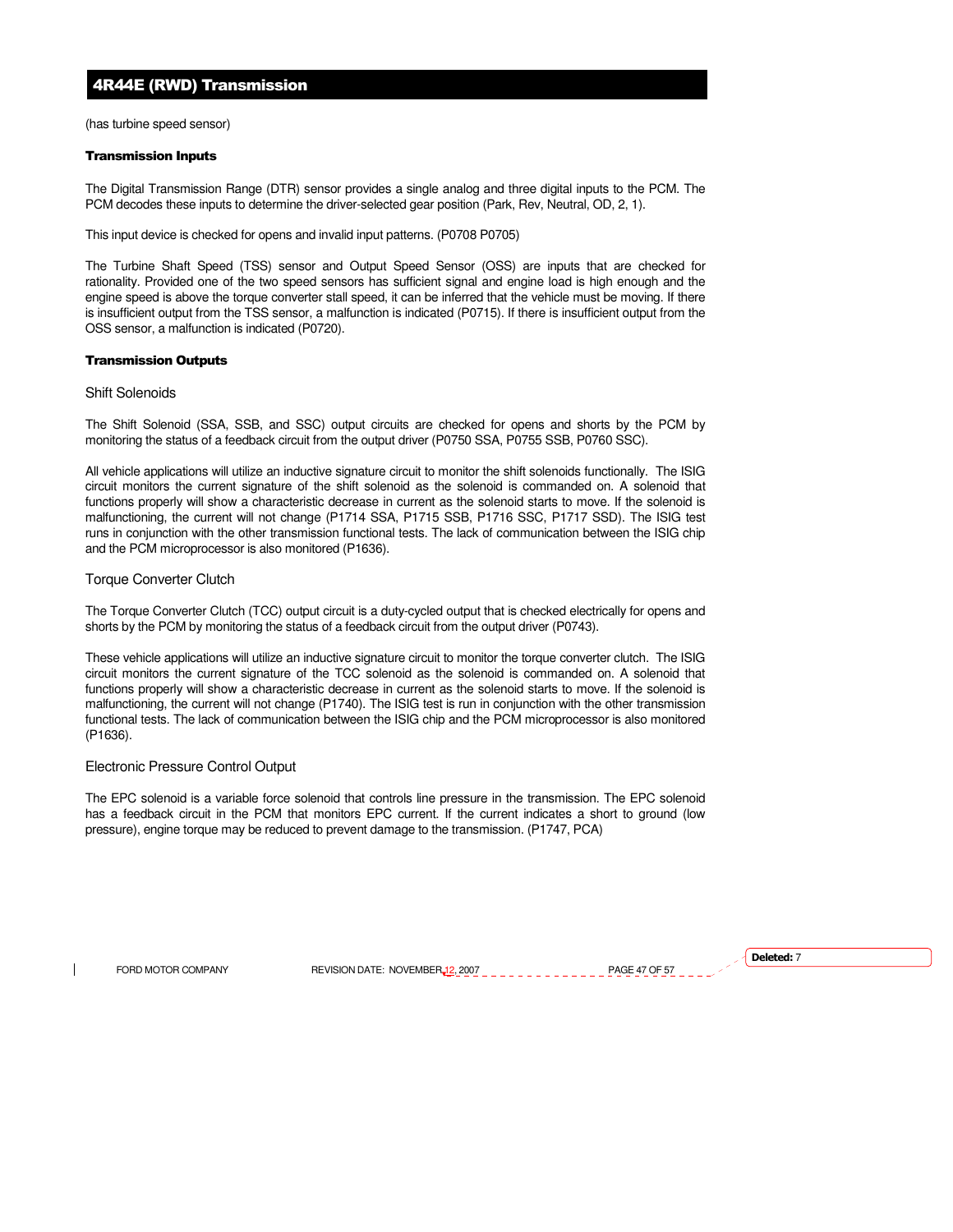# 5R55E (RWD) Transmission

(has turbine speed sensor)

## Transmission Inputs

The Digital Transmission Range (DTR) sensor provides a single analog and three digital inputs to the PCM. The PCM decodes these inputs to determine the driver-selected gear position (Park, Rev, Neutral, OD, 2, 1). This input device is checked for opens and invalid input patterns. (P0708, P0705)

The Vehicle Speed Sensor (VSS), Turbine Shaft Speed (TSS) sensor and Output Shaft Speed (OSS) sensor, if equipped, are analog inputs that are checked for rationality. If the engine rpm is above the torque converter stall speed and engine load is high, it can be inferred that the vehicle must be moving. If there is insufficient output from the VSS sensor, a malfunction is indicated (P0500). If there is insufficient output from the TSS sensor, a malfunction is indicated (P0715). If there is insufficient output from the OSS sensor, a malfunction is indicated (P0720).

#### Transmission Outputs

#### Shift Solenoids

The Shift Solenoid (SSA, SSB, SSC and SSD) output circuits are checked for opens and shorts by the PCM by monitoring the status of a feedback circuit from the output driver (P0750 SSA, P0755 SSB, P0760 SSC, P0765 SSD).

These vehicle applications will utilize an inductive signature circuit to monitor the shift solenoids functionally. The ISIG circuit monitors the current signature of the shift solenoid as the solenoid is commanded on. A solenoid that functions properly will show a characteristic decrease in current as the solenoid starts to move. If the solenoid is malfunctioning, the current will not change (P1714 SSA, P1715 SSB, P1716 SSC, P1717 SSD). The ISIG test is run in conjunction with the other transmission functional tests. The lack of communication between the ISIG chip and the PCM microprocessor is also monitored (P1636).

# Torque Converter Clutch

The Torque Converter Clutch (TCC) output circuit is a duty-cycled output that is checked electrically for opens and shorts by the PCM by monitoring the status of a feedback circuit from the output driver (P0743).

These vehicle applications will utilize an inductive signature circuit to monitor the torque converter clutch. The ISIG circuit monitors the current signature of the TCC solenoid as the solenoid is commanded on. A solenoid that functions properly will show a characteristic decrease in current as the solenoid starts to move. If the solenoid is malfunctioning, the current will not change (P1740). The ISIG test runs in conjunction with the other transmission functional tests. The lack of communication between the ISIG chip and the PCM microprocessor is also monitored (P1636).

# Electronic Pressure Control Output

The EPC solenoid is a variable force solenoid that controls line pressure in the transmission. The EPC solenoid has a feedback circuit in the PCM that monitors EPC current. If the current indicates a short to ground (low pressure), engine torque may be reduced to prevent damage to the transmission. (P1747, PCA)

FORD MOTOR COMPANY REVISION DATE: NOVEMBER 12, 2007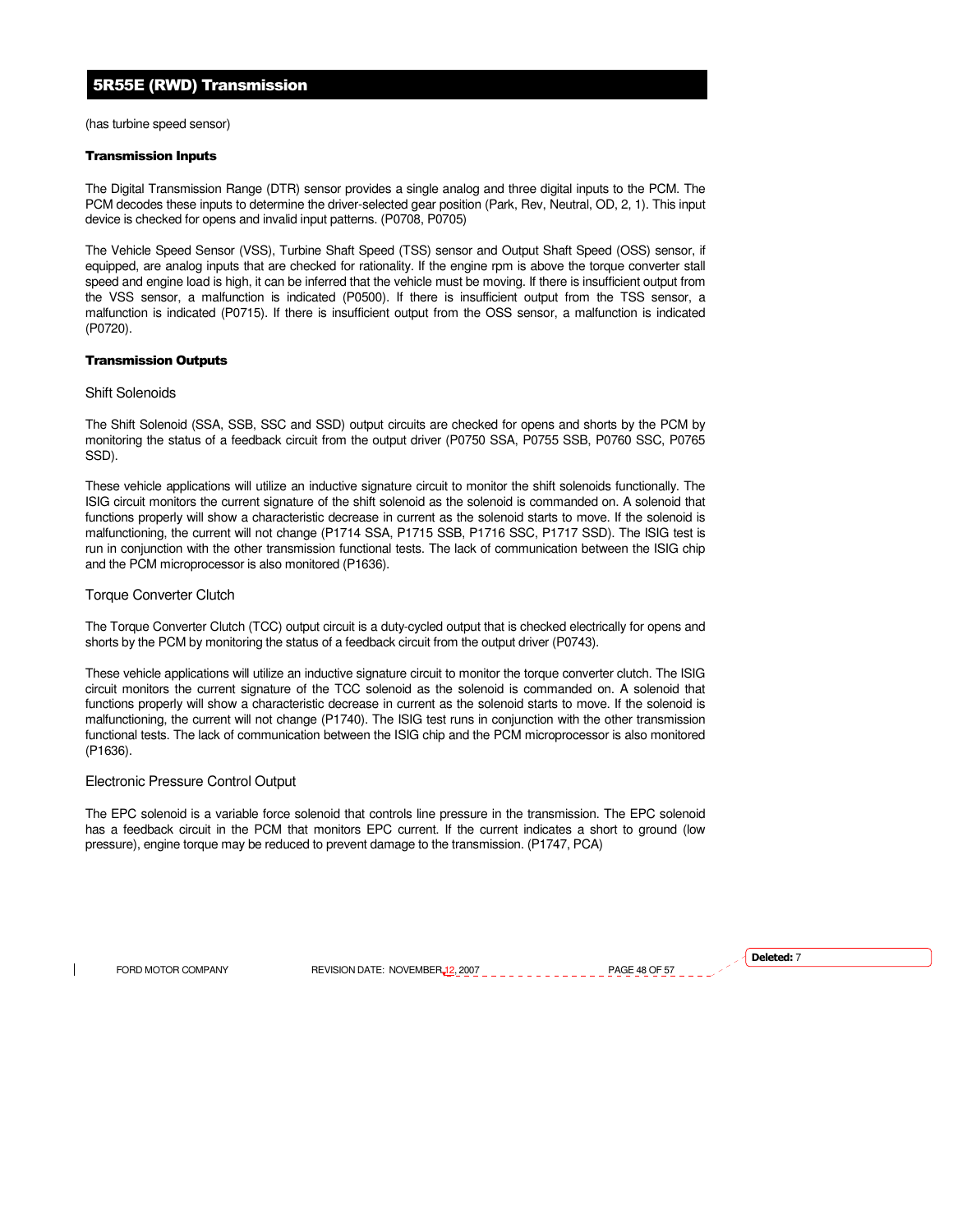# 5R55N (RWD) Transmission

(has turbine speed sensor)

#### Transmission Inputs

The Digital Transmission Range (DTR) sensor provides a single analog and three digital inputs to the PCM. The PCM decodes these inputs to determine the driver-selected gear position. This input device is checked for opens and invalid input patterns. (P0708, P0705)

Turbine Shaft Speed (TSS) and Output Shaft Speed (OSS) sensors are analog inputs that are checked for rationality. If the engine rpm is above the torque converter stall speed and engine load is high, it can be inferred that the vehicle must be moving. If there is insufficient output from the TSS sensor, a malfunction is indicated (P0715). If there is insufficient output from the OSS sensor, a malfunction is indicated (P0720).

#### Transmission Outputs

#### Shift Solenoids

The Shift Solenoid (SSA, SSB, SSC) output circuits are checked for opens and shorts by the PCM by monitoring the status of a feedback circuit from the output driver (P0750 SSA, P0755 SSB, P0760 SSC).

These vehicle applications will utilize an inductive signature circuit to monitor the shift solenoids functionally. The ISIG circuit monitors the current signature of the shift solenoid as the solenoid is commanded on. A solenoid that functions properly will show a characteristic decrease in current as the solenoid starts to move. If the solenoid is malfunctioning, the current will not change (P1714 SSA, P1715 SSB, P1716 SSC). The ISIG test runs in conjunction with the other transmission functional tests. The lack of communication between the ISIG chip and the PCM microprocessor is also monitored (P1636).

# Electronic Pressure Control Outputs

The VFS solenoids are variable force solenoids that control line pressure and gear selection in the transmission. The VFS solenoids have a feedback circuit in the PCM that monitors VFS current. If the current indicates a short to ground (low pressure), engine torque may be reduced to prevent damage to the transmission. (P1747, P1789, P0797).

The VFS solenoids are also checked for functionality by utilizing a rationality test that looks at gear ratios. If VFS/shift solenoid electrical faults and shift solenoid ISIG faults are not present, then actual ratios versus expected ratios are used to infer VFS failures. (P0745 PCA, P0755 PCB, P0795 PCC)

# Torque Converter Clutch

The Torque Converter Clutch (TCC) output circuit is a duty-cycled output that is checked electrically for opens and shorts by the PCM by monitoring the status of a feedback circuit from the output driver (P0743).

These vehicle applications will utilize an inductive signature circuit to monitor the torque converter clutch. The ISIG circuit monitors the current signature of the TCC solenoid as the solenoid is commanded on. A solenoid that functions properly will show a characteristic decrease in current as the solenoid starts to move. If the solenoid is malfunctioning, the current will not change (P1740). The ISIG test runs in conjunction with the other transmission functional tests. The lack of communication between the ISIG chip and the PCM microprocessor is also monitored (P1636).

FORD MOTOR COMPANY REVISION DATE: NOVEMBER 12, 2007 PAGE 49 OF 57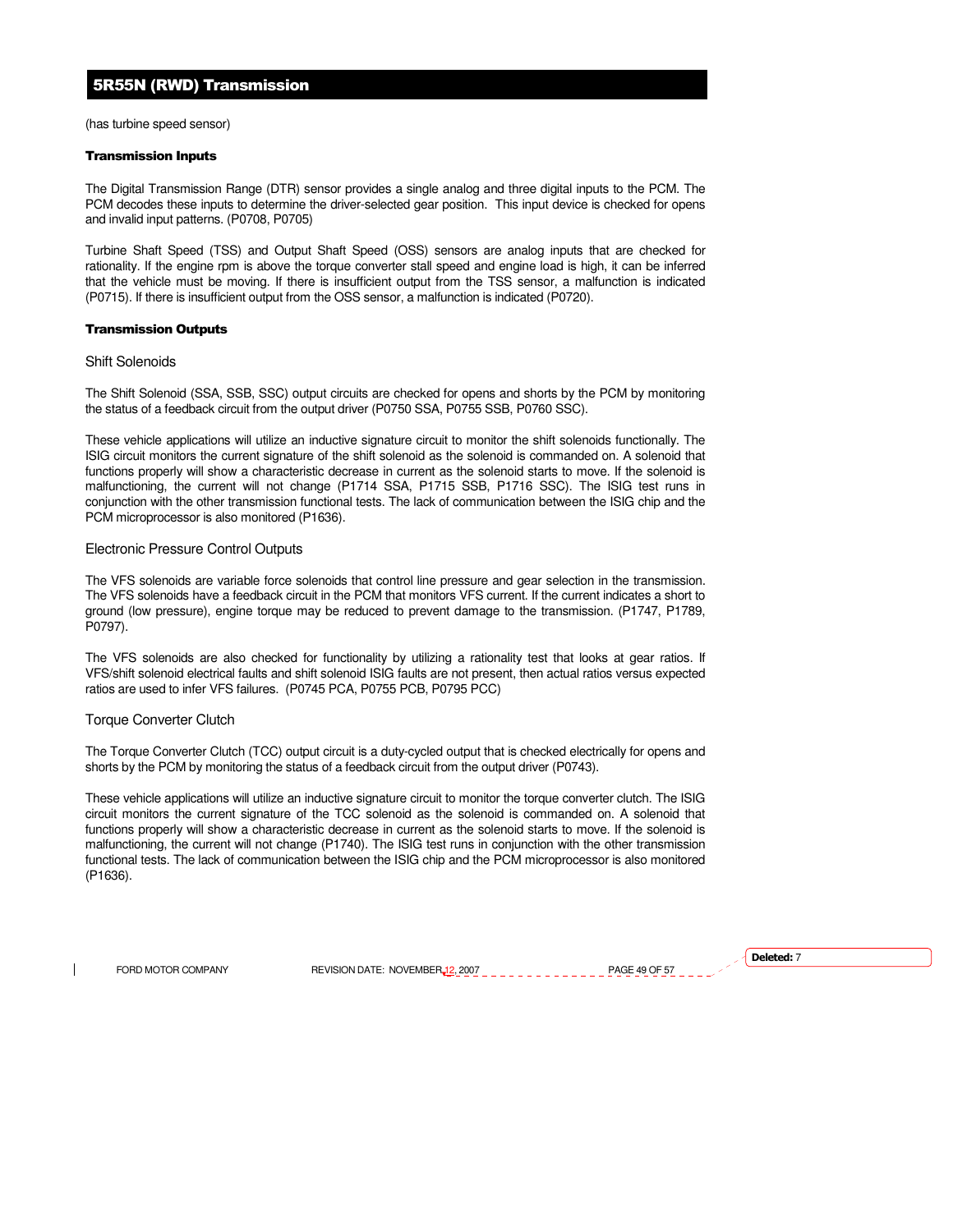# Direct One Way Clutch

The Direct One Way Clutch is checked for functionality by utilizing a rationality test that looks at transmission input torque relative to commanded throttle position while in  $1^{st}$ ,  $3^{rd}$ , or  $4^{th}$  gear. If a direct one way clutch fault is present, then the transmission will not be able to carry torque at high throttle angles in 1st, 3<sup>rd</sup>, or 4<sup>th</sup> gears. (P1700)

 $\mathbf{I}$ 

FORD MOTOR COMPANY REVISION DATE: NOVEMBER 12, 2007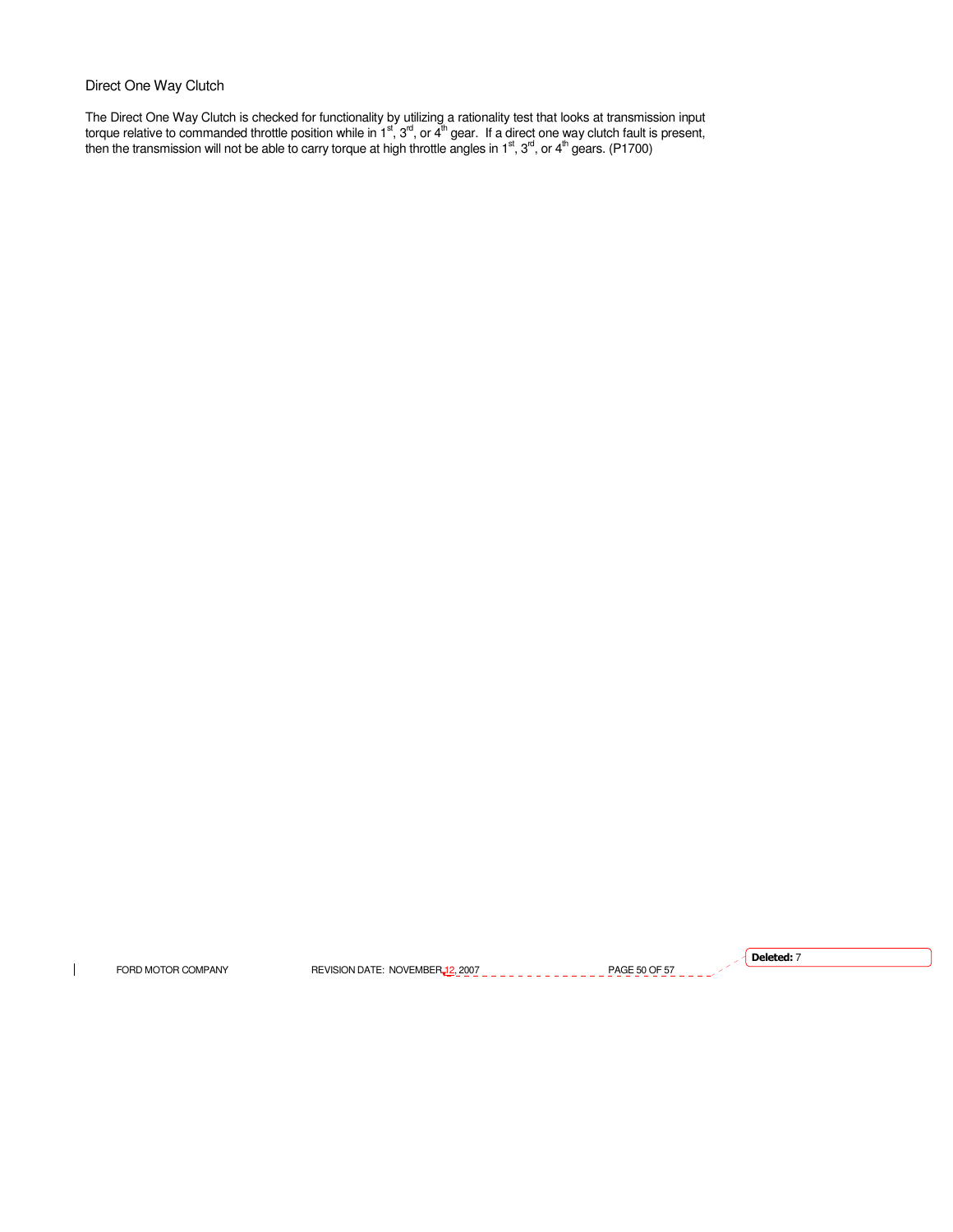(turbine speed sensor in most applications)

#### Transmission Inputs

The Digital Transmission Range (DTR) sensor provides a single analog and three digital inputs to the PCM. The PCM decodes the inputs to determine the driver-selected gear position (Park, Rev, Neutral, OD, 2, 1). This input device is checked for opens and invalid input patterns. (P0708, P0705)

The Vehicle Speed Sensor (VSS), Turbine Shaft Speed (TSS) sensor and Output Shaft Speed (OSS) sensor, if equipped, are analog inputs that are checked for rationality. If the engine rpm is above the torque converter stall speed and engine load is high, it can be inferred that the vehicle must be moving. If there is insufficient output from the VSS sensor, a malfunction is indicated (P0500). If there is insufficient output from the TSS sensor, a malfunction is indicated (P0715). If there is insufficient output from the OSS sensor, a malfunction is indicated (P0720).

#### Transmission Outputs

#### Shift Solenoids

The Shift Solenoid (SSA and SSB) output circuits are checked for opens and shorts by the PCM by monitoring the status of a feedback circuit from the output driver (P0750 SSA, P0755 SSB).

All vehicle applications will utilize an inductive signature circuit to monitor the shift solenoids functionally. The ISIG circuit monitors the current signature of the shift solenoid as the solenoid is commanded on. A solenoid that functions properly will show a characteristic decrease in current as the solenoid starts to move. If the solenoid is malfunctioning, the current will not change (P1714 SS1, P1715 SS2). The ISIG test runs in conjunction with the other transmission functional tests. In all applications, the lack of communication between the ISIG chip and the PCM microprocessor is also monitored (P1636).

# Torque Converter Clutch

The Torque Converter Clutch (TCC) output circuit is either an on/off or duty-cycled output that is checked electrically for opens and shorts internally in the PCM by monitoring the status of a feedback circuit from the output driver (P0743).

Vehicle applications with on/off output drivers will utilize an inductive signature circuit to monitor the torque converter clutch functionality. The ISIG circuit monitors the current signature of the TCC solenoid as the solenoid is commanded on. A solenoid the functions properly will show a characteristic decrease in current as the solenoid starts to move. If the solenoid is malfunctioning, the current will not change (P1740). The ISIG test runs in conjunction with the other transmission functional tests. In some applications, the lack of communication between the ISIG chip and the PCM microprocessor is also monitored (P1636).

Vehicle applications that use duty-cycled output drivers utilize a rationality check for TCC operation. Actuation of the TCC on and off will result in a change of the calculated speed ratio under high engine load. If a speed ratio delta does not occur, a malfunction is indicated (P1744).

# Electronic Pressure Control

The EPC solenoid is a variable force solenoid that controls line pressure in the transmission. The EPC solenoid has a feedback circuit in the PCM that monitors EPC current. If the current indicates a short to ground (low pressure), engine torque may be reduced to prevent damage to the transmission. (P1747, PCA)

FORD MOTOR COMPANY REVISION DATE: NOVEMBER 12, 2007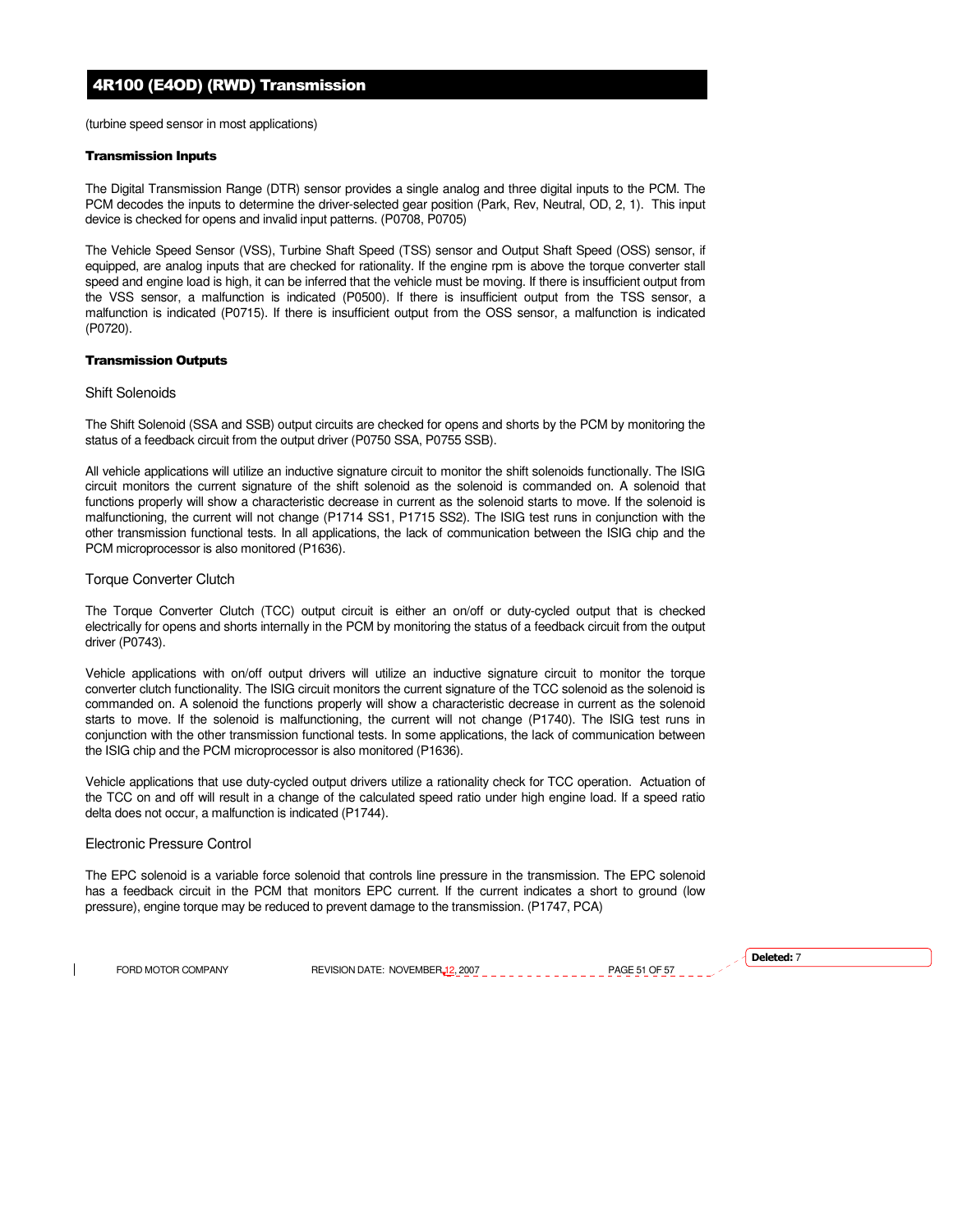# 4F27E (FN) (FWD) Transmission

(has turbine speed sensor)

## Transmission Inputs

The Transmission Range Sensor (TRS) provides five digital inputs, one for Park and Neutral, one for Reverse, one for Drive, one for Second and one for First. These inputs are monitored for opens and shorts (P0705).

The Turbine Shaft Speed (TSS) sensor and Output Shaft Speed (OSS) sensors are analog inputs that are checked for rationality. If the engine rpm is above the torque converter stall speed or one of the two speed sensors has sufficient signal and engine load is high enough, it can be inferred that the vehicle must be moving. If there is insufficient output from the TSS sensor, a malfunction is indicated (P0715). If there is insufficient output from the OSS sensor, a malfunction is indicated (P0720).

# Transmission Outputs

Shift Solenoids

The Shift Solenoid (SSA, SSB, SSC, SSD, and SSE) output circuits are checked for opens and shorts by the PCM by monitoring the status of a feedback circuit from the output driver (P0750, P0755, P0760, P0765 and P0770 respectively).

The shift solenoids are functionally (mechanically) checked by means of a comprehensive malfunction pattern test. This monitor examines learned gear states and the TCC function to determine if a shift solenoid mechanical failure has occurred (P0751, P0756, P0761, P0766 and P0771 respectively).

# Torque Converter Clutch

No single solenoid controls the TCC in the FN. Electrical checks for all shift solenoids are performed as indicated above. The TCC is checked functionally by evaluating torque converter slip under steady state conditions when the torque converter is fully applied. If the slip exceeds the malfunction thresholds when the TCC is commanded on, a TCC malfunction is indicated (P0741). If slip is below an open converter threshold when the TCC is commanded off, a TCC malfunction is indicated through the shift solenoid functional test (P0756).

# Electronic Pressure Control

The EPC solenoid is a variable force solenoid that controls line pressure in the transmission. The EPC solenoid has a feedback circuit in the PCM that monitors EPC current. If the current indicates a short to ground (low pressure), engine torque may be reduced to prevent damage to the transmission. (P1747, PCA)

FORD MOTOR COMPANY REVISION DATE: NOVEMBER 12, 2007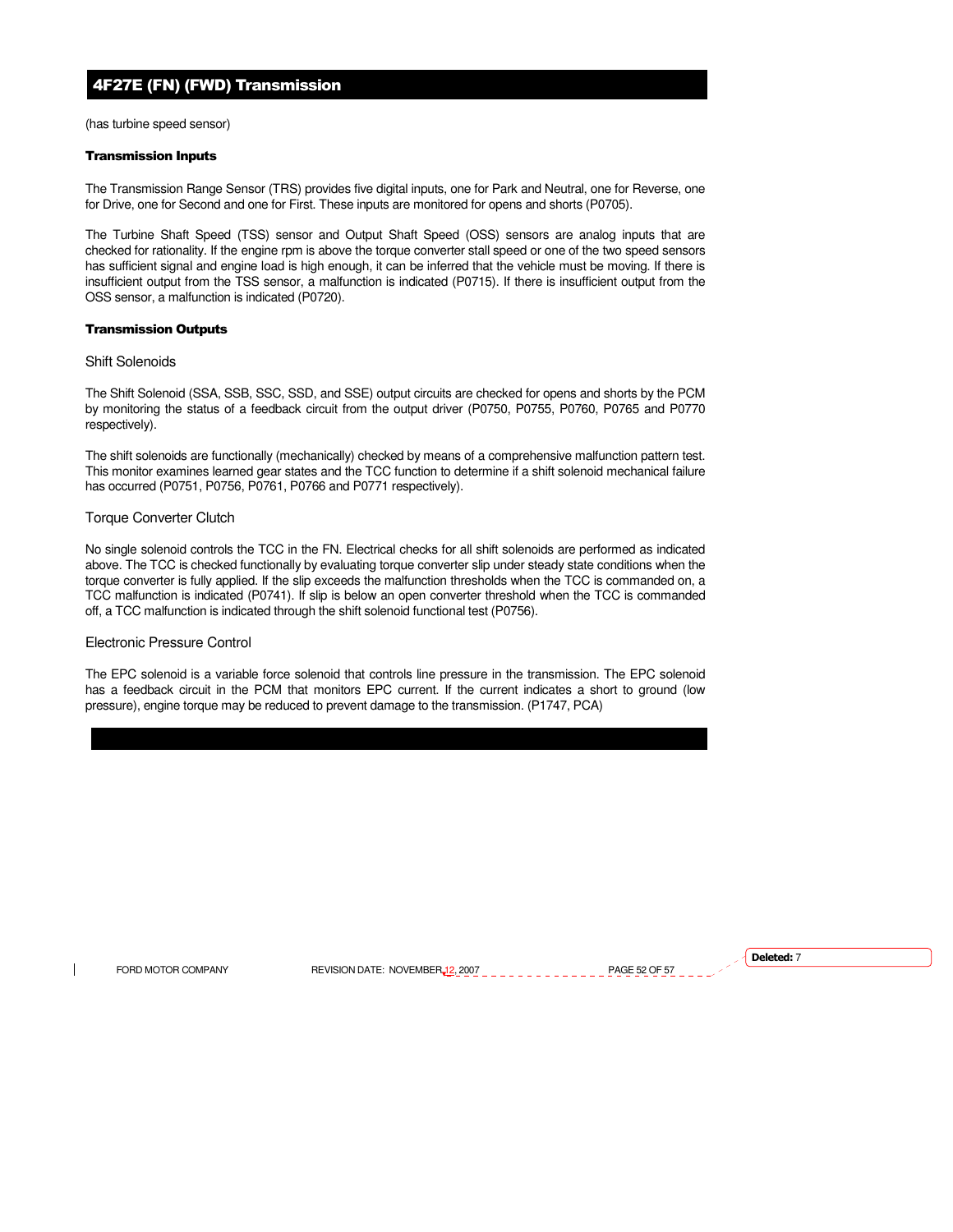# On Board Diagnostic Executive

The On-Board Diagnostic (OBD) Executive is a portion of the PCM strategy that manages the sequencing and execution of all diagnostic tests. It is the "traffic cop" of the diagnostic system. Each test/monitor can be viewed as an individual task, which may or may not be able to run concurrently with other tasks. The Diagnostic Executive enables/disables OBD monitors in order to accomplish the following:

- Sequence the OBD monitors such that when a test runs, each input that it relies upon has already been tested.
- Controls and co-ordinates the execution of the individual OBD system monitors: Catalyst, Misfire, EGR, O2, Fuel, AIR, EVAP and, Comprehensive Component Monitor (CCM).
- Stores freeze frame and "similar condition" data
- Manages storage and erasure of Diagnostic Trouble Codes as well as MIL illumination
- Controls and co-ordinates the execution of the On-Demand tests: Key On Engine Off (KOEO), Key On Engine Running (KOER), and the Output Test Mode (OTM).
- Performs transitions between various states of the diagnostic and powertrain control system to minimize the effects on vehicle operation.
- Interfaces with the diagnostic test tools to provide diagnostic information (I/M readiness, various J1979 test modes) and responds to special diagnostic requests (J1979 Mode 08 and 09).

The diagnostic also executive controls several overall, global OBD entry conditions.

- The Diagnostic Executive waits for 4 seconds after the PCM is powered before initiating any OBD monitoring.
- The Diagnostic Executive suspends OBD monitoring when battery voltage falls below 11.0 volts.
- The Diagnostic Executive suspends monitoring of fuel-system related monitors (catalyst, misfire, evap, O2, AIR and fuel system) when fuel level falls below 15%

 $\overline{\phantom{a}}$ 

FORD MOTOR COMPANY REVISION DATE: NOVEMBER 12, 2007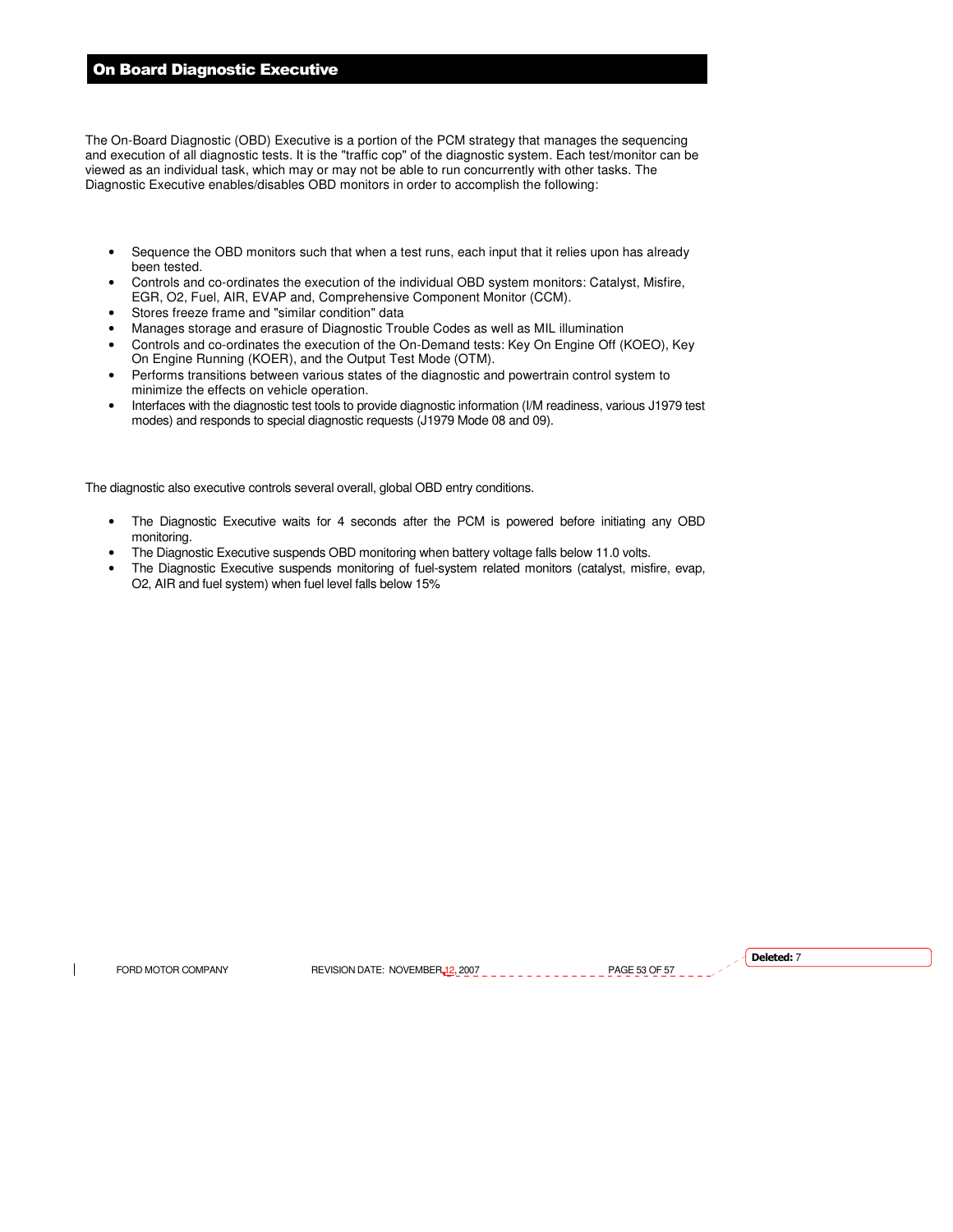# Exponentially Weighted Moving Average

Exponentially Weighted Moving Averaging is a well-documented statistical data processing technique that is used to reduce the variability on an incoming stream of data. Use of EWMA does not affect the mean of the data, however, it does affect the distribution of the data. Use of EWMA serves to "filter out" data points that exhibit excessive and unusual variability and could otherwise erroneously light the MIL.

The simplified mathematical equation for EWMA implemented in software is as follows:

## New Average = [New data point \* "filter constant"] + [( 1 - "filter constant" ) \* Old Average]

This equation produces an exponential response to a step-change in the input data. The "Filter Constant" determines the time constant of the response. A large filter constant (i.e. 0.90 ) means that 90% of the new data point is averaged in with 10% of the old average. This produces a very fast response to a step change. Conversely, a small filter constant (i.e. 0.10 ) means that only 10% of the new data point is averaged in with 90% of the old average. This produces a slower response to a step change.

When EWMA is applied to a monitor, the new data point is the result from the latest monitor evaluation. A new average is calculated each time the monitor is evaluated and stored in Keep Alive Memory (KAM). This normally occurs each driving cycle. The MIL is illuminated and a DTC is stored based on the New Average store in KAM.

In order to facilitate repair verification and DDV demonstration, 2 different filter constants are used. A "fast filter constant" is used after KAM is cleared/DTCs are erased and a "normal filter constant" is used for normal customer driving. The "fast filter" is used for 2 driving cycles after KAM is cleared/DTCs are erased, and then the "normal filter" is used. The "fast filter" allows for easy repair verification and monitor demonstration in 2 driving cycles, while the normal filter is used to allow up to 6 driving cycles, on average, to properly identify a malfunction and illuminate the MIL.

In order to relate filter constants to driving cycles for MIL illumination, filter constants must be converted to time constants. The mathematical relationship is described below:

Time constant =  $[(1 / \text{filter constant}) - 1]^*$  evaluation period

The evaluation period is a driving cycle. The time constant is the time it takes to achieve 68% of a step-change to an input. Two time constants achieve 95% of a step change input.

FORD MOTOR COMPANY REVISION DATE: NOVEMBER 12, 2007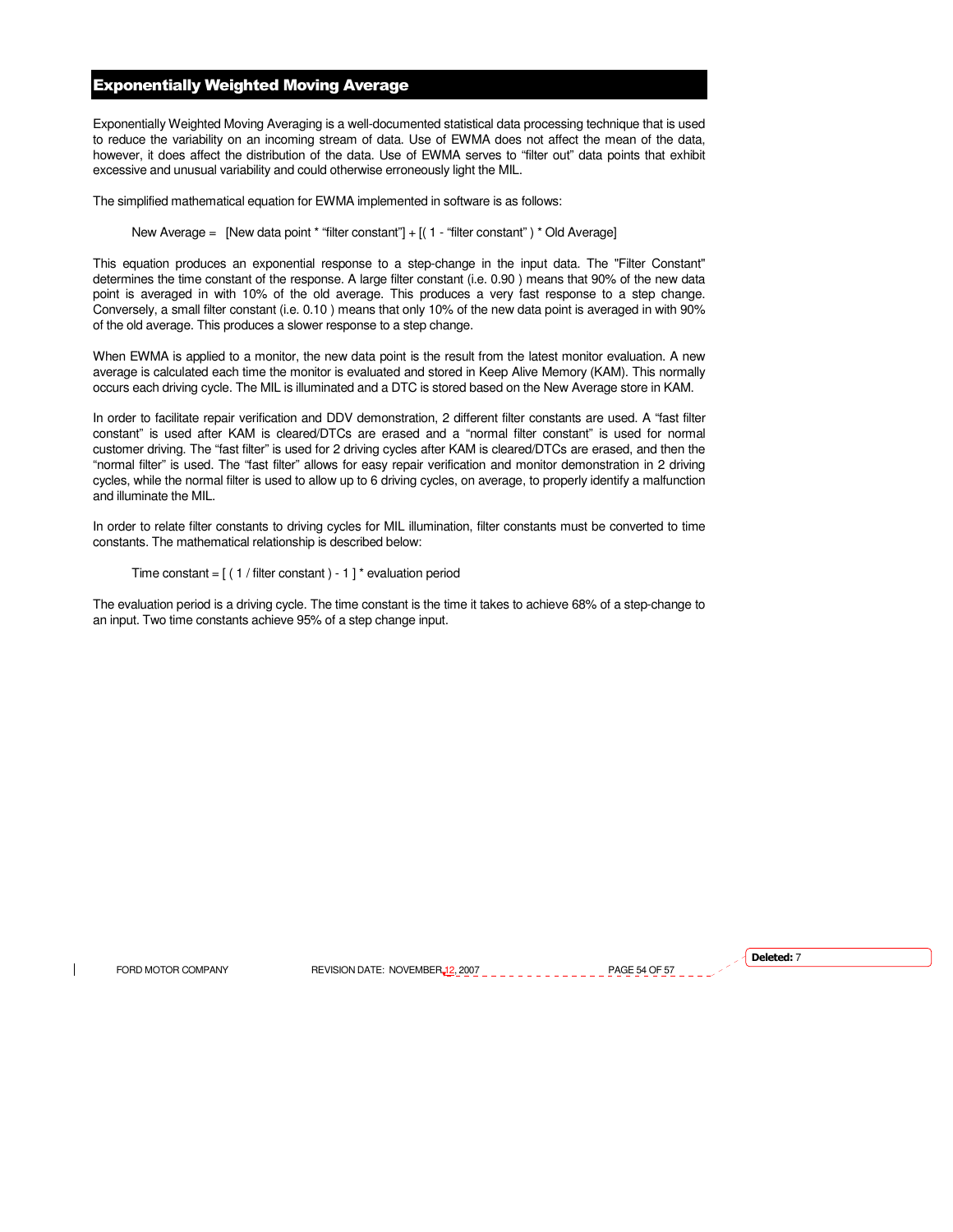# Catalyst Monitor EWMA

EWMA has been incorporated in the catalyst monitor. There are 3 calibrateable parameters that determine the MIL illumination characteristics.

- "Fast" filter constant, used for 2 driving cycles after DTCs are cleared or KAM is reset
- "Normal" filter constant, used for all subsequent, "normal" customer driving
- Number of driving cycles to use fast filter after KAM clear (normally set to 2 driving cycles)

Several examples for a typical calibration (4.6L Mark VIII ) are shown in the tables below. Specific calibration information can be obtained from the parameter listing provided for each strategy.

| <b>Monitor</b><br>evaluation | <b>EWMA Filter Calculation,</b><br>"normal" filter constant | Weighted<br>Average | <b>Driving</b><br>cycle | <b>Action/Comment</b>              |
|------------------------------|-------------------------------------------------------------|---------------------|-------------------------|------------------------------------|
| ("new data")                 | set to 0.4                                                  | ("new               | number                  |                                    |
|                              | Malfunction threshold = $.75$                               | average")           |                         |                                    |
| 0.15                         | $.15*(0.4) + .15*(1 - 0.4)$                                 | 0.15                |                         | normal 100K system                 |
| 1.0                          | 1.0<br>$*(0.4) + .15*(1 - 0.4)$                             | 0.49                | 1                       | catastrophic failure               |
| 1.0                          | 1.0<br>$*(0.4) + .49 * (1 - 0.4)$                           | 0.69                | $\overline{c}$          |                                    |
| 1.0                          | 1.0<br>$*(0.4) + .69 * (1 - 0.4)$                           | 0.82                | 3                       | exceeds threshold                  |
| 1.0                          | 1.0<br>$*(0.4) + .82 * (1 - 0.4)$                           | 0.89                | $\overline{4}$          | MIL on                             |
| 0.15                         | $.15*(0.4) + .15*(1 - 0.4)$                                 | 0.15                |                         | normal 100K system                 |
|                              |                                                             |                     |                         |                                    |
| 0.8                          | $0.8*(0.4) + .15*(1 - 0.4)$                                 | 0.41                | 1                       | 1.5 <sup>*</sup> threshold failure |
| 0.8                          | $0.8*(0.4) + .41*(1 - 0.4)$                                 | 0.57                | $\overline{c}$          |                                    |
| 0.8                          | $0.8*(0.4) + .57*(1 - 0.4)$                                 | 0.66                | 3                       |                                    |
| 0.8                          | $0.8*(0.4) + .66*(1 - 0.4)$                                 | 0.72                | 4                       |                                    |
| 0.8                          | $0.8*(0.4) + .72*(1 - 0.4)$                                 | 0.75                | 5                       | exceeds threshold                  |
| 0.8                          | $0.8*(0.4) + .75*(1 - 0.4)$                                 | 0.77                | 6                       | MIL on                             |

 $\overline{\phantom{a}}$ 

FORD MOTOR COMPANY REVISION DATE: NOVEMBER 12, 2007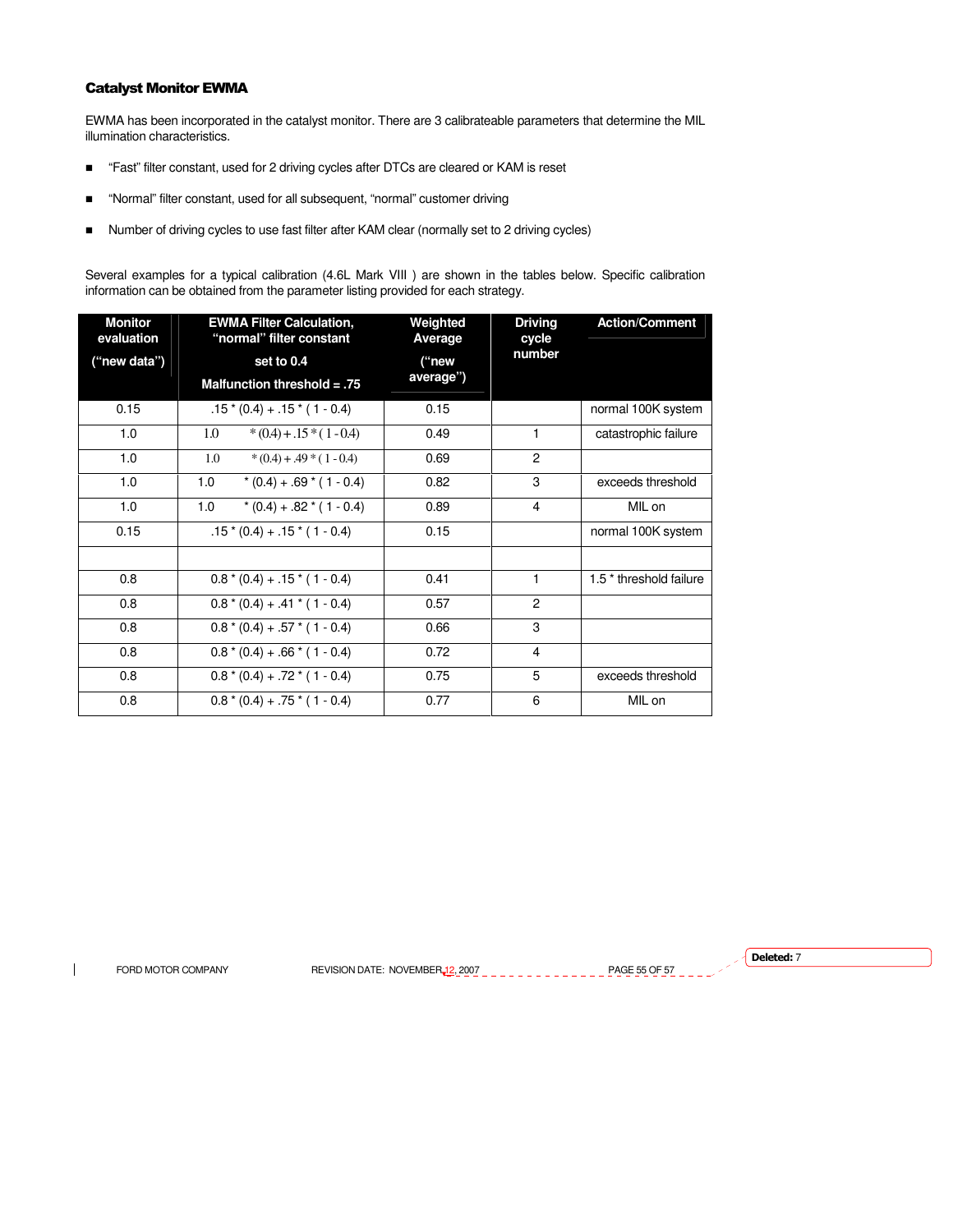# I/M Readiness Code

The readiness function is implemented based on the J1979 format. A battery disconnection or clearing codes using a scan tool results in the various I/M readiness bits being set to a "not-ready" condition. As each noncontinuous monitor completes a full diagnostic check, the I/M readiness bit associated with that monitor is set to a "ready" condition. This may take one or two driving cycles based on whether malfunctions are detected or not. The readiness bits for comprehensive component monitoring, misfire and fuel system monitoring are considered complete once all the non-continuous monitors have been evaluated. Because the evaporative system monitor requires ambient conditions between 40 and 100  $^{\circ}$ F and BARO > 22.5 " Hg (< 8,000 ft.) to run, special logic can "bypass" the running the evap monitor for purposes of clearing the evap system I/M readiness bit due to the continued presence of these extreme conditions.

# Evap bypass logic for 1997, 1998 and 1999 MY c/o vehicles:

If the evaporative system monitor cannot complete because ambient temperature conditions were encountered outside the 40 to 100 °F and BARO range at speeds above 40 mph during a driving cycle in which all continuous and non-continuous monitors were evaluated, the evaporative system monitor is then considered complete due to the continued presence of extreme conditions. If the above conditions are repeated during a second driving cycle, the I/M readiness bit for the evaporative system is set to a "ready" condition. (Note: Some 1997 and 1998 vehicles do not require catalyst monitor completion to bypass.)

# Evap bypass logic for new 1999 MY, 2000 MY, and beyond vehicles:

If the evaporative system monitor conditions are met with the exception of the 40 to 100  $\degree$ F ambient temperatures or BARO range, a timer is incremented. The timer value is representative of conditions where the Evap monitor could have run (all entry conditions met except IAT and BARO) but did not run due to the presence of those extreme conditions. If the timer continuously exceeds 30 seconds during a driving cycle in which all continuous and non-continuous monitors were evaluated, the evaporative system monitor is then considered complete. If the above conditions are repeated during a second driving cycle, the I/M readiness bit for the evaporative system is set to a "ready" condition.

#### Power Take Off Mode

While PTO mode is engaged, the I/M readiness bits are set to a "not-ready" condition. When PTO mode is disengaged, the I/M readiness bits are restored to their previous states prior to PTO engagement. During PTO mode, only CCM circuit checks continue to be performed.

FORD MOTOR COMPANY REVISION DATE: NOVEMBER 12, 2007